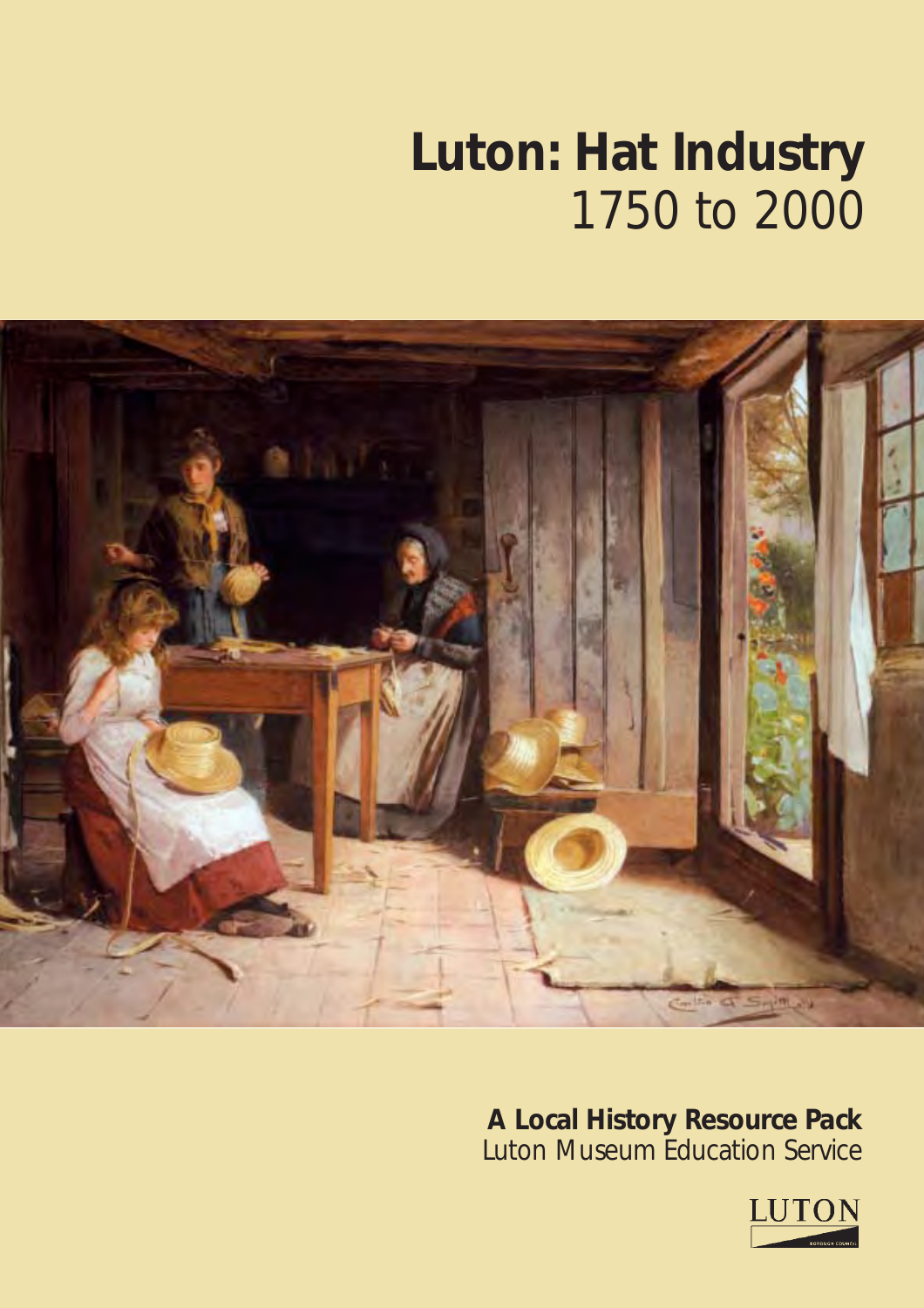# **Luton and The Straw Hat Industry**

For many years Luton was synonymous with hats. The impact the growth of the industry had on the town is explored in our Local History Resource Pack, Luton: Straw Hat Boom Town. This collection of resources delves more deeply into the industry. Through photographs, drawings, extracts from contemporary sources, news cuttings and oral testimony it aims to explain the development and demise of the hat industry and to create a picture of what it was like for the many people who worked in its various branches.

# **Contents**

# **1: Teachers Notes**

**Introduction Bibliography Suggestions for using the resources** 

**Plait Instruction Sheets** Instructions for making some basic plaits using artstraws.

#### **Luton and the Hat Industry Timeline**

This timeline illustrates key points in the development of Luton's hat industry and the town itself.

# **2: Straw Plaiting**

#### **Straw Plaiting Area Map**

This map illustrates the area where straw plaiting was a major cottage industry.

#### **Petition to Parliament, 1719**

The original is included here with a transcript. It is one of the earliest records of the straw plaiting industry in this area.

#### **Straw Manufacture, 1807**

This is an early description of the process of straw plaiting. It comes from a publication by The London and Dublin Societies for Bettering the Condition of the Poor.

#### **Engravings and Description of Straw Plaiting, The Queen, 1861**

The Queen was a magazine aimed at wealthy ladies. This is an extract from an article from November 9th 1861. It gives a description of a plaiter at work and a sense of how readers viewed their less fortunate sisters.

#### **Engraving of a Plait School, 1882**

This engraving was published in Cassells Family Magazine in 1882. It offers a romantic picture of plait schools when compared with the descriptions given by factory inspectors. The quotations come from a paper on the local trade delivered by Alfred J Tansley in 1860 and the Good Words Family Magazine, 1869.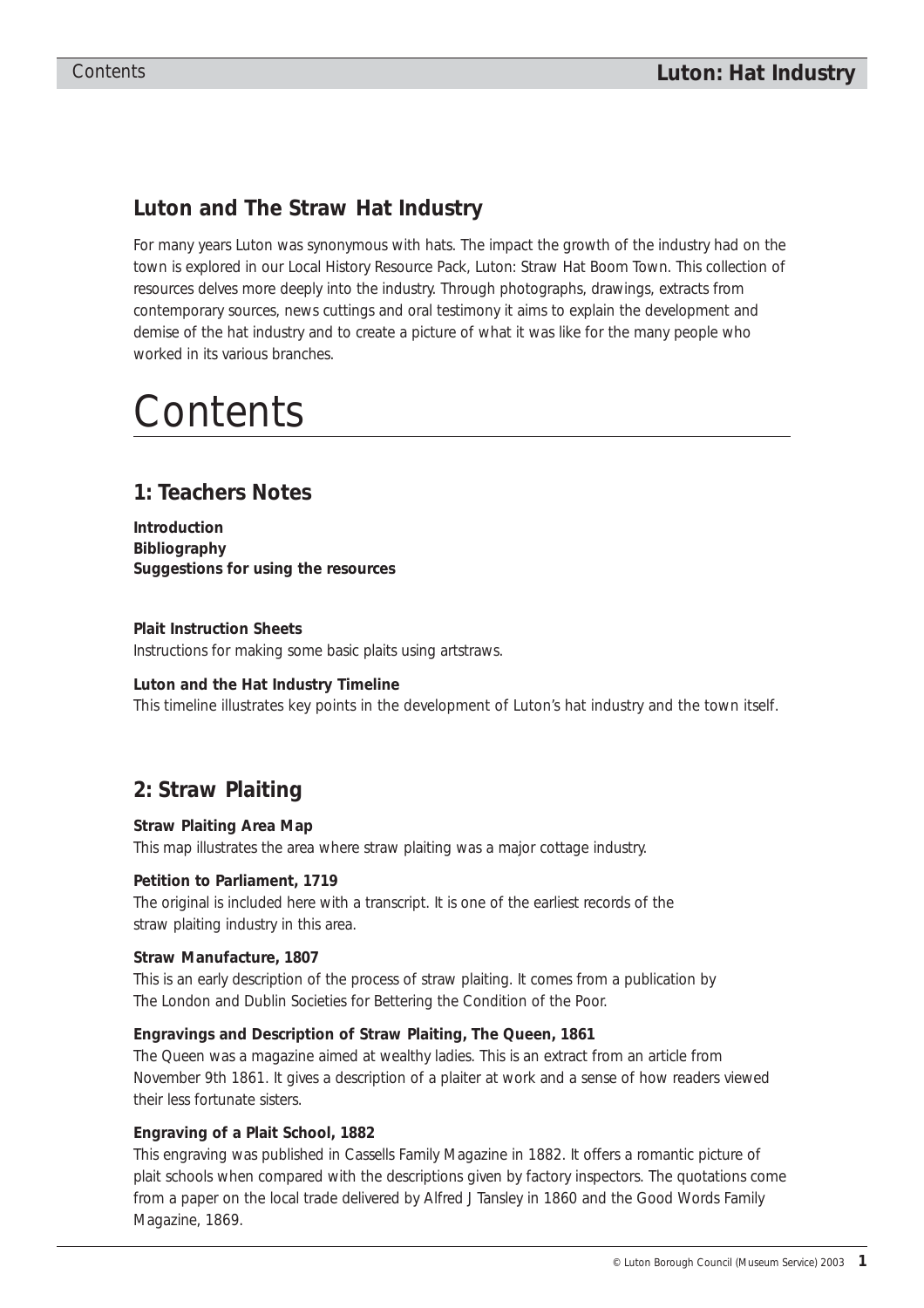## **The Employment Commission, 1867**

In 1862 Parliament set up an Employment Commission to look into the employment of children in unregulated industries. These extracts come from the investigations into child labour in the straw plaiting industry.

#### **First Hand Accounts**

These extracts are taken from interviews collected for Employment Commission in 1867 and other similar reports.

#### **Plait Girls Beware - A Ballad**

This ballad is typical of popular song in the English tradition. It offers a humorous warning to innocent young plaiters.

#### **Exhibition of English Straw Plaits and Plaiting, 1885**

This exhibition was an attempt to revive the local straw plaiting industry, which had declined hugely with imports of cheaper plait from the Far East. The quotation comes from an article about the exhibition published at the time.

## **Plaiting at Barton Cottage, c.1900**

By the beginning of the 20th century the numbers of people plaiting had dropped considerably. Eventually only the older women knew how to do it.

#### **Cottage Life in a Hertfordshire Village by Edwin Grey, 1935**

In these extracts Mr Grey remembers straw plaiting in Harpenden when he was a boy in the 1870s and 1880s.

# **3: The Market**

#### **Dunstable Plait Market, The Queen, 1861**

This description and illustrations are taken from an article in the ladies' magazine The Queen. It was published in November 1861.

#### **George Street Plait Market, 1860s**

The photograph shows the last open air plait market to be held in Luton. It is one of the earliest photographs of Luton the Museum has. The plait market was held on a Monday. This description of market day is taken from an article by Charles Knight, published in the British Almanac in 1861.

#### **Market Day in the Plait Halls, 1871**

The new Plait Halls in Luton were opened in January 1869. They were a major investment in the industry and were open for business every week day. The engraving comes from the London Illustrated News, which reported the visit of the Prince of Wales in 1878. The description is taken from The Straw Trade by Thomas George Austin.

#### **Nicholls' Stall in Plait Halls, c.1900**

This picture shows the quantity and variety of plait sold by merchants in the Plait Halls. Even the lettering on this stall is made from straw plait.

# **Girls Selling Plait to Dealers, c.1870**

Many plaiters would come into town to sell their plait. The girls stand plaiting with the finished plait hooped on their arms just as described in the extract from The Queen article. The quotation from T.G. Austin's 1871 History of the Plait Industry describes the same happening outside the Plait Halls.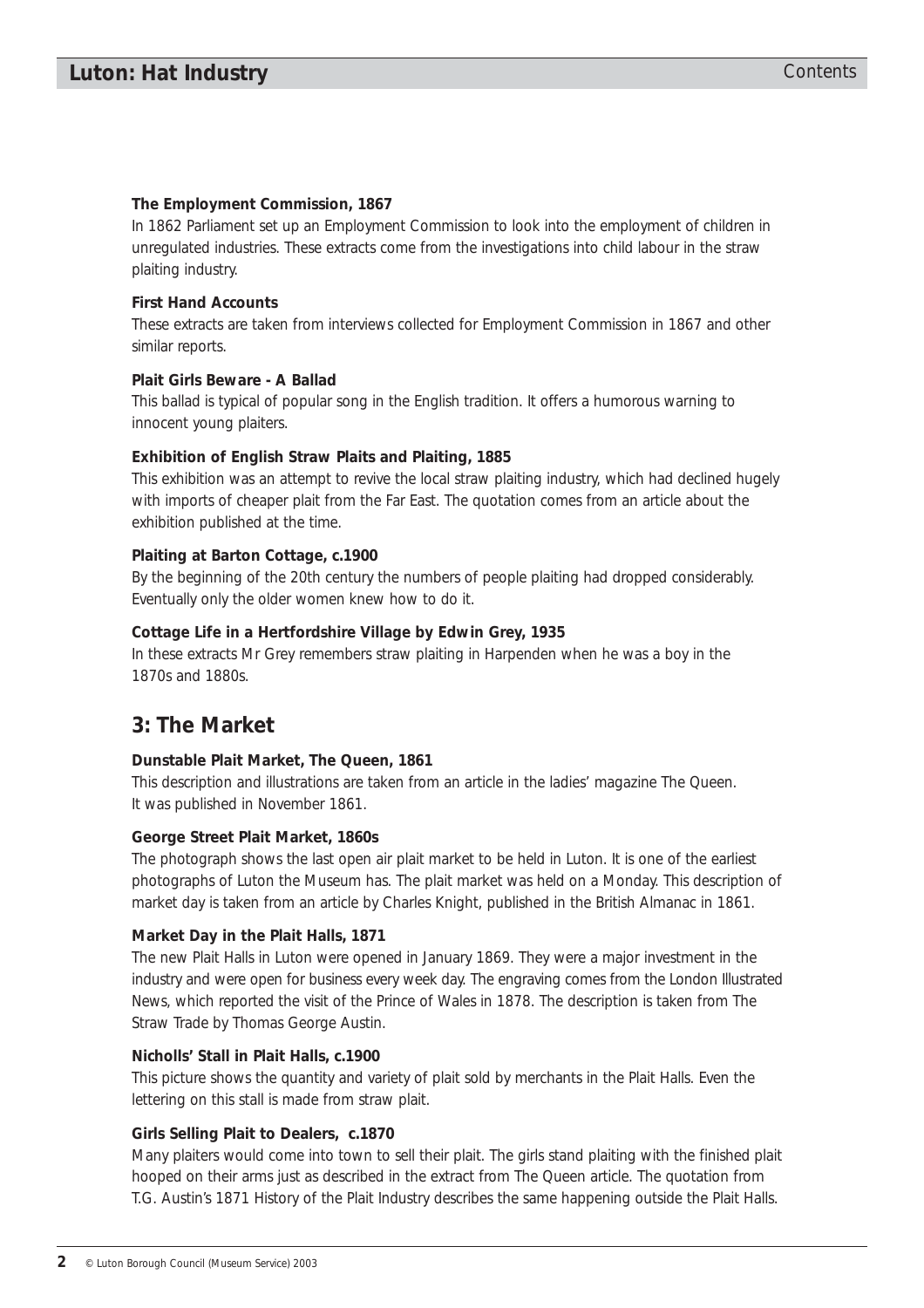# **4: Hat Making**

# **Scenes from Luton Hat Factories, 1870s**

These illustrations were published in the London Illustrated News in 1878. They show the processes carried out in hat factories. They also illustrate the work's gender divide, women doing the sewing and men the shaping and stiffening.

## **The Straw Hat Maker, 1806**

This illustration suggests these women are living rather comfortably by making up hats, although the article suggests that there is more money to be made at plaiting. Both the article and the quotation come from a publication by The London and Dublin Societies for Bettering the Condition of the Poor.

## **Illustration of Hat Factory, c.1840**

While Luton had a few large hat factories most manufacturers in the town worked from smaller establishments that formed part of their homes. This illustration shows Welch and Son's hat factory, Cheapside, Luton. The company had moved from London to Luton in the early 1800s.

## **A Hat Factory in the 1820s**

This description was published in the 1890s. It comes from Joseph Hawkes' Recollections of Old Luton which appeared as a series of sketches in a local newspaper.

## **Hat Manufacture in the 1860s**

This extract is taken from an article by Charles Knight contained in the British Almanac of 1861. It describes the work of Luton hat factories in a time of great expansion and change.

# **Amongst The Bonnet Sewers, 1884**

This is an account of a visit made by the writer to a un-named hat sewing room. It was published in the girls' magazine The Quiver in 1884. The illustration shows women and girls sewing hats by hand in a small workshop as described in the article.

#### **Extracts from The Employment Commission Report, 1867**

In 1862 Parliament set up an Employment Commission to look into the employment of children in unregulated industries. These extracts are taken from their report into hat making.

#### **The Bonnet Sewers' Complaint**

The introduction of hat sewing machines began in the 1870s. This poem was published anonymously in a local paper. It bemoans the lot of the hat sewer and probably reflects the mood amongst bonnet sewers at the time.

#### **Sewing Machines and the Straw Hat Industry**

This review of the new hand stitch hat sewing machine is from the Hatters' Gazette in 1888. Examples of these and other machines can be seen on display at Luton Museum.

#### **The Visit of the Prince of Wales, The Graphic, 1878**

This article recounts the visit of the Prince of Wales (later Edward VII) to Luton. By 1878 hat sewing had become increasingly mechanised. The engravings of the Prince's visit to Welch and Sons' factory show the sewing room and blocking room. The illustration of Welch & Sons factory in Upper George Street comes from a later brochure cover.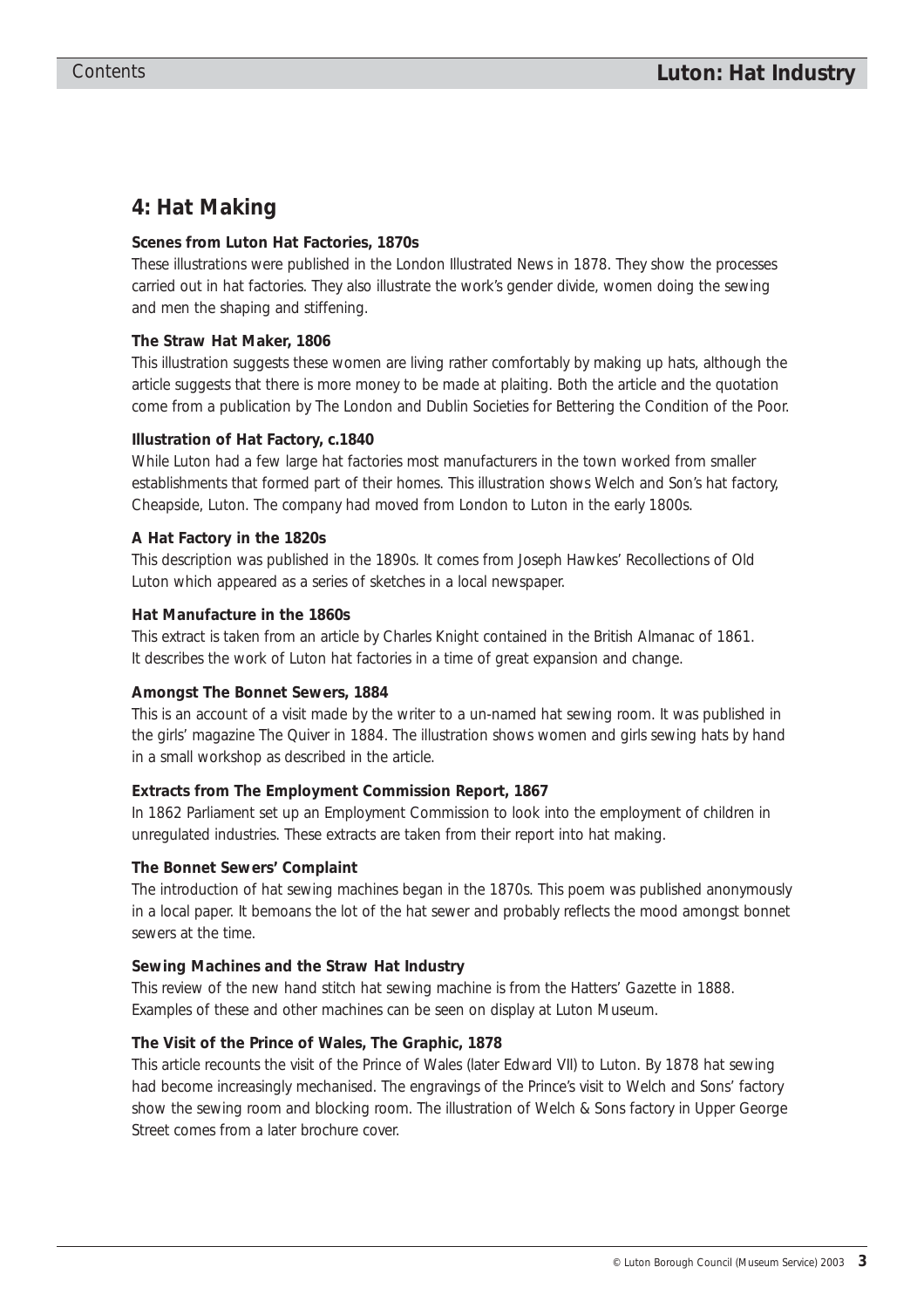## **Engineers Advert, 1880s**

The growth of the hat industry supported the development of engineering in the town. Firms sprang up to make, service and repair all the machines needed by the hat manufacturers. The quotation is one collected by Luton Museum as part of its Oral History Project. Geoffrey Farr's family ran a very successful firm of hatters' engineers.

#### **Blocking Room, 1890s**

Here the men are using steam heated blocking machinery. However box irons can still be seen on the bench on the right of the picture. Men have traditionally done the pressing and blocking work.

## **Trimming Room, 1911**

These women and girls are sewing the linings and ribbons on to straw boaters in a Luton factory. Although the plait was stitched by machine there were still jobs that were done by hand. This type of work was almost exclusively done by women.

## **Flyer of Straw Hat Workers Union, c.1920**

The Luton hat trade had never been unionised. This meeting offered musical entertainment as an added incentive. The lack of unions in Luton generally was a real attraction for new companies moving to the town at this time.

## **Hat Factories in the 1930s**

This description is another collected by Luton Museum as part of its Oral History Project. It describes some of the many small hat factories in the town at the time.

#### **Sewing Rooms in the 1930s**

These women are sewing plait into hats. The machines they are using had changed little from those first used in the 1870s. The descriptions are recollections of women who once worked in rooms such as those pictured. They were collected as part of Luton Museum's Oral History Project.

#### **Sewing Room in the 1990s**

Although there are now far fewer hat factories in the town their interiors have changed little. Sewing is still predominantly done by women.

#### **Graphic from the Luton Hat Manufacturers Association, 1964**

This graphic was used in the souvenir brochure produced when Luton gained County Borough status in 1964.

# **Acknowledgements**

This resource pack was produced for Luton Museums Education Service by Eleanor Markland, Keeper of Education with the assistance of Marian Nichols, Principal Museums Officer (Collections), Veronica Main and Elizabeth Adey, Keeper of Local History. Layout and design by Shaw Design Associates.

Front cover: Sewing Hats Near Luton by Carleton A. Smith, 1891

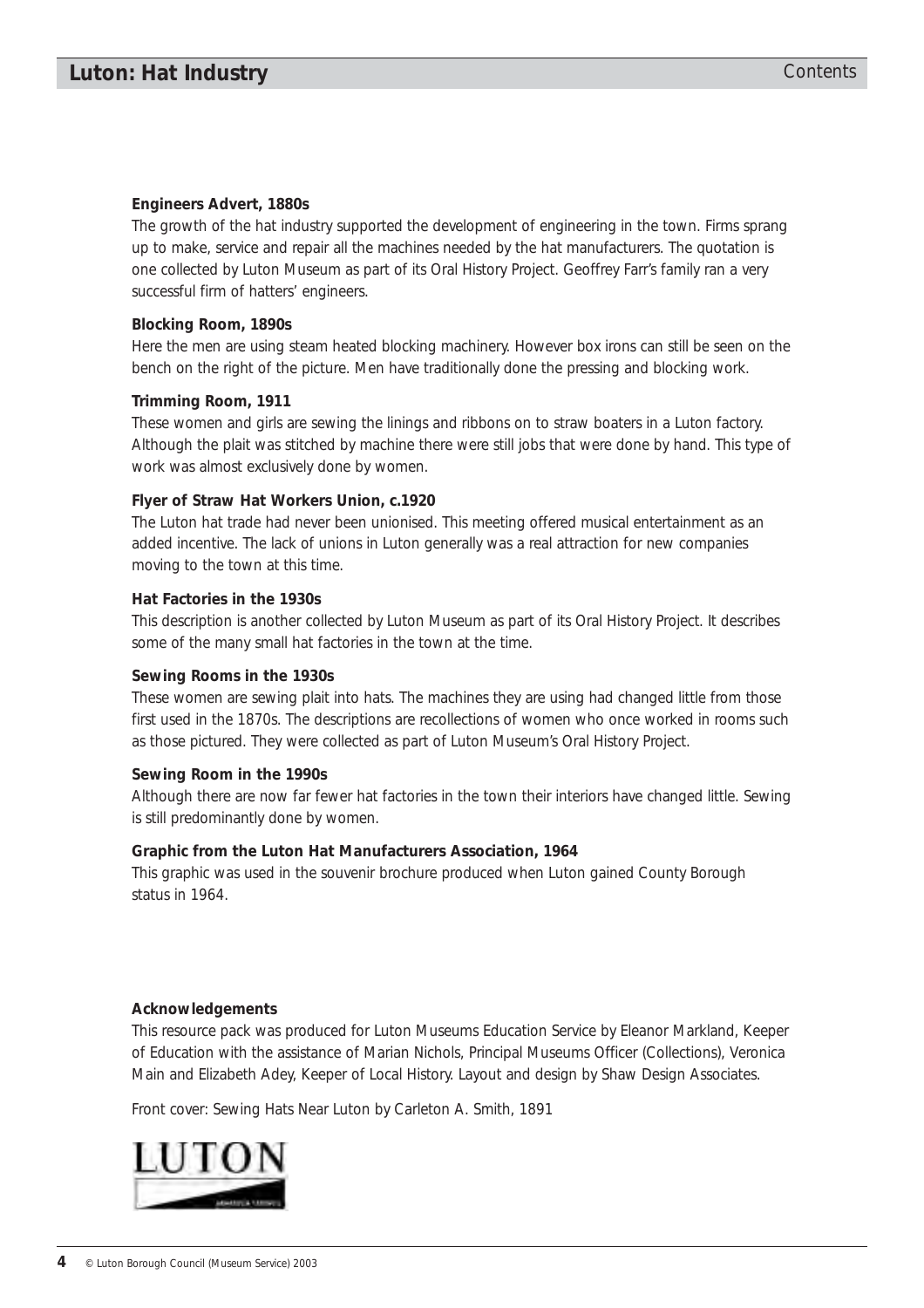# 1: Teachers' Notes

# **Luton and the Straw Hat Industry**

During the 1800s Luton grew from a small market town to a large industrial centre. The main driving force behind this change was the hat industry. Although the impact on the town was evident the hat factories of Luton depended on the surrounding countryside for their raw material. This was straw plait, the manufacture of which played a large part in the rural economy of south Bedfordshire and north Hertfordshire.

Straw hat making began in this area long before the great hat factories of Luton made it an industry. It is difficult to pin down when plaiting straw became a local skill. Some accounts suggest it was introduced by Mary, Queen of Scots in the 1500s. However, this seems to be rather a romantic view, since there has been no historical evidence found to support the idea. Nevertheless, there is evidence that from the mid 1600s people were plaiting straw and making straw hats in the Luton area.

By the late 1600s straw plaiting and hat making had become an important part of the local economy. In 1689 the straw plaiters of Bedfordshire, Hertfordshire and Buckinghamshire were confident enough in their industry and its importance to petition Parliament. The petition of 1719 included in this pack protests against imported plaits and hats. This was to become a problem for many generations of plaiters and hatters.

During the 1700s fine straw hats became very fashionable. At that time the fashionable elite were a tiny proportion of the population, and their hats would almost certainly have been imported from abroad – adding to the luxury. Locally produced hats were coarser and probably only served the lower end of the market. This changed with the French Revolution (1789) and the subsequent Revolutionary and Napoleonic Wars (1789 - 1815). The wars interrupted the supply of imported plait and hats as most European ports were blockaded and so home production was the only option.

One of the attractions of the imported hats was the fine and lightweight Italian plait from which they were made. At the time English plait was made from whole straw, which made it coarse and heavy. However the pressure to make the most of the opportunity the wars had provided led to innovation. It was found that by splitting the English straw, and plaiting with the sections or 'splints', a plait comparable to the Italian could be produced.

Bedfordshire was not alone in making the most of this opportunity and Luton had not yet begun to dominate the national industry. Although the war ended in 1815, with the victory at Waterloo, the very high duties imposed on imported goods still favoured the home industry. Straw plaiting flourished in the villages and more and more hat factories were set up in towns. Luton's plait market was the largest in the area, but they were held in all the towns of the region. Hitchin, Dunstable and St. Albans all had flourishing plait markets as did some of the smaller towns such as Shefford, Tring, Ivinghoe and Hemel Hempstead.

It was in the years between 1820 and 1840 that Luton began to take the lead. There was plenty of land for sale in the town at that time as large estates were being broken up. Building development was not controlled and people did not need much money to set up in the hat business. Most factories were small workshops in or behind houses and nearly all the work was done by hand, mainly by women and children.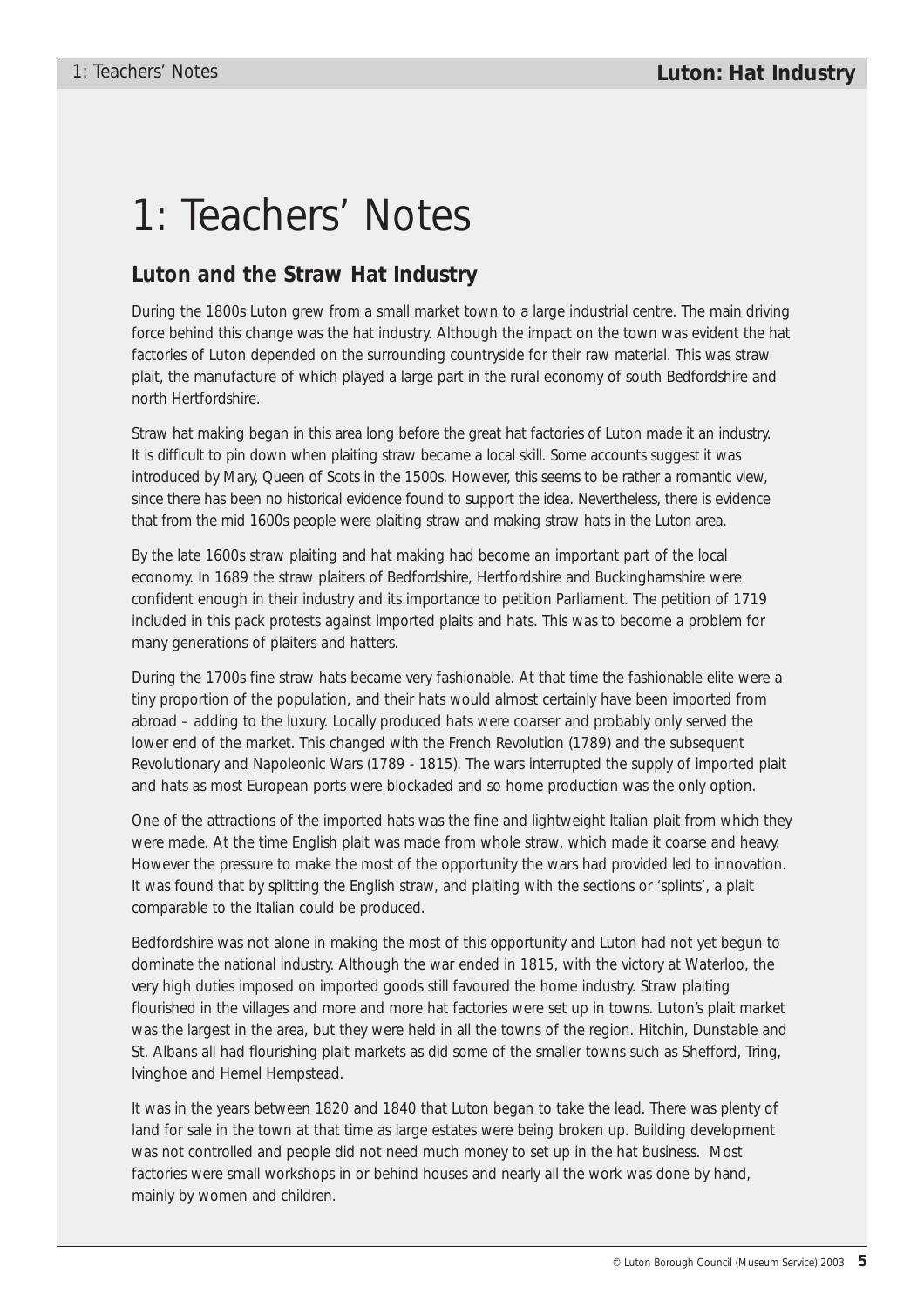With the number of hat factories in the town increasing, demand for plait was high. The plaiting workforce was largely made up of women and children, although when trade was good men would plait after finishing their normal day's work. A ten year old child was expected to make about 30 yards a day if the plait was a simple one. Intricate plaits could fetch high prices but took longer to make. Plait was usually sold by the score which was 20 yards. An average week's earnings from plaiting was five shillings.

Most plaiters learnt their skill at plait schools, which they attended from the age of three onwards. Run by village women, these were usually held in overcrowded cottage rooms. Thirty or more children would be squeezed into a space often no bigger than 10 feet square from 9.00 to 5.00. Older children also went back to school in the evening. The plait mistress made sure that the children made the amount of plait set for them by their parents; any other teaching was minimal.

In earlier times straw plaiting had been recommended as appropriate work for the poor. In 1724, a "very skilful woman" was employed at Luton's workhouse to teach plaiting and bonnet sewing. The accounts of other workhouses in the area also mention the cost of straws for plaiting. One writer considered that plaiting was "without doubt of very great use to the poor" and though it caused some inconvenience to farmers, "good earnings are a most happy circumstance." However as the trade became more widespread in the mid 1800s concern was expressed at what was seen as the lack of discipline it caused. The problem was that straw plaiting could be done almost anywhere, in the house or outside, sitting still, walking about, or gossiping over the garden gate. This was thought by some to be a threat to the plaiters' morals.

One possible threat to the virtue of the plait girls were the travelling plait dealers. The highest prices for plait were obtained at the markets, but it would often mean a long journey on foot and a day's plaiting lost. So most plaiters sold to dealers who travelled round the villages, buying the plait from the plaiters and selling it on to the hat manufacturers. The ballad included in this pack tells the sad tale of one young plaiter who fell for such a plait dealer.

Those who chose to take their work into Luton's plait market were likely to find it very busy. The market was held in George Street, but by the 1860s it had grown so large that the town's Board of Health intervened. In January 1869 the purpose-built Plait Halls were opened to bring the market indoors. Nearly all trade at the new market was in the hands of the dealers and fewer individual plaiters came to the Plait Halls to sell their goods. The straw dealers were consigned to a basement beneath the Corn Exchange, while the poorest plaiters were relegated to the entrances of the Halls.

However, even as the Luton Plait Halls opened in 1869, there were indications that the local straw plaiting industry was beginning to decline. In 1842 the high import duties imposed after the Napoleonic Wars (1803-1815) were reduced and then finally repealed in 1861. The first regular imports of plait from China began in 1869 and from then on the imports increased rapidly. These plaits were generally of inferior quality but high quality plaits produced in Italy and Switzerland were also more affordable once they were no longer subject to high taxes.

These increased plait imports coincided almost exactly with the development of hat sewing machines. Until the 1870s plait had been sewn into hats by hand but the new sewing machines enabled hats to be made much more quickly and therefore cheaply. The local plaiters were unable to meet the increased demand for plait. Hat manufacturers turned to the cheaper imported plaits.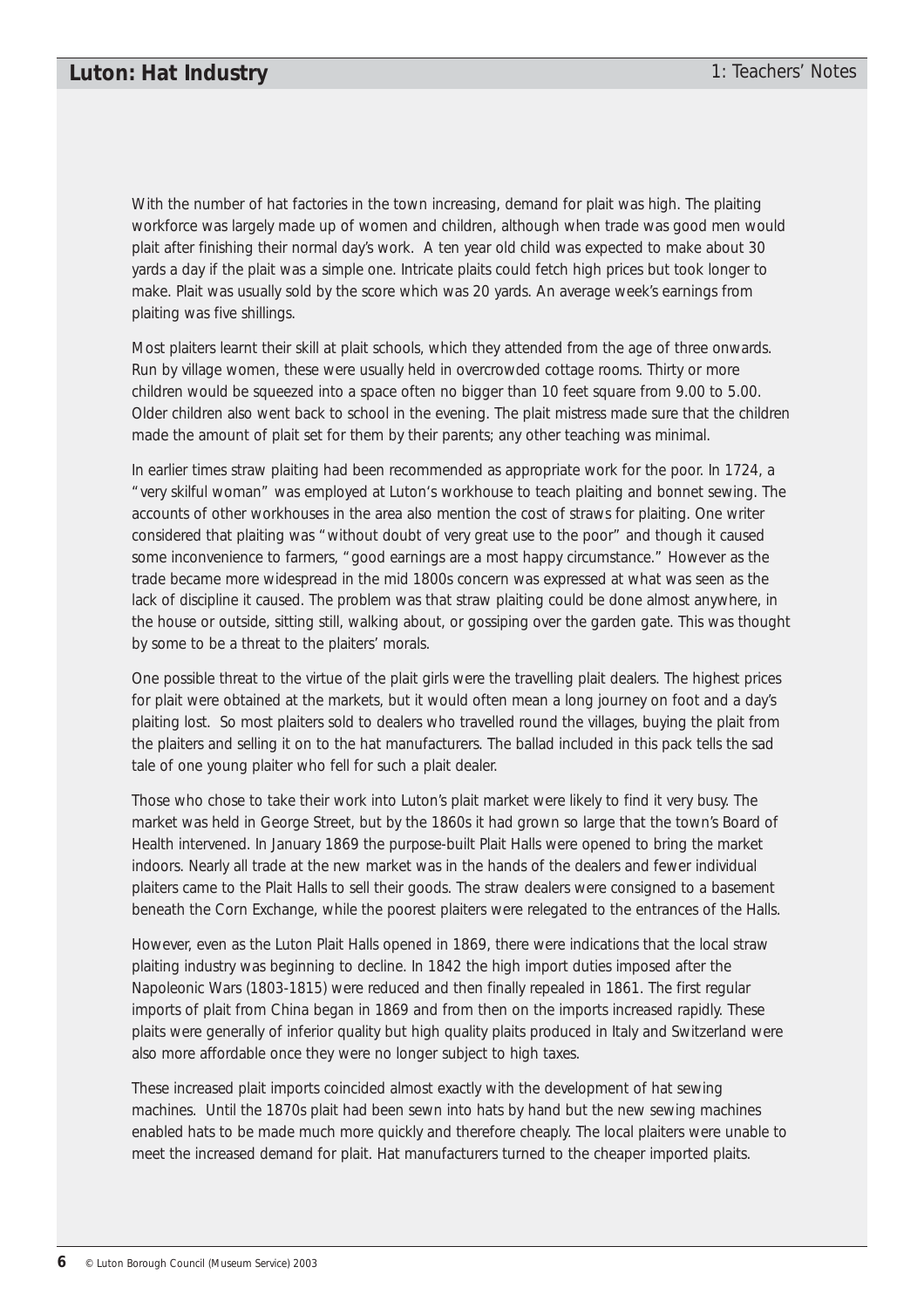In 1894 it was estimated that English plait cost twice as much as Italian and six times as much as the Chinese. In 1891 Japanese plait had started to arrive in considerable quantities, also at a much cheaper price than English. It was impossible for the English plaiting industry to survive in the face of such competition and prices plummeted. Plaits which had fetched a shilling a score in the 1840s were fetching 3d in the 1890s, and from that a penny or more had to be found for the straw. Few women could afford to work for that and many turned to other forms of employment, either in factories, on the land or in domestic service.

At the time, many people blamed the decline of plaiting on the closure of the plait schools after the 1870 Education Act. However, although a factor, this was not the major cause. There were various attempts to revive the industry, in schools and elsewhere. A major exhibition was held in the Luton Plait Halls in 1885 to encourage and display the skills of the plaiters, but to no avail. By 1900 only 2% of the plait used in Luton was produced in England.

During the boom years the hat manufacturers of Luton had realised that it was too risky to depend wholly on straw. They were supplying a market dictated by fashion, and if straw hats fell out of favour they could lose everything. Felt hats had been made in the town since the 1870s to follow changing fashions. However after the First World War the town produced more women's hats made from felt and fabric than from straw.

Some plaiters continued to work up until the 1920s and 1930s, fulfilling the very small demand for English plait, mostly for boater making. But the younger generations were not learning the skills and by 1939 the craft had almost totally disappeared after dominating life in the south east midlands for nearly 200 years.

During most of the 20th century hat making continued to be an important part of Luton's economy. Most of the jobs it provided were done by women and Luton became known as the town where the women kept the men. However the engineering skills that had been nurtured by the need for machines used in the hat trade were one of the attractions for the many new companies who set up in the town. The 20th century would see Luton become as famous for cars as it once was for hats.

In recent years the number of hat manufacturers in Luton has declined. But most of the town's large hat factories have been demolished or converted to other uses. A small number of companies remain and there is one firm of hat block makers and one firm of bleachers and dyers. Many people may now wonder why Luton Town Football Club are nicknamed The Hatters.

# **Bibliography**

Thomas George Austin, *The Straw Trade 1871,* P. O'Doherty, 1871

Edwin Grey, *Cottage Life in a Hertfordshire Village,* Fisher Knight, 1935

John Dony, *A History of The Straw Hat Industry,* Gibbs Bamford, 1942

Charles Freeman, *Luton and The Hat Industry,* Luton Museum Service, 1953

Stephen Bunker, *Strawopolis, Luton Transformed 1840-1876,* Bedfordshire Historical Record Society, 1999

Luton Museum Education Service, *Luton, Straw Hat Boom Town 1850-1910,* Luton Borough Council, 2003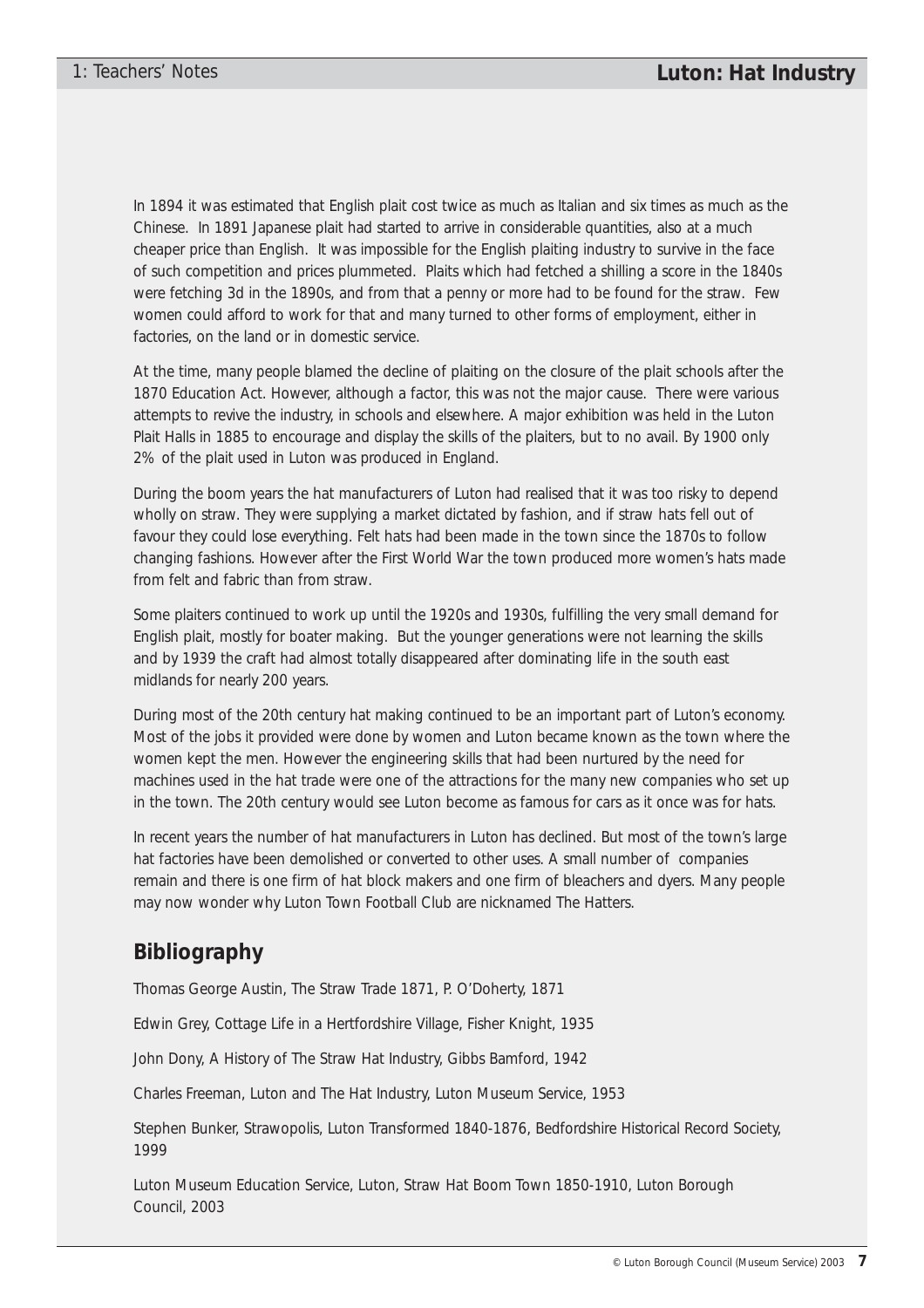# **Using The Resources**

For any groups studying the hat industry a visit to the Luton Life galleries at Luton Museum is a must. Displays cover the growth and development of the industry, its support industries and the lives and conditions of workers. In addition there is a large display of men's and women's hats ranging from the 1830s to the present day.

The Museums Education Service also offers a taught activity session on the hat industry. Following the process from straw to straw hat pupils can handle some of the objects seen in the museum's displays and pictures in this pack. For more details contact the Museums Education Service on 01582 546740.

The following suggestions could be used as preparation for, or follow up to, a visit.

# **Straw Plaiting**

- Try out plaiting using artstraws following the instructions in the pack.
- Create a flow chart that illustrates the processes of plaiting.
- Petition to Parliament.
- Consider the vocabulary. Underline all the archaic words and phrases. Make the same petition in modern English.
- Consider how the concept of a petition has changed.

Use the archaic words and look for others to make a piece of writing sound old-fashioned.

- Measure out a space to the dimensions given in the quote from the Employment Commission report, sit the whole class in it while you try to plait.
- Compare the Employment Commission evidence to the illustrations of plait schools.
- Create a drama about a plait school on the day the commissioners visit. Think about what the children will be thinking, what the teacher and commissioners might be thinking.
- Read through the extracts from the Employment Commission report. Highlight in different colours facts and opinions. What do the opinions show about the attitudes of the commissioners?
- Listen to some traditional folk songs then write a tune for the ballad Plait Girls Beware.
- Using the story of the parson's daughter write a prose narrative from her point of view or retell the tale in newspaper front pages.
- Contact Bedfordshire and Luton Archives and Record Service and ask for copies of the 1800s census returns from the 1800s for your area. If you live in or around Luton you are likely to find people who were employed in the plait or hat industry. The contact number is 01234 228833.
- 1885 Industry Exhibition

Compare this programme to a similar modern one. Consider similarities and difference in the design and layout, content, vocabulary etc.

Imagine that an exhibition promoting Luton's hat industry were to be organised today. Consider all the arrangements; venue, celebrities, entertainment etc. Draw up and design a programme of events Look at how the posters indicate the most important celebrities. What does it tell you about the event that these people are coming?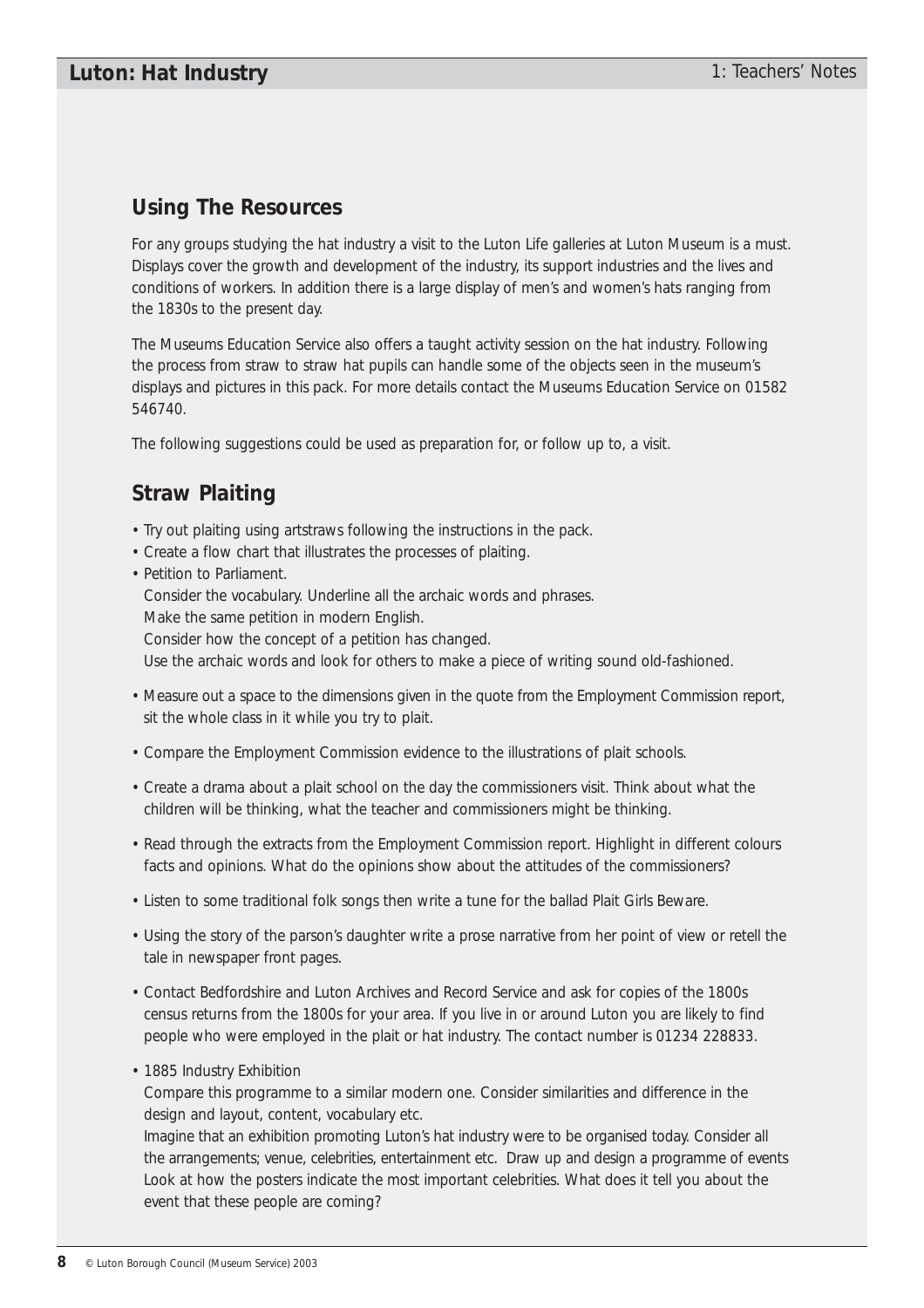# **The Market**

- Read the descriptions of the outdoor markets and look at the illustrations. Write an account of market day from the perspective of a village plaiter, a small factory owner, an importer of foreign plait or a buyer for a large company.
- The new Plait Halls were built with private money. Write a letter from the development company to persuade local businessmen to contribute.
- Discuss how each of these people might feel about the new Plait Halls; a village plaiter, a small factory owner, an importer of foreign plait, a buyer for a large company.
- In the illustration of the Plait Halls several people are shown having conversations. Write or act out what you think those conversations might be.
- Use the resources to explain how the hat industry grew in the 1800s and then shrank in the 20th century.

# **Hat Making**

- Describe what is happening in each the London Illustrated News illustrations of hat making.
- Compare the pictures of sewing rooms at different periods. Note the similarities and differences and discuss what they might show.
- Design an advert for a new hat sewing machine or other piece of equipment for publication in the Hatters Gazette.
- Using the poem A Bonnet Sewer's Complaint, write a list of the bonnet sewers' grievances and illustrate them in pictures or drama.
- Create a play around the story of the poem. Think about the what the buyers might say to the hat sewers.
- Look for information about similar modern situations cocoa growers in Africa, carpet weavers in the Far East etc.
- Use Joseph Hawkes' description of a hat factory to draw a plan of the building.
- Compare Joseph Hawkes' description to that of Charles Hill. What differences and what similarities are there?
- Using the resources for information create a flow diagram illustrating the processes through which the straw plait must go to become a straw hat.
- Find out about the hatting firms that are still trading in Luton. The local business directory would be a good start. If you have the Local History Pack Luton: Straw Hat Boom Town you could compare this to the directories for 1850 and 1898.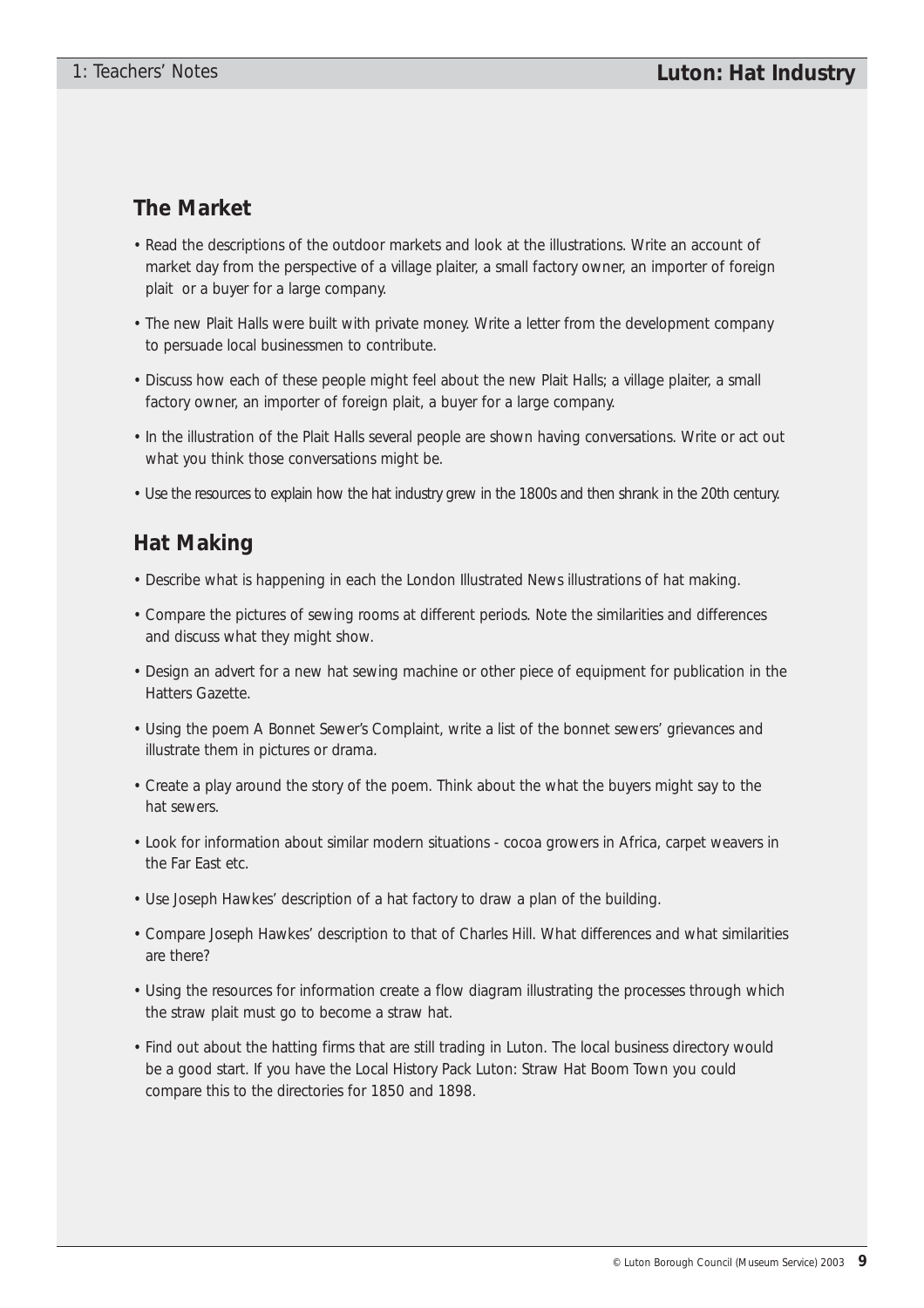# **3-end Plait**

# **Setting up**

Take two straws.

- Hold one straw horizontally. Take the second straw and put it in front, 3cm from the end left-hand end of the horizontal straw.
- Adjust the second straw so that it is pointing diagonally from 2 o'clock to 8 o'clock and then move it upwards, so that it is off-centre.
- Fold the lower end of the second straw up, behind the horizontal straw. *Figure 1.*

# **Plaiting**

The three longer ends should be different lengths and are the plaiting ends. The short left-hand end of the horizontal straw is not plaited. Turn the straws so that the three longer ends point upwards.

- **Step 1)** Take the outside right-hand straw and fold it into the centre to lay beside the left-hand straw. *Figure 2.*
- **Step 2)** Take the outside left-hand straw and fold it into the centre to lay beside the right-hand straw. *Figure 3.*

Continue plaiting by repeating step 1 and then step 2.

#### **Joining**

Join at step 2, when there are two straws on the right; the short end is in the centre, and pointing to the right.

- Lay the new straw on top of the old short end, leaving 2cm of the new straw protruding from the left-hand edge. *Figure 5.*
- Repeat step 1 *(Figure 6)* and then step 2. At the next move, step 1, leave the old end of straw behind.

Continue plaiting *(Figure 7)* joining as necessary.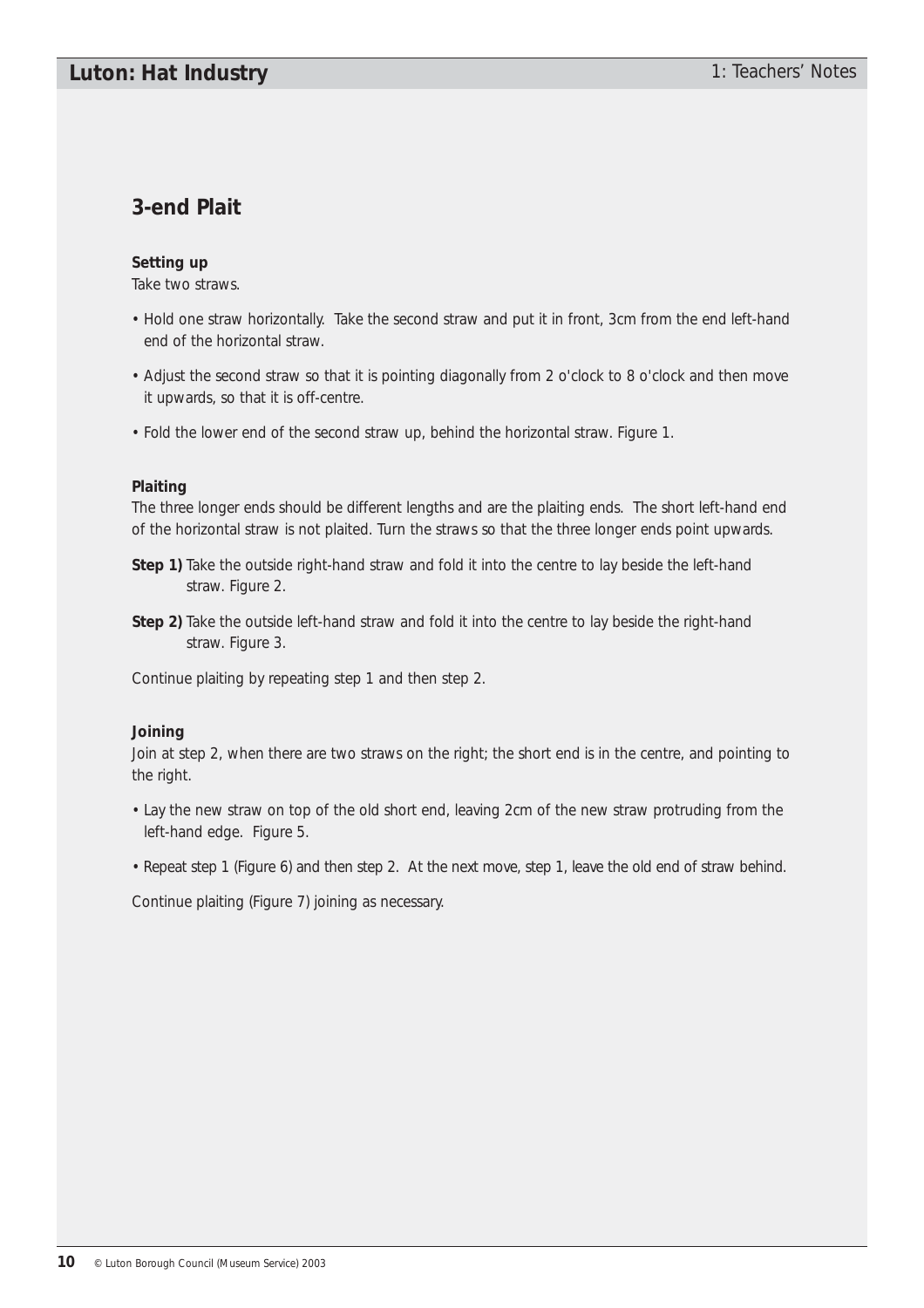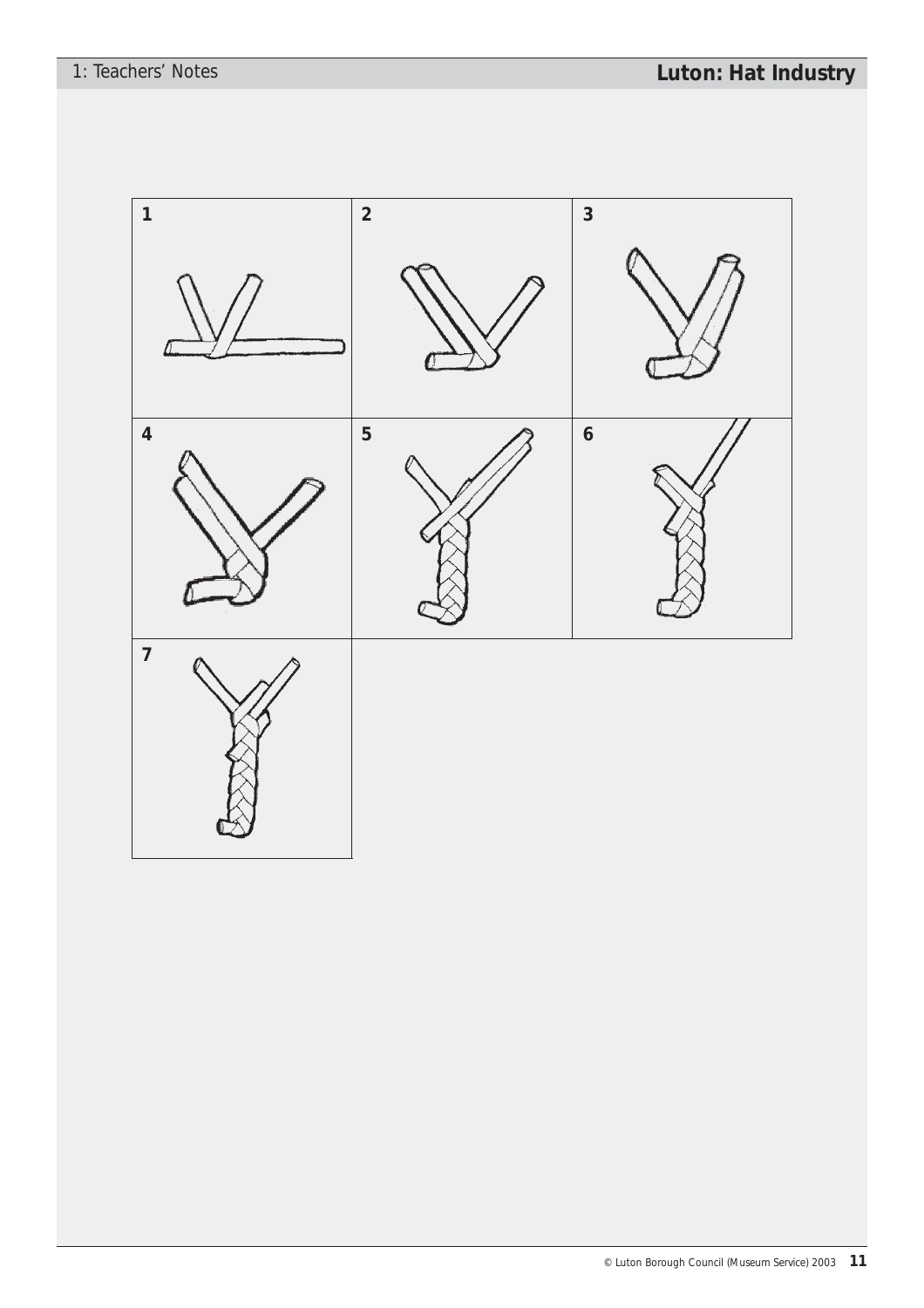# **7-end Plait**

Plaiting rhyme: Over one, under two, pull it tight and that'll do.

# **Setting up**

Take two straws.

- Hold one straw horizontally. Take the second straw, put it in front, set it off-centre.
- Adjust the second straw so that it is pointing diagonally from 2 o'clock to 8 o'clock and then move it upwards, so that the ends above and below the horizontal are different lengths.
- Fold the lower end of the second straw up, behind the horizontal straw. *Figure 1.*

## Take a third straw.

• Place it diagonally behind all the other straws, laying it inside the right-hand arm of the 'V'. Fold the lower end upwards in front of the horizontal to lay to the outside of the left-hand arm of the 'V'. *Figure 2.*

Take a fourth straw.

• Put it diagonally behind the group of straws so that it lays inside the right-hand arm of the 'V'. Adjust the straw so that only 3cm protrudes beneath the horizontal straw. *Figure 3.*

#### **Plaiting**

The seven plaiting ends should be different lengths. The short end of the fourth straw is not plaited.

- **Step 1)** Take the outside right-hand straw and fold it diagonally over the adjacent straw and under the remaining two straws, so that it lays inside the left-hand arm of the 'V'. *Figure 4.*
- **Step 2)** Take the outside left-hand straw and fold it diagonally over the adjacent straw and under the remaining two straws, so that it lays inside the left-hand arm of the 'V'. *Figure 5.*
- Continue plaiting, repeating step 1 and then step 2.

#### **Joining**

Join at step 2 when the straw to be joined is second from the outside of the right-hand group of four.

- Lay the new straw on top of the old short end, leaving 2cm of the new straw protruding from the plait. *Figure 6.*
- Repeat step 1 and then step 2. At the next move, step 1, leave the old end of straw behind.

Continue plaiting, joining as necessary.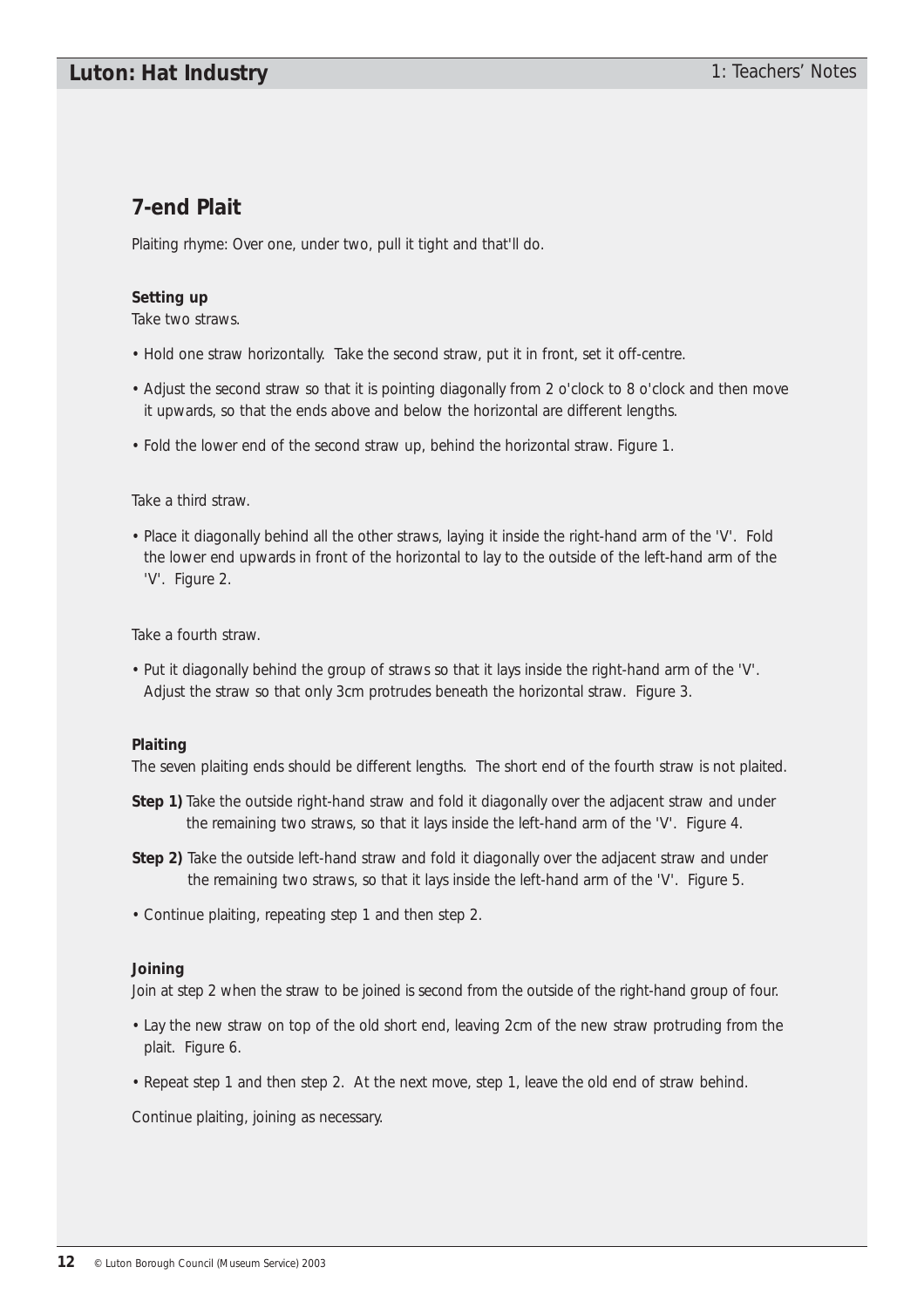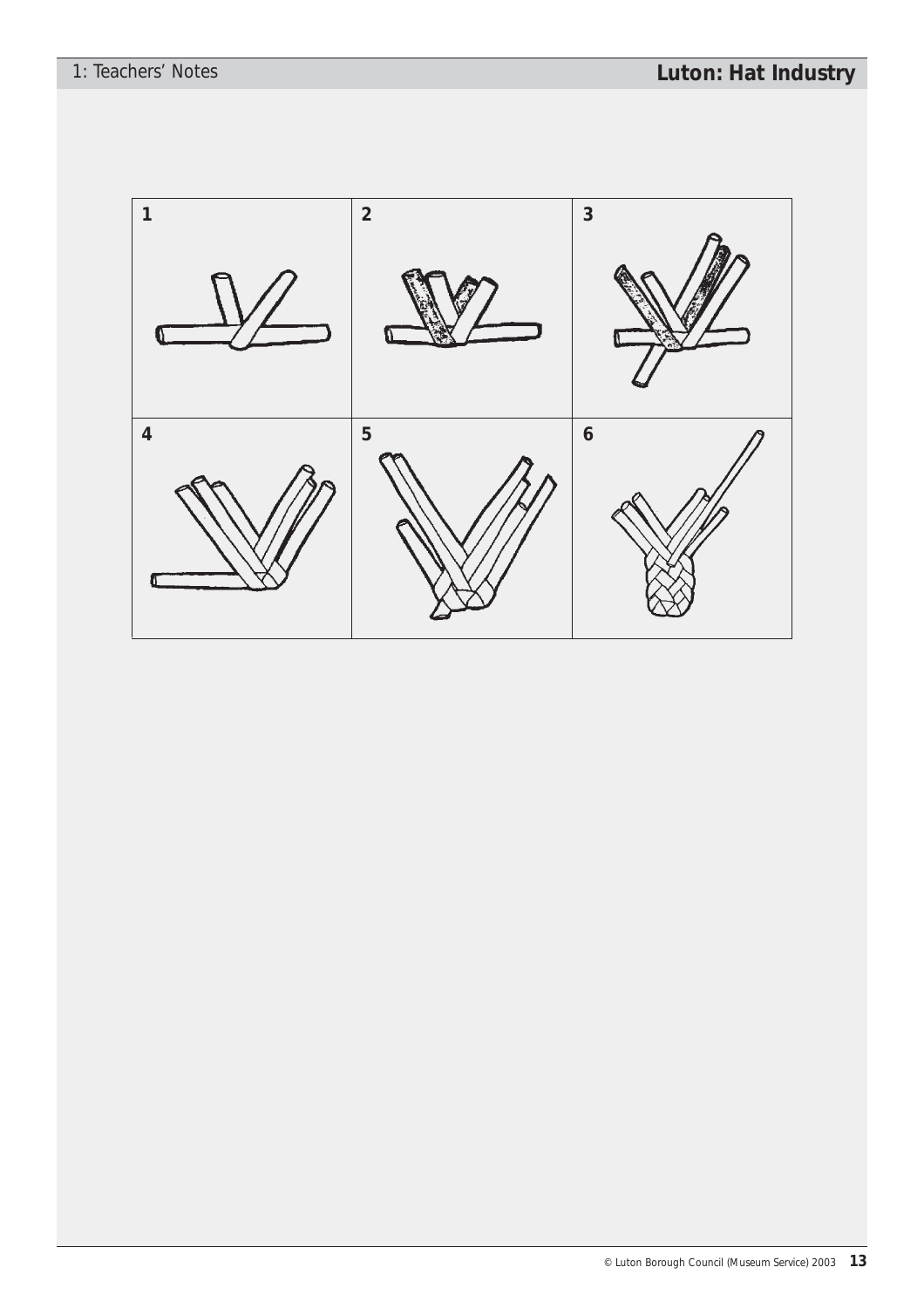# **Luton and The Hat Industry - Key Points in the Timeline**

| 1700s                       | Luton is a market town                                       | People from the countryside and villages around meet to buy and<br>sell. Hat making is not very important yet.                                                                                                                                                                                                           |
|-----------------------------|--------------------------------------------------------------|--------------------------------------------------------------------------------------------------------------------------------------------------------------------------------------------------------------------------------------------------------------------------------------------------------------------------|
| 1748                        | Plaiting and bonnet sewing<br>at Luton's workhouse           | A woman is appointed to teach straw plaiting and bonnet<br>sewing to the inmates of Luton's workhouse                                                                                                                                                                                                                    |
| late 1700s -<br>early 1800s | <b>Transport links improve</b>                               | New roads, bridges and a cutting have been built. A river has<br>been diverted and a canal dug not far away. New coach services<br>make it easier to get to villages and towns like St. Albans,<br>Hitchin, Dunstable, and Bedford.                                                                                      |
|                             | Development of the<br>straw splitter                         | The straw splitter enabled thick English straw to be easily split<br>and so be used to make plaits as fine as those from Italy.                                                                                                                                                                                          |
| early 1800s                 | Hat makers from London<br>come to Luton                      | Now that local straw can be split to make fine straw plait, firms<br>like Munt and Brown, Welch and Sons, Willis and Elliott, and<br>Vyse move to Luton to be nearer their raw material.                                                                                                                                 |
|                             | Many new houses are<br>poorly built                          | They have been built round small courtyards which are dark and<br>dank. The houses are cold and damp. Water pumps and toilets<br>are outside.                                                                                                                                                                            |
| 1800s                       | Market day                                                   | Every Monday, boards and trestles are set up along George<br>Street. People come from all around to buy and sell straw plait.<br>Plaiters from the villages walk into town. There are plait markets<br>in other towns on different days.                                                                                 |
| 1842                        | Import tariffs are<br>removed                                | Import tariffs were taxes on straw bought from other countries.<br>It made straw grown in this country cheaper which helped the<br>farmers. It made hats made in Luton cheaper than hats from<br>abroad and this helped Luton's hat makers. However even<br>though the tariffs have gone the industry continues to grow. |
| 1850s                       | Many houses have<br>extensions built to use<br>as work rooms | Many houses made into hat factories have two large rooms built<br>on at the back. In the ground floor room heavy work like blocking<br>and stiffening was done. The room above was used for sewing the<br>hats. These are still being built as late as the early 1900s.                                                  |
| 1856                        | <b>Thousands of women</b><br>and girls come to Luton         | Between February and May they come to work in the hat<br>factories to make hats ready for the new season. Some come<br>from the villages and go home at weekends; others stay in<br>lodging houses which they have to share. The houses are often<br>crowded and dirty.                                                  |
| 1858                        | The railway finally<br>comes to Luton                        | A railway is finally opened between Luton and Dunstable. Some<br>cottages have to be knocked down to build the station at the top<br>of Bute Street.                                                                                                                                                                     |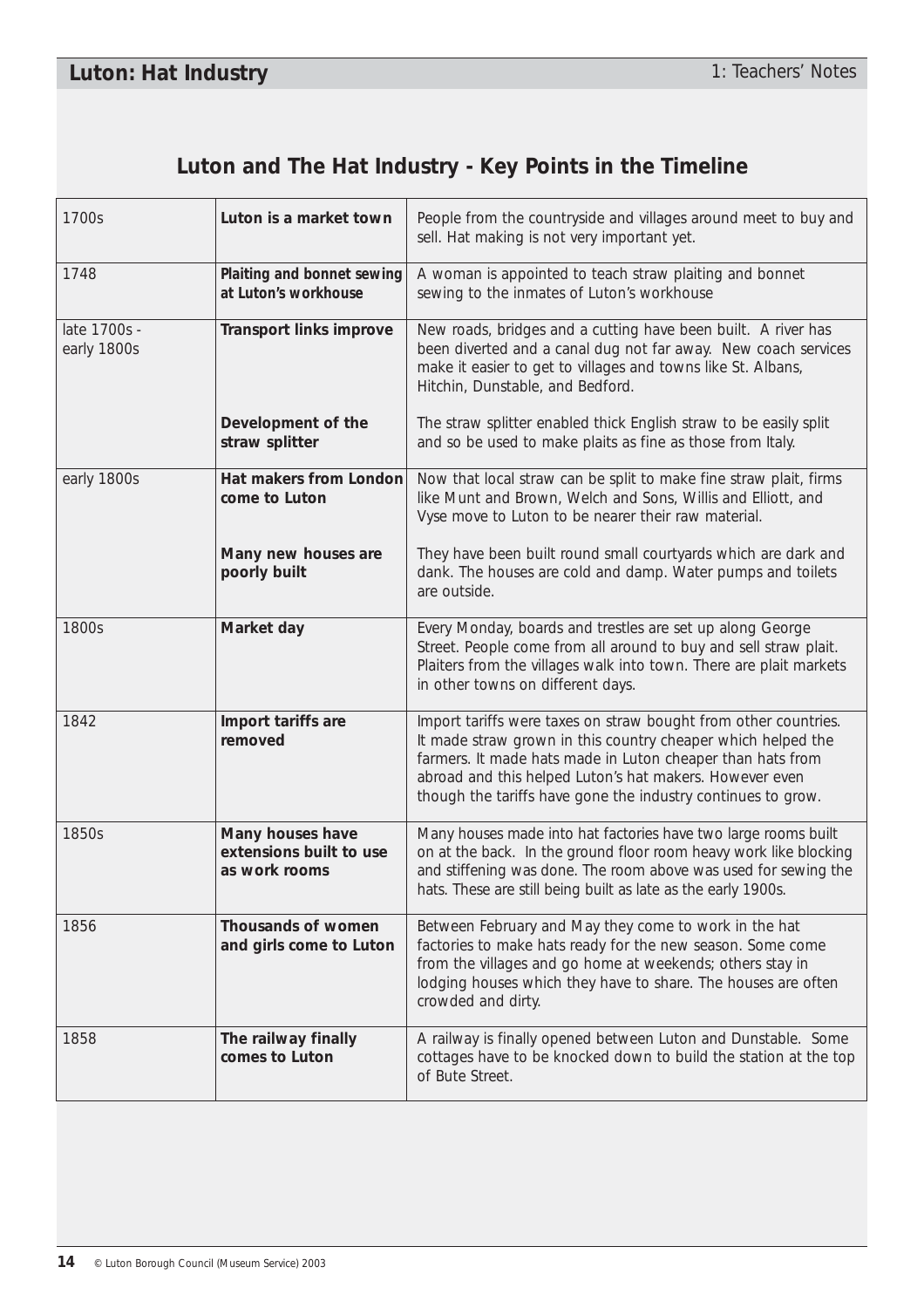# 1: Teachers' Notes **Luton: Hat Industry**

| 1860          | The railway is extended<br>to Welwyn                 | It is now possible to travel to London by train without changing<br>trains. This shortens journey times.                                                                                                                                                                                                                                       |
|---------------|------------------------------------------------------|------------------------------------------------------------------------------------------------------------------------------------------------------------------------------------------------------------------------------------------------------------------------------------------------------------------------------------------------|
|               | New ways of working                                  | Instead of hat makers doing everything themselves, there are<br>new firms which do only one part of hat making - like making<br>blocks, machine blocking, and dyeing and bleaching. New<br>buildings have been built for them.                                                                                                                 |
| 1867-1868     | Luton gets a mainline<br>railway                     | The Midland Railway has built a line from Bedford to London,<br>through Luton. Now goods and passenger trains can run to<br>London, the Midlands and the North. The hat industry was<br>growing anyway but this will help.                                                                                                                     |
| 1868          | <b>Overcrowded houses</b>                            | The rows of terraced houses increase. "Probably one half of the<br>town" is made up of small workshop cottages where young girls<br>work from ten in the morning until late at night. This is a claim<br>made by some large hat factories to the Board of Health.<br>They want the Factories Act to be enforced on the small<br>hat workshops. |
| 1869          | <b>New Plait Halls are</b><br>opened                 | The straw plait is bought and sold here. This used to be done in<br>the market on George Street - but it was getting very crowded,<br>and it could be cold and wet outside. The Halls are in Cheapside<br>and Waller Street.                                                                                                                   |
| late 1870s    | The first sewing<br>machines are used to<br>sew hats | Often only big factories can afford to buy machines. But smaller<br>factories and hat makers can hire sewing machines cheaply so<br>people can still make hats in their homes.                                                                                                                                                                 |
| late 1800s    | Land for sale                                        | There is lots of land for sale, much quite cheaply. New houses<br>are built and the town grows.                                                                                                                                                                                                                                                |
|               | Big hat factories are<br>built                       | The big factories are mainly in the town centre. Some buy hats from<br>the smaller cottage workshops - which is called the counter trade.                                                                                                                                                                                                      |
|               | Hat making helps the<br>town grow                    | Other new buildings spring up: hat block workshops, bleaching<br>and dyeing works, and warehouses for storing hats. There are<br>brickworks and limeworks in the town making bricks and<br>cement for all this building.                                                                                                                       |
| 1900s         | Luton attracts new<br>businesses to the town         | Worried that the town is too dependent on the hat industry,<br>Luton works hard to attract new firms. Vauxhall Motors is just<br>one of many who relocate here.                                                                                                                                                                                |
| 1920s & 1930s | Luton prospers and<br>grows                          | The hat trade provides plenty of work for women. They can work<br>from home once they have children. Many men find jobs with<br>the new engineering companies. Luton expands still further.                                                                                                                                                    |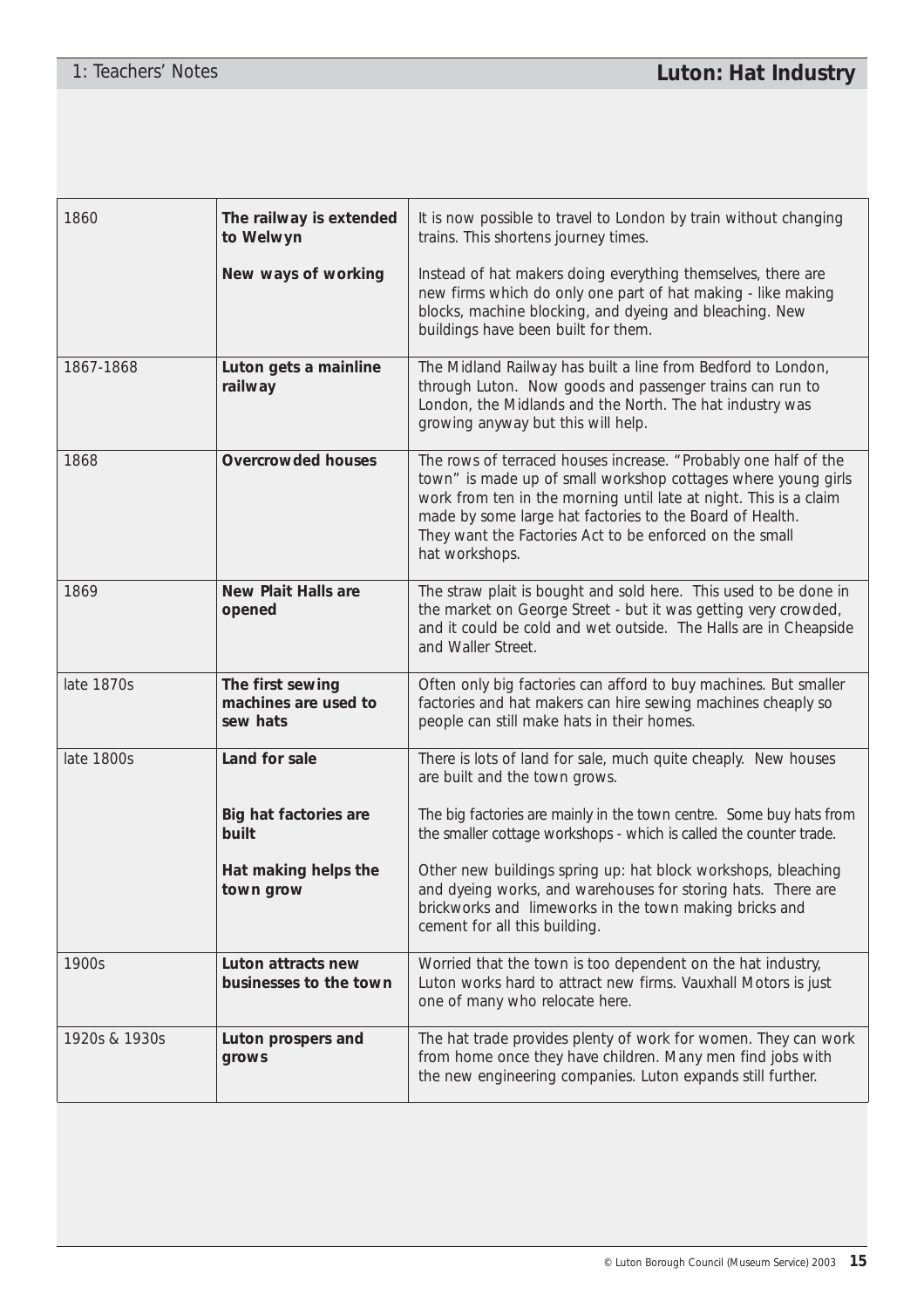**Map of Straw Plaiting Area**



*It was in this relatively small area that the majority of straw plait was produced during the 1800s.*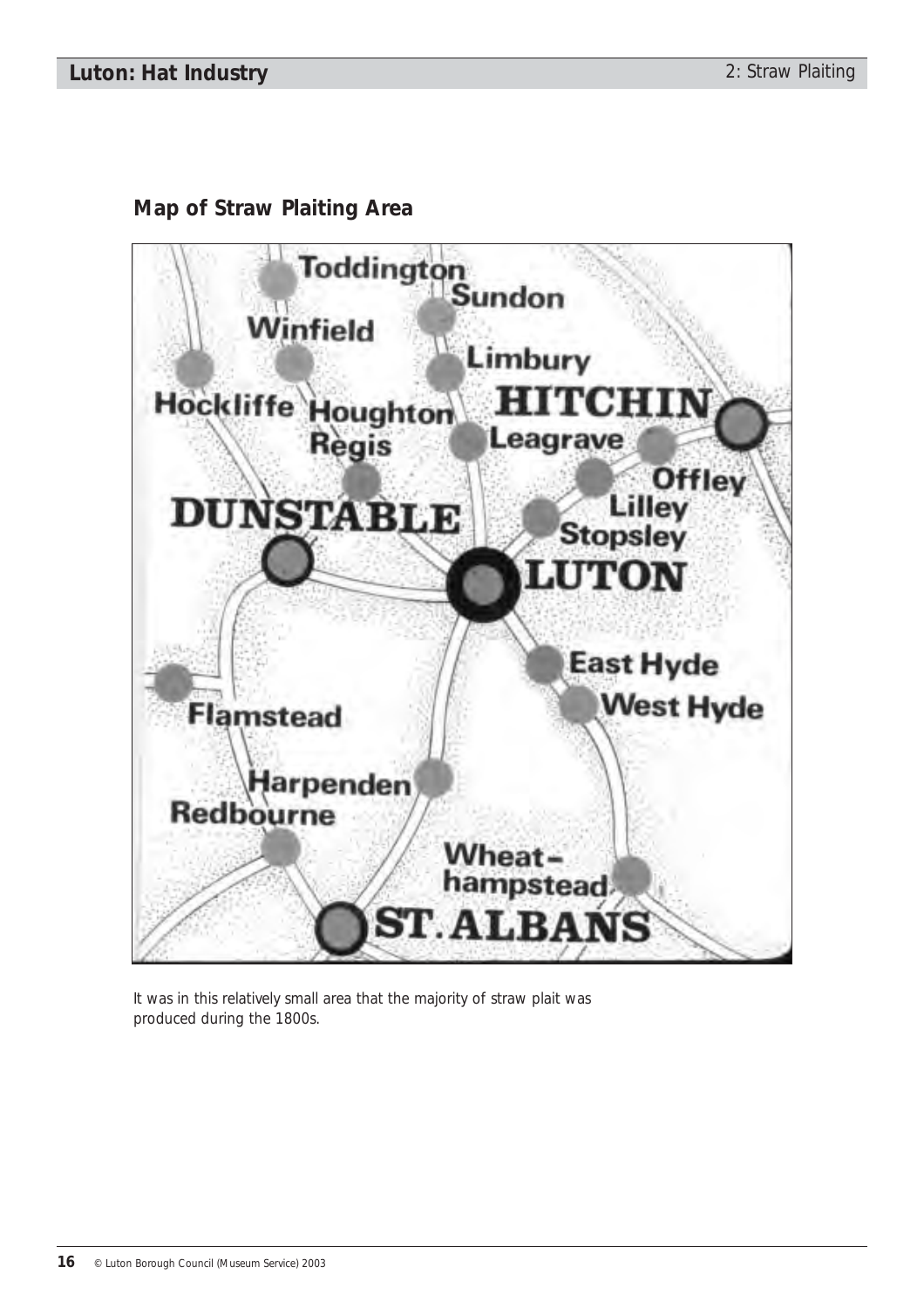# The Cafe.

# Of the POOR Straw-Hat-Makers, in the Counties of Hartford, Bedford, Buckingham, &c.

HE Making of Straw Hats Bonnets, Baskets, and divers other things out of Wheat-Straw, bath been an Emplyment time out of mind, for the poor People both<br>Men, Women and Children, from Four, to Fourfcore Years of Age in the aforefaid Counties and other Places, by which many thoufands have gained a Comfortable Subfittance and kept themfelves and their Families from being Chargable to the Parifbes.

The Farmers Wives, Children and Servants, do at their fpare Hours Earn, fome 10, fome 20, and fome 30l. per. A num By Manufacturing there own Straw, which is a good Article towards paying their Rent.

That by Six Penny worth of Straw, bought of the Farmers, the Poor People can make by their Indultry and work, Eight, Nine, and oftentimes Ten Shillings.

That when to wrought up and Manufactured, they carry every Week to Market, for which they have ready Money, without any Deduction, Stoppage, or Obligation to take part in Goods, or even fo much as to Deal with thofe that Buy their Hatts &c.

But it hath fo fallen out of late Years, that by the Importation of great Quantities of a fort of Chip, or Shaving<br>from Holand, which is Platted, and a fort of Platt and Hats from Legborn, and other Places (the Duties of which amounts to but an Inconfiderable Sum, yet it hath proved almoft and will prove if permitted to be impound; the Total Deftruftion of the faid Manufacture, which hath been fo extreamly Beneficial to the Poor, of the faid Counties.

Therefore, It is humbly requested, that the Honourable House. of Commons taking this our Poor diffiels'd Cafe into their Confideration, will by fuch ways as the Honourable House, fhall feem meet, put a ftop to the growing Inconneniences that will prove the Total Deftraction of fo afeful and beneficial a Manufacture, as the Straw-Ware of our own growth and produce is, and prevent "the faid Counties from becoming<br>chargeable to the Partfles, having no other way to Subfift, &c.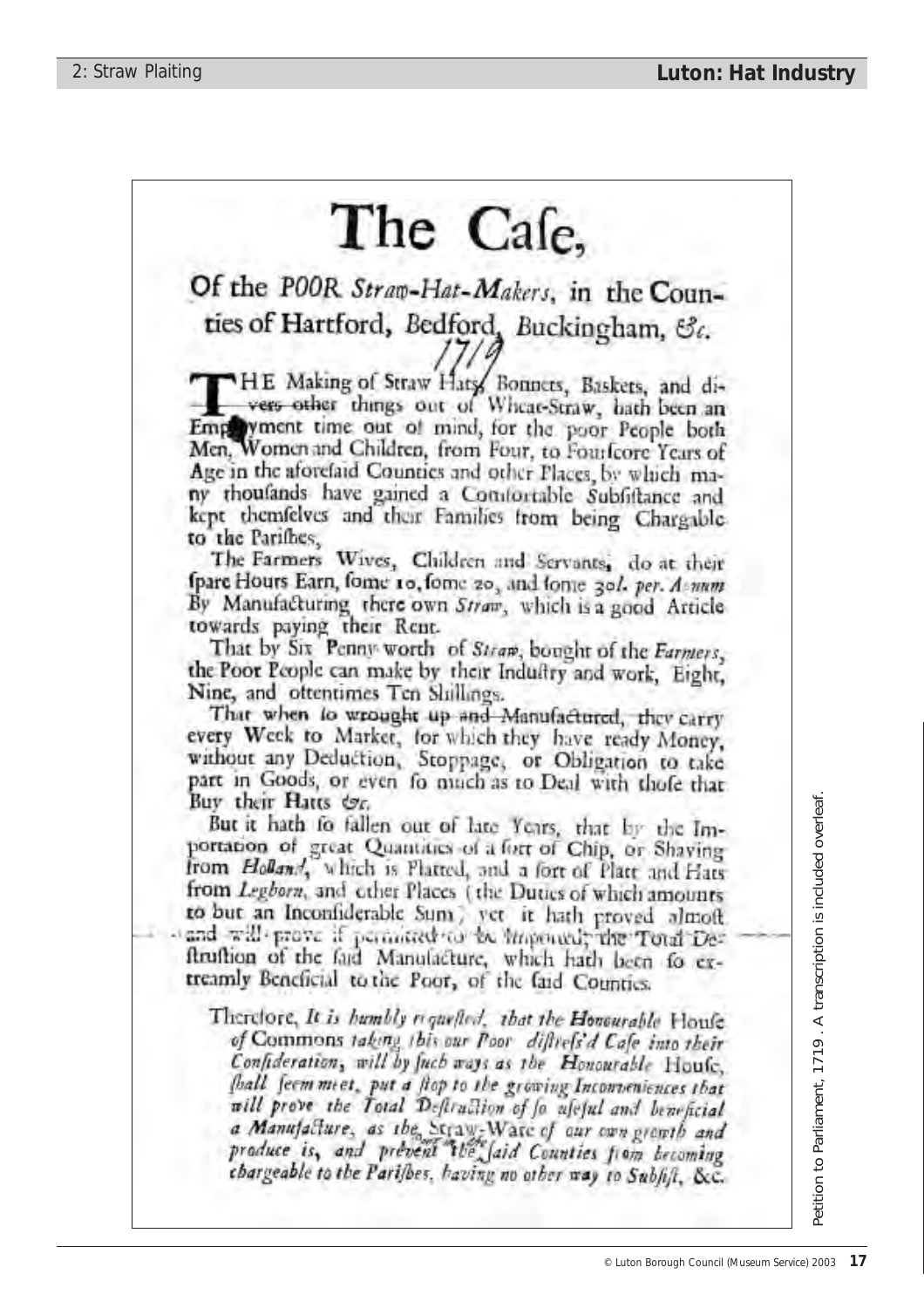# **The case of the Poor Straw-Hat-Makers, in the counties of Hertford, Bedford, Buckingham, etc.**

# **Petition to Parliament, 1719**

The Making of Straw Hats, Bonnets, Baskets, and divers other things out of wheat straw, hath been an employment time out of mind, for the poor people both men, women and children, from four, to fourscore years of age in the aforesaid counties and other places, by which many thousands have gained a comfortable subsistence and kept themselves and their families from being chargeable to the parishes.

The farmers wives, children and servants, do at their spare hours earn, some 10, some 20 and some £30 per annum, by manufacturing their own straw, which is a good article towards paying their rent.

That by six pennyworth of straw, bought of the farmers, the poor people can make of their own industry and work, eight, nine and oftentimes ten shillings.

That when so wrought up and manufactured, they carry every week to market, for which they have ready money without any deduction, stoppage or obligation to take part in goods or even to so much as to deal with those that buy their hats etc.

But it hath so fallen out of late years that by the importation of great quantities of a sort of chip or shaving from Holland, which is plaited and a sort of plait and hats from Leghorn and other places (the duties of which amounts to but an inconsiderable sum) yet it hath proved almost and will prove if permitted to be imported the total destruction of the said manufacture which has been so extremely beneficial to the poor of the said counties.

Therefore, it is humbly requested that the honourable House of Commons taking this our poor distressed case into their consideration will by such ways as the honourable House shall seem meet put a stop to the growing inconveniences that will prove the total destruction of so useful and beneficial a manufacture as the straw ware of our own growth and produce is and prevent the poor in the said counties from becoming chargeable to the parish having no other way to subsist.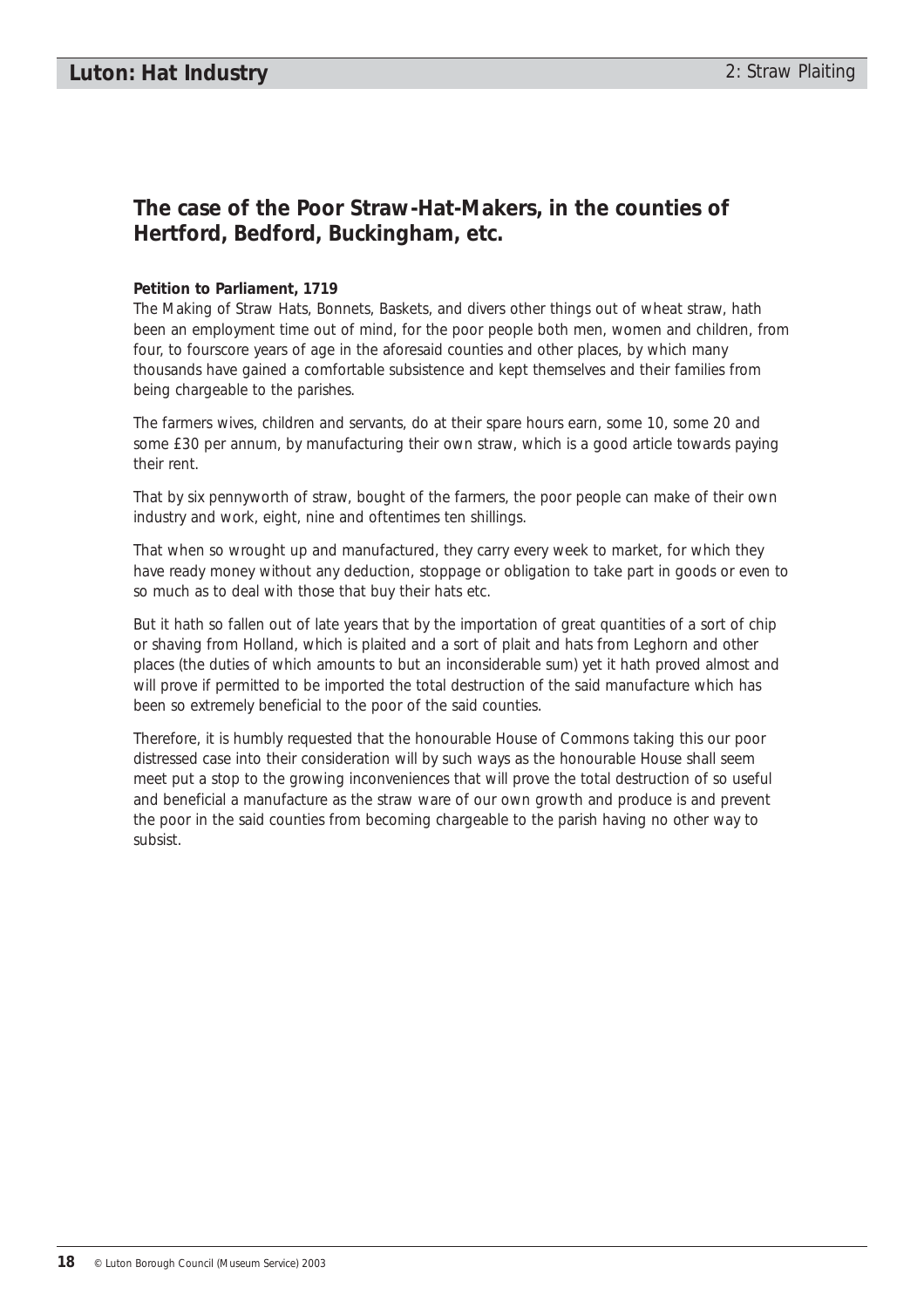# **Straw Manufacture, 1807**

*This quotation comes from a publication by The London and Dublin Societies for Bettering the Condition of the Poor.*

There are few manufactures in the kingdom in which so little capital is wanted, or the knowledge of the art so soon acquired, as in that of straw plaiting. One guinea is quite sufficient for the purchase of the machines and materials for employing 100 persons several months.

The straw is cut at the joints, and the outer covering being removed, it is sorted of equal sizes, and made into bundles of eight or ten inches in length and a foot in circumference. These are then to be dipped in water and shaken a little, so as not to retain too much moisture; and then the bundles are placed on their edges, in a box which is sufficiently close to prevent the evaporation of smoke. In the middle of this box is an earthen dish containing brimstone broken in small pieces; this is set on fire, and the box covered over and kept in the open air several hours.

It will be the business of one person to split and select the straw for fifty others who are braiders. The splitting is done by a small machine, made principally of wood. The straws, when split, are termed splints, of which each worker has a certain quantity, on one end is wrapped a linen cloth, and they are held under the arm and drawn out as wanted.

Plaiters should be taught to use their second fingers and thumbs, instead of forefingers, which are often required to assist in turning the splints and facilitate very much the plaiting; they should be cautioned against wetting the splints too much.

A good plaiter can make three score a week and good work will always command a sale both in winter and in summer. The machines are small; and may be bought for two shillings each and will last for many years.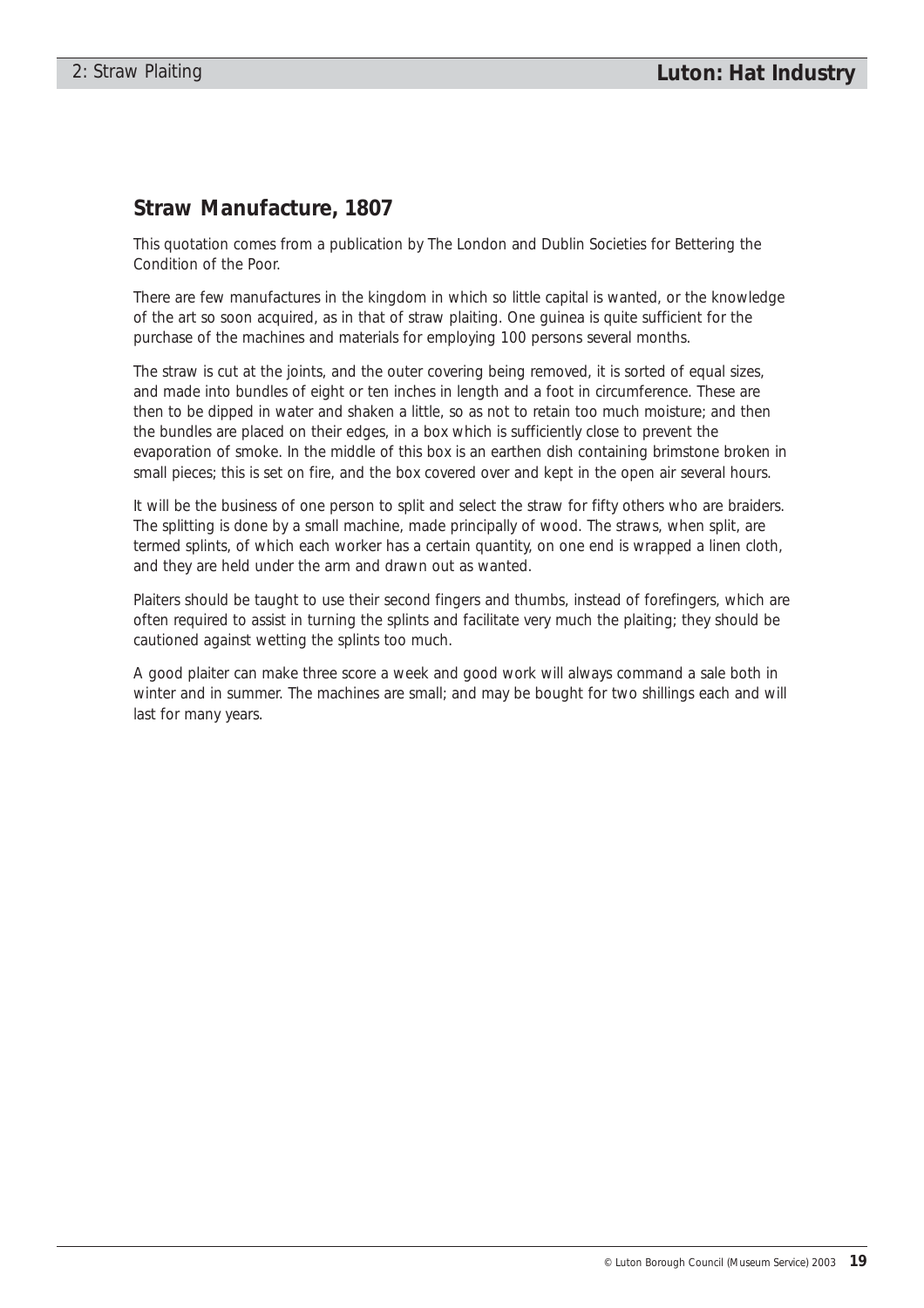# **The Queen, November 9th 1861**

This is not a good season of the year to be straw plaiting – the hands become numbed with cold, and plaiting near the fire injures the straws. The splints have to be worked moist, and the poor plaiter's occupation, sitting away from the heat and plaiting damp straws with numbed fingers, is not an enviable one. Their only holiday is at harvest time, and the best time for work is in the spring and summer, when they can sit out at the cottage doors or under the shadow of the trees or hedges in the country lanes…

…let us watch one of the straw plaiters for a few minutes and we shall soon see how rapidly straw plaiting can be effected with practice. First, she splits the straw with the 'machine' and then moistens each of the splits (this is mostly done with the mouth), in order to make them more pliable. The plait is begun at the end nearest to her, and soon the braid starts to form in her nimble fingers. The rapidity with which the work is done depends very much on the number of straws required in the plait. The Plaiter whom we are watching is working a very pretty plait with thirteen straws.

In the outset she fastens all the straws neatly together at the top, and then divides them in to two portions – six straws being turned to the left and seven to the right, so that the two portions of straw are at right angles to one another. Now she takes the seventh or outermost straw on the right hand, and turns it down with her finger and thumb under two straws, over two and under two. There are now seven straws on the left and six on the right side. Now she takes the seventh, or outer, straw on the left hand, and turns it down under two straws, over two and under two, and so continues, the outer seventh straw always turning in a similar way.

But while we have been trying to describe the process, Phillis has completed a whole length of plaiting. In order to earn the magnificent sum of 7s, even if she gets the highest price, poor Phillis will have to make fifty yards of that plait which we think so little of in the crown of a bonnet. Seven shillings!

Some idea of the amount of straw plait made may be formed when we state that it is computed that no less that 200,000,000 yards of straw plaiting are made annually in England, by above 80,000 women and children.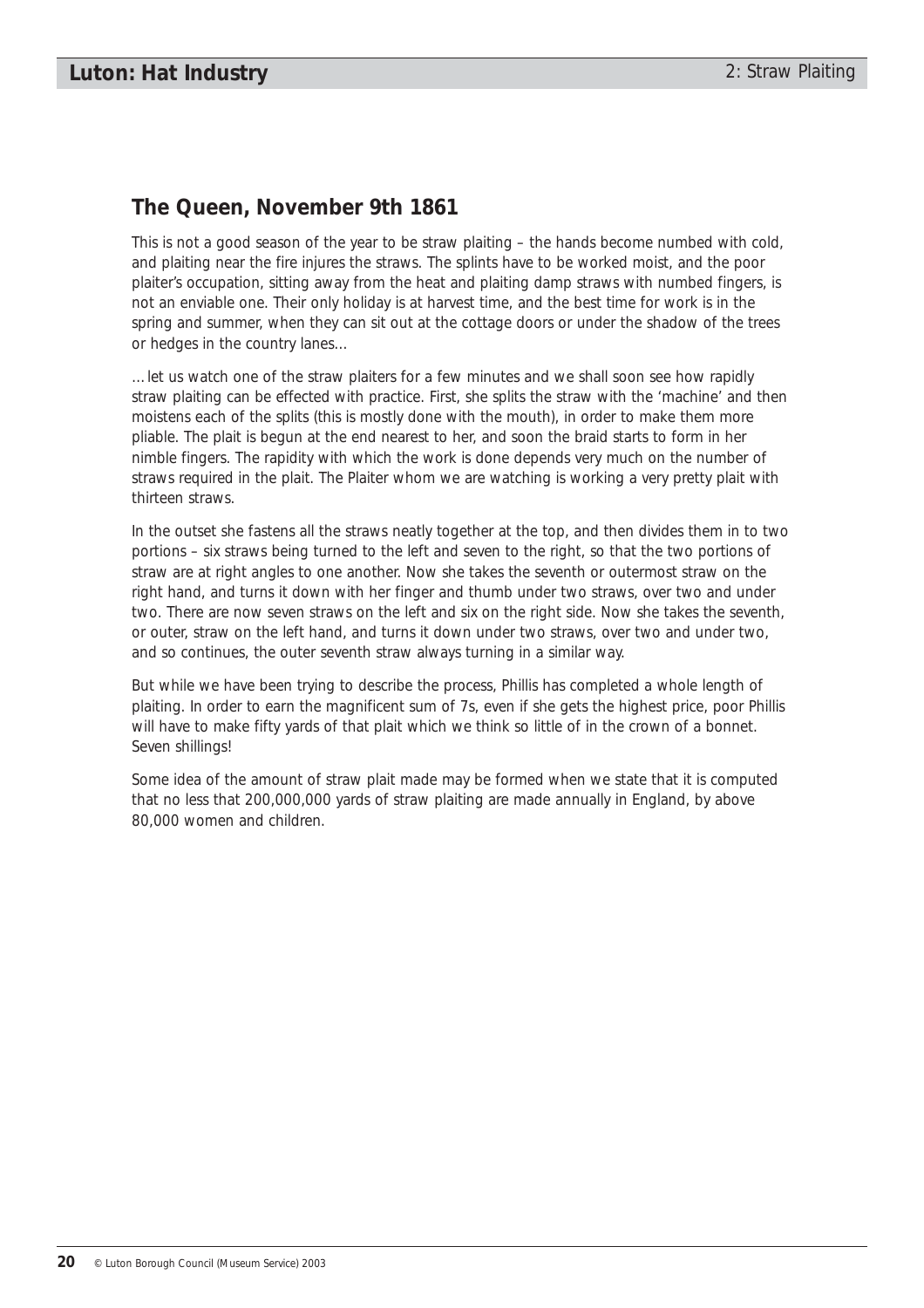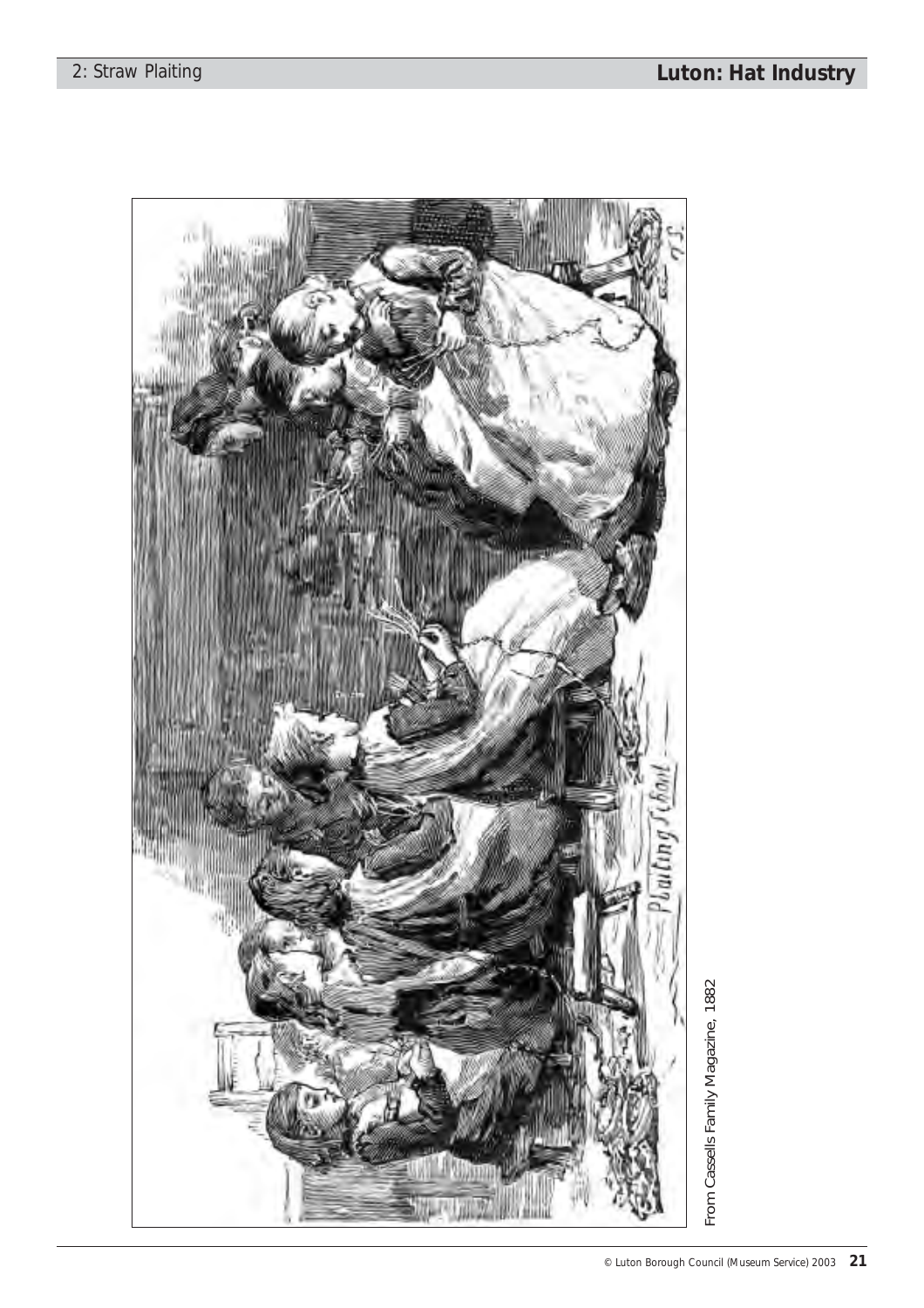# **From On The Straw Plait Trade by Alfred John Tansley, 1860**

In most villages there is a plaiting school, which is generally conducted by an elderly dame, who receives from each scholar, 2d or 3d a week. The children are some time before they can plait so as to earn anything, but after a year or two they contrive to obtain 6d to 1s 6d per week, after the plait is disposed of by their parents…These young persons, when first at school, are not looked after as regards the proper attainment of the very rudiments of knowledge, except in those cases where the schools are under careful visitation by the minister of the parish, or by persons in the neighbourhood.

The difference between visited and unvisited schools is of a marked character; the comfort, health and education of the children, as well as their plaiting, being attended to, and as a consequence, they are more healthy and their minds more active and vigorous that those at schools which are uncared for. It may be safely affirmed of the greater number of these schools, that the children taught within them are altogether lost sight of by the wealthy and other classes around them.



*A Plaiter's Home from The Queen, 1861*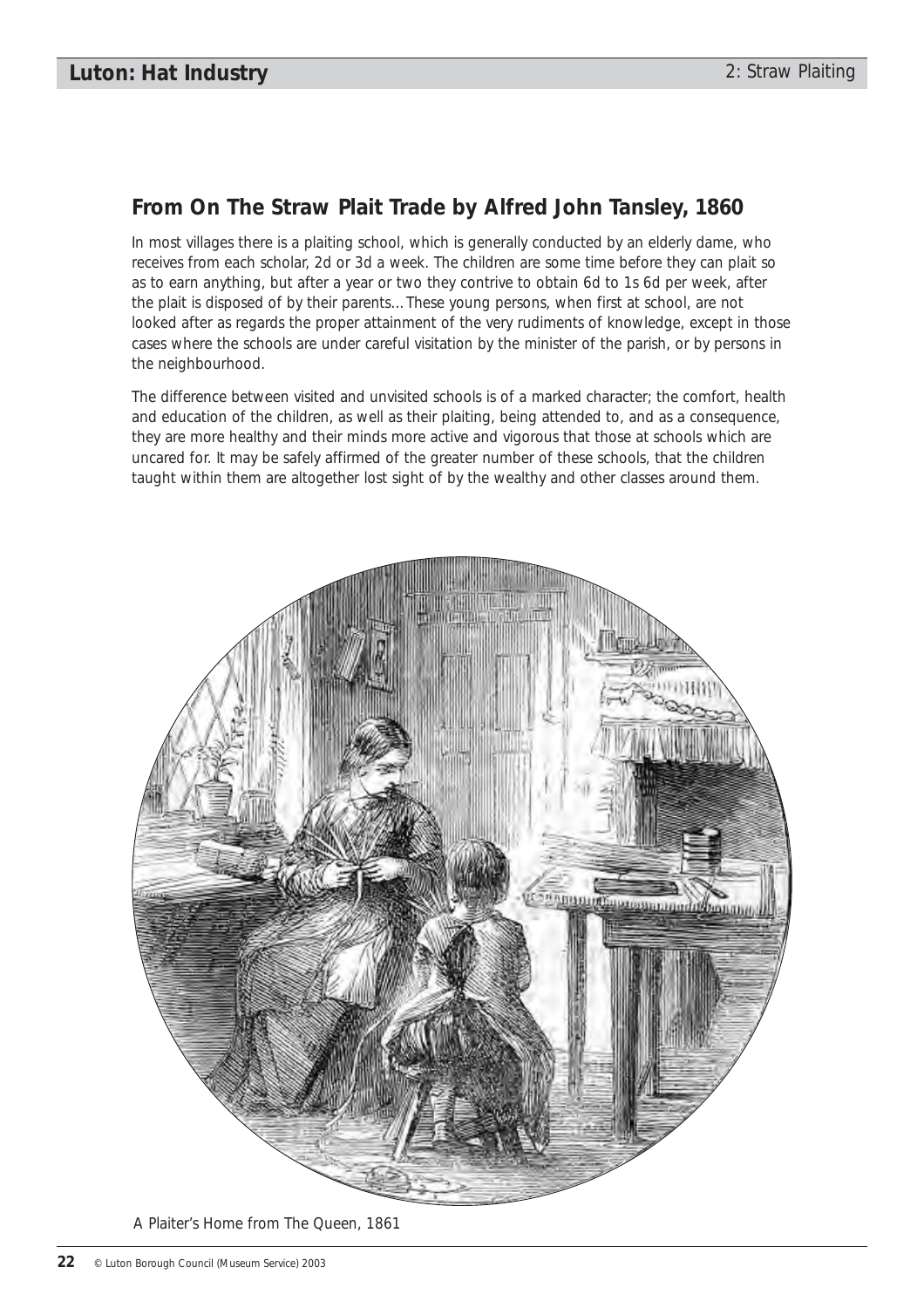# **From Good Words, July 1st 1869**

In a Buckinghamshire Parish with a population of 800 the majority of women can neither read or write (the men are not much more accomplished), and the schoolmistress has only 35 pupils – the eldest not more than twelve years of age. 'Plaiting,' said the schoolmistress, 'is not as profitable as it used to be, and the big girls would be glad to find places as servants, but they cannot take them, because they do not know how to do even plain sewing. The plaiting school is the only school they have been at. Little things not much more than twelve months old go to the plaiting schools. When they can hardly toddle, you see them with bits of straw in their hands, trying to twist them in and out.'

As to these plaiting schools, however, accounts differed. I was told, on one hand, that the parents received their children's earnings; on the other, that they constituted half the income of the mistress. By an informant who held the latter view I was told that he lived close by a plaiting school, 'and the little uns love it – they're always at the door before time. They'd far rather go there than to a National or British School, where half their time is spent in idleness. Bless you, they are taught reading at the plaiting schools, and writing, too, sometimes I think.' According to this authority, no child was admitted under eight.

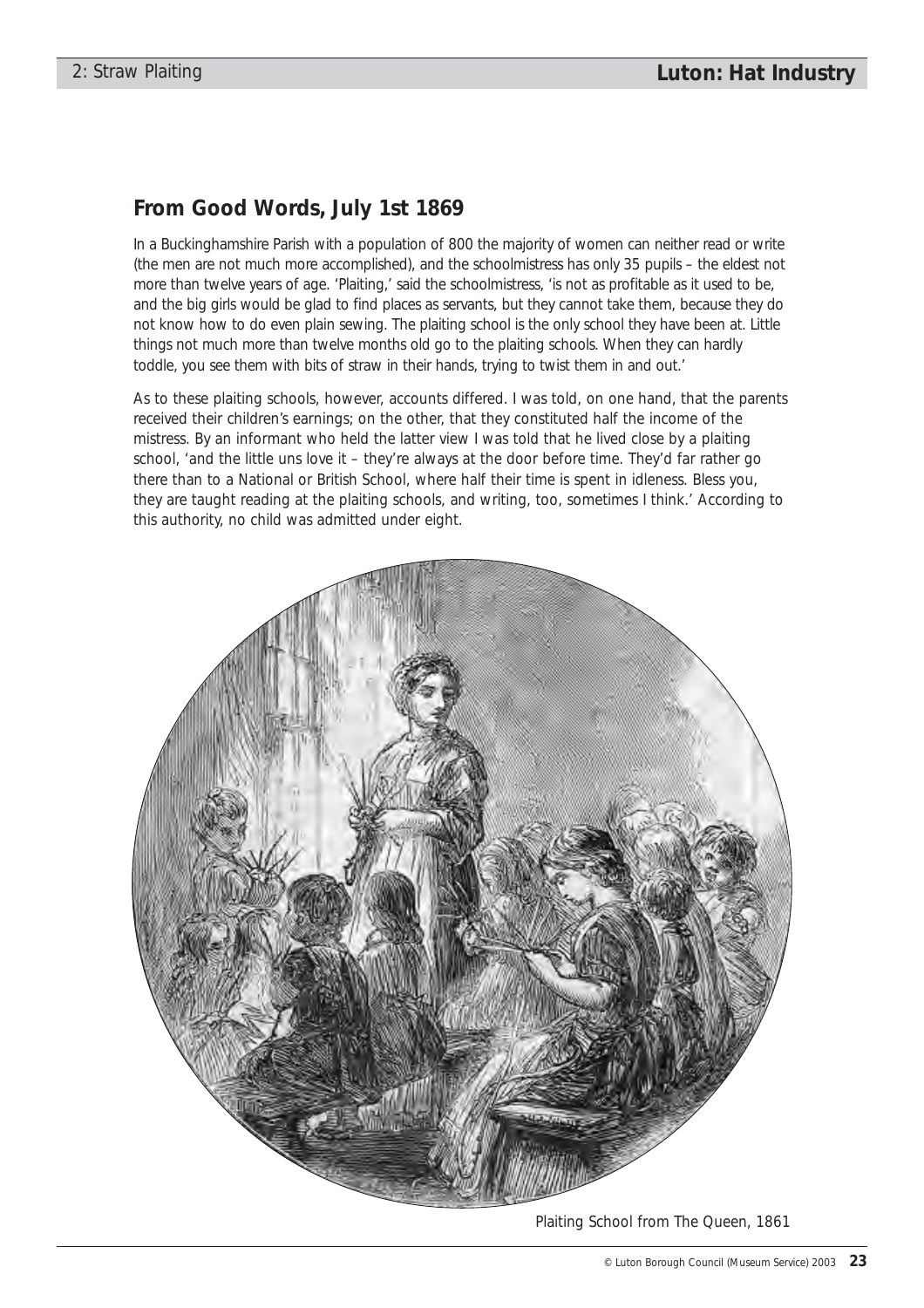# **Straw Plaiting and The Children's Employment Commission, 1867**

*In 1862 a Children's Employment Commission was set up by Parliament 'to enquire into the employment of children and young persons in trades and manufactures not already regulated by law'. The commissioners looked into the work done by children in all manner of trades across Britain, including straw plaiting and hat sewing. As a result this report was published in 1867. Below are extracts from the report on Straw Plait Manufacture by Mr J E White.*

The straw plait district has been described to me, by persons acquainted with it, as extending over a great part of Hertfordshire, excepting the part adjoining Middlesex, and spreading on the east across the northern part of Essex nearly to the coast, and round by the edge of Cambridgeshire, over a large part of Bedfordshire and into the eastern part of Buckinghamshire. The plait is made chiefly in the villages scattered over a great part of the district, and, in the thickest seats of manufacture, in almost every cottage.

Children generally plait in schools, a task of so many yards being set to them by their parents, and the duty of the mistress is to act the part of an overlooker in a factory, and see that the proper amount of work is done. A person who makes this her business can attend to many at a time, and enforce an attention which the mother, who has other engagements, might be unable to secure. Girls leave plait schools when they get big enough to work steadily without constant supervision, usually at about 13 or 14, after which they work at home.

Boys are brought up to plaiting as well as girls, and continue at it usually only until they are of sufficient age to obtain more suitable employment. In some schools which I visited apparently about a third were boys, but most of these were mere children. In some places even men plait.

#### **Age at which Children and Young Persons are Employed**

Children begin straw plaiting work at a very early age indeed, so early that it seems impossible to believe that their employment can be thought of any real value. It seems worthy of notice chiefly as showing the general disposition of parents to turn their children to account at the earliest age physically possible…I have seen children of only three years old…set to work, and it is stated by several witnesses that children usually begin plaiting…at four years old, and some younger, as at three or three and a half.

# **State and Place of Work**

The crowded state of the plait school strikes me...as the worst feature of this manufacture. A school is usually a small cottage room, not exceeding 12 feet square, sometimes less, of the usual height of cottage rooms, and in some cases little more than 6 feet high. The better the mistress, i.e. the more successful she is in enforcing work, the more popular will her school be, and the greater the danger to health.

In a room little more than 10 1/<sub>2</sub> feet square, and between six and seven feet high, the number of children attending on the day of my visit was 41 and there have been 60. The air space would be 18  $1/2$  cubic feet for each of the 42 persons, or with the larger number only 12  $3/4$  for each, or less than half a child would have if shut up in a box three feet each way.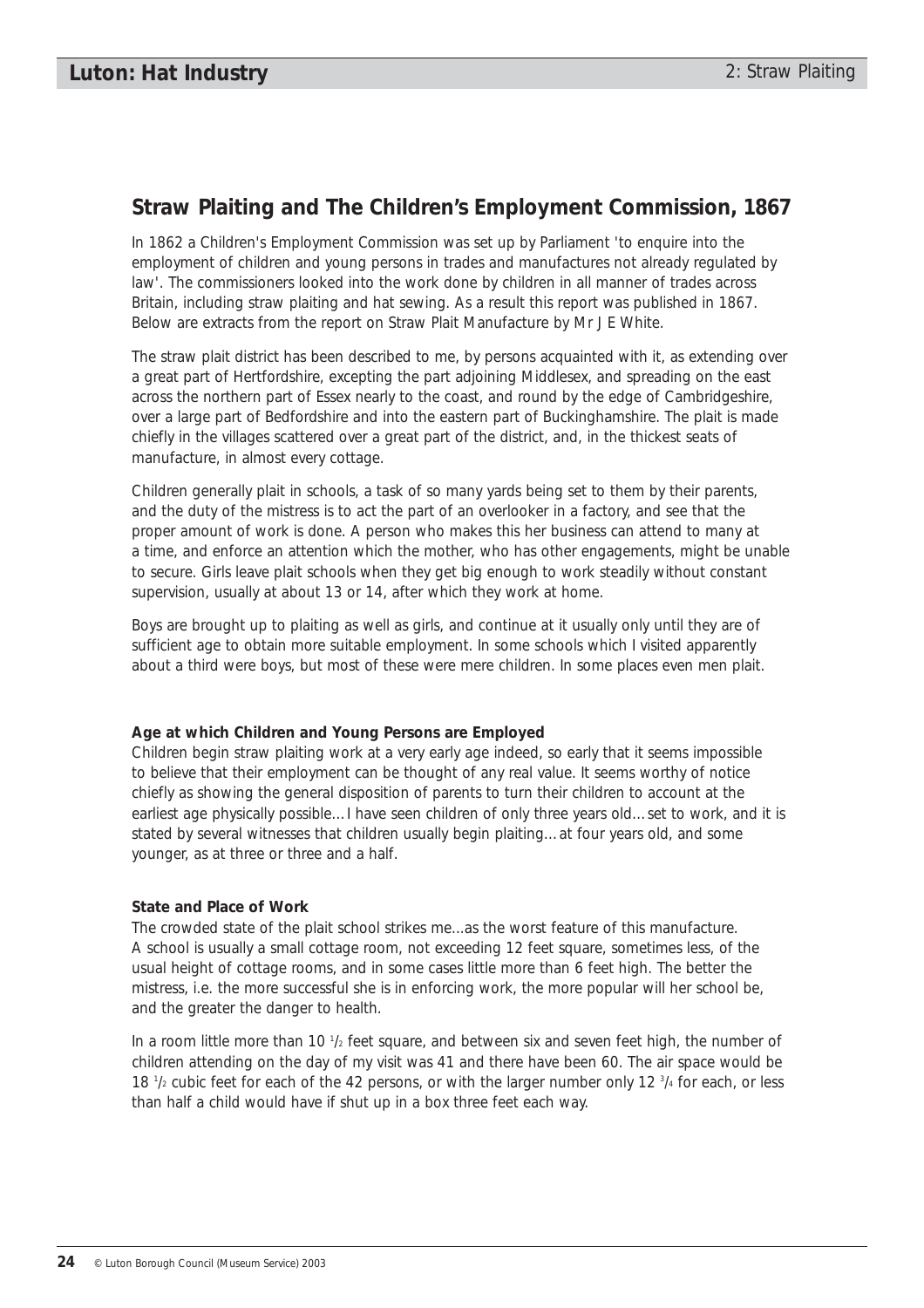#### **Nature of Employment**

Plaiting employs the fingers only, and can be done apparently equally well standing or walking about as sitting. In one way this makes it more beneficial, as it makes it less confining. I found a young child of five years old standing up plaiting in a school as a rest. On the other hand it has the disadvantage that a child can be kept almost constantly employed, as much on the way to or from school as when at school. In passing through the country villages…it is rare to see a girl out of doors without her plait in her hand, and working away busily as she walks, no doubt to get on with the task set by her mother.

#### **Hours of Work**

Some plait schools are only day schools, i.e. from breakfast to dinner, and from dinner to tea, but some have an evening school also from 6 to 8, or 6 to 9. The youngest children as a rule do not go in the evening, but some as young as seven, and even five, do.

#### **Treatment**

In several plait schools I noticed formidable looking sticks, which the mistresses say they are obliged to keep, and sometimes to use. It appears that formerly much severity has been used, but I did not find any cases of bad treatment. A room, however full of very young and fidgety children, to be kept at work, sometimes with infants to be kept quiet also, must be (as some mistresses have told me it is) and as I judged from the anxious manner of one who kept one of the larger schools, very trying to the temper; and if a stick a yard long, as it often is, is at hand, blows seem a not unlikely result.

#### **Wages**

The younger children earn, of course, very little at plaiting and few have any idea what they do earn, or seem to understand whether they earn anything, knowing only the fact that 'mother sells the plait'. It appears, however, that some children can earn 3s a week or so, according to age and quickness, and many, of course, earn from that down to nothing.

#### **Influence of Employment upon Physical Condition**

As regards the straw plaiters, I have obtained but little evidence as to the effect of their employment upon their physical condition, and I have made but few inquiries. Bad effects are attributed to the habit of drawing the straws through the mouth to moisten them, e.g. excoriated mouths. Many of the workers are too young to give answers of any use on points of health…The small amount of air space, however, usual in plait schools, seems plainly inconsistent with a fair chance of health for tender children.

*J. Edward White, Lincolns Inn, August 1864.*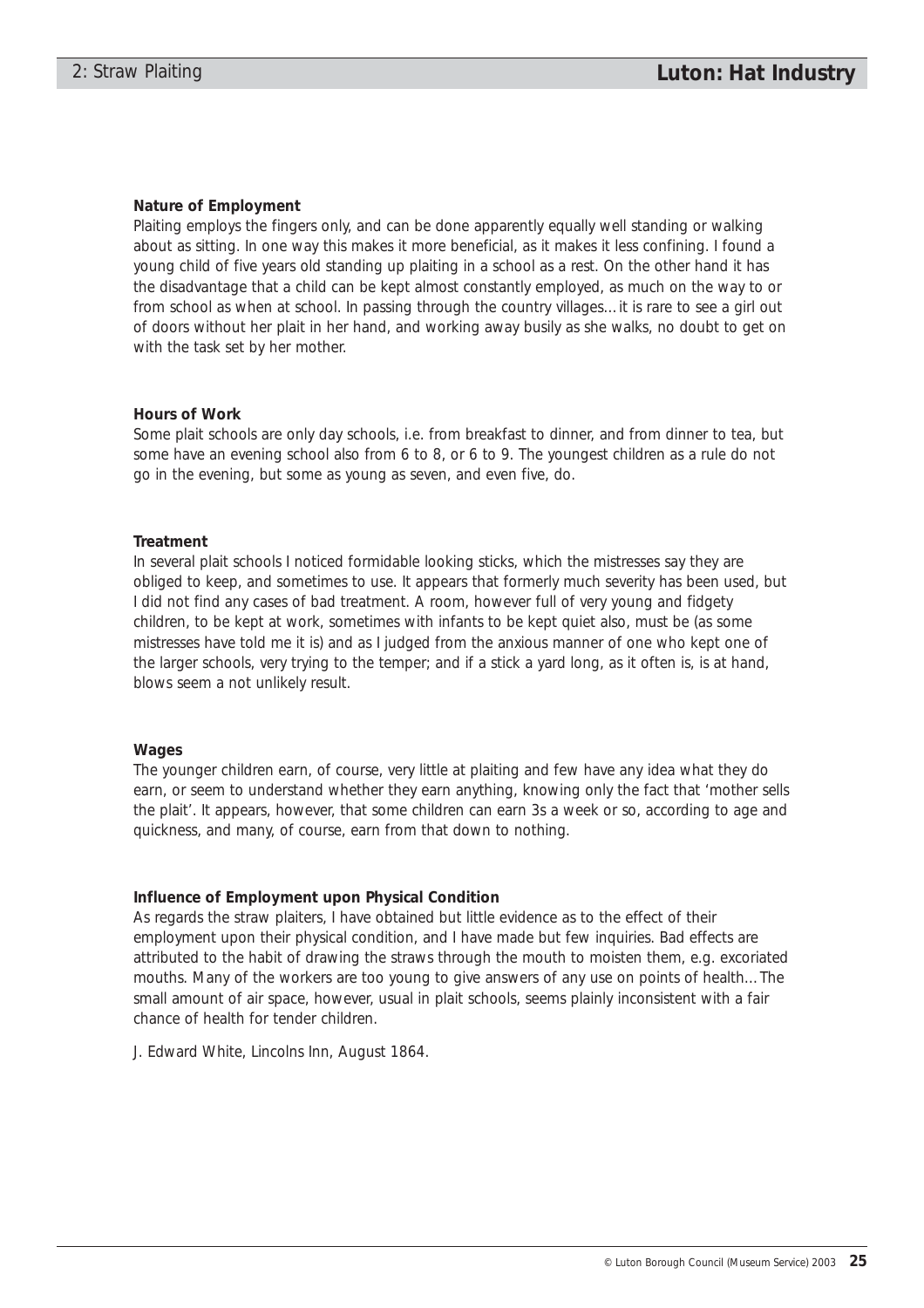# **Evidence to the Employment Commission**

*With his report Mr White also submitted a large amount of evidence consisting of accounts of visits he had made to plait schools in the region and interviews with plait mistresses and pupils. He also collected evidence from local gentlemen. Below are some extracts.* 

# **Mrs Wimbush's, Straw Plait School, Northchurch**

[The room] was nearly square, measuring 10 feet 6 inches the shortest way and 6 feet 9 inches high. Though it was a bright hot summer day the window was shut, but the door open. The air was, of course, close and heavy, with a strong smell, as I found particularly when stooping close amongst the children to talk to them.

Mrs Wimbush – My usual number of children is about 40, boys and girls, and their ages from 4 to 14. I have had 60 in this room, but would rather have 40 than 60. All the year round they come at 9am and leave at 8pm, going away an hour for dinner at 1, and an hour for tea at 4. People reckon to set children down to plait at about four years old, or soon after. I have one that is more like a baby than anything, you would not think her three years old; but she only comes for an hour now and then; it would be too much for her to sit all the while. Another, Theresa Seir, between four and five years old, only comes for the morning and afternoon school, not after tea. After about 12 or 18 months they come three times in the day. I keep them to work, and have to learn them too when they first come. That is the hardest work that I have, and almost wears my patience out. They have the stick at first. This little boy, now eight, who has been here four years is the worst, and wants the stick very often. If he has not done his proper work I keep him from dinner, and he has to eat it here. Plait is not fit for boys' work, and they don't like it at all. I tell them it is only till they are big enough for other work. The children have so many yards set them to do, and their mothers sell the plait. Several do two score a day, I don't care if they will do that. Out of 1s that they earn, about 3d goes for the straw. Each pays me 3d a week.

In winter we are obliged to keep that door into the outer room shut, because if the children's fingers are cold they cannot work. We took this house with the purpose of keeping a school, instead of having the children, as most people do, just in their own room.

Sarah Wellin, age 8  $1/2$  – [I] have been here since five years old. [I] did three score (yards) yesterday, 1 1 /2 of them at home after school. [I] do not know how much my mother gets from my plait. [I] do not know A or B. [I] do not go to Sunday school.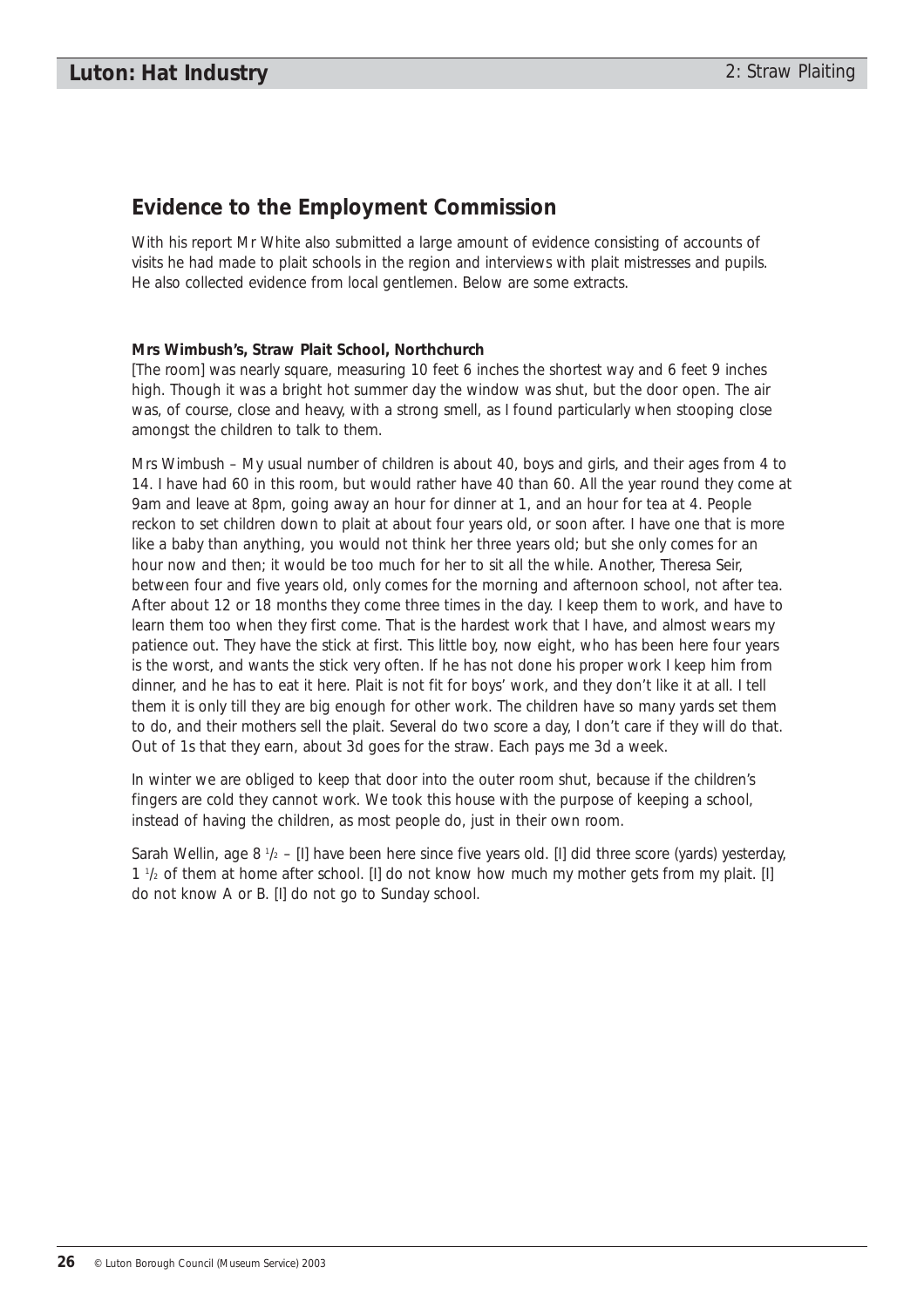#### **Mrs Poulton's, Straw Plait School, Houghton Regis, Bedfordshire**

The room is in the middle only 6 feet 5 inches wide, but has two shallow recesses, it is 11 feet 2 inches long and 8 feet high. The children had not all returned from dinner at the time of my visit. Of 12 girls and 4 boys present, none of the boys and only 3 of the girls had ever been at week day school, though all went to Sunday School.

Mrs Poulton – Though my place is called a school I do not teach plaiting, but merely keep the children to their work, and see that they do the number of yards set to them by their parents, which is according to their age and the kind of plait. They are taught by their friends before they come to me. I used to teach them some reading too, but found that too much, and do not do it now. The youngest that come are usually about 5 or 6 years old, but I have one now who is under 5, and some do learn as early as that. There are both boys and girls, but more of the latter; about 30 altogether when I am full. I do not think there have been as many as 36, as the boy said, here at the same time. They are ill and away so much. As many as thirty can sit in the room at once, but some have to sit quite close to the fire... I am obliged to make them sit pretty close, and I always tell them it is the best way. They are sure to fall out more if they do not.

They come from 9am till 5pm, going away for an hour or a hour and a half for dinner and in the winter half year they come again from 6 till 8pm, but the little ones don't come in the evening, as it is so late and cold. About 30 yards seems counted the most proper day's work, to take the bigger ones. Few stay older than 13. My boy there, aged 9, gets only 4d a score, but most would get 5d or perhaps a penny or two more earlier in the year when the trade is better. About 10 years old I dare say that some would manage 3s a week. The straw cuts their fingers and mouths too, as they draw it through their mouths, because it breaks off if it is not damp.

David Goswell, age 6 – [I] came here last August (it is now July) and plaited at home before. [I] can do a score a day, and have done a score and a half. [I] have sat plaiting until 7 pm at home. [I] never was at the reading school on a week day. [I] know what prayer is, Mother taught me 'Our Father' and I can say it all through.

Mary Robins, age 7 – Sarah, my sister here, will be 5 in a month or two, and she plaited at home before she came here. She can do 'ten' in a day. My finger is bleeding from being cut with the splint.

Caroline Gifford, age 13 – [I] have done eight score in a week. Sometimes [I] plait for two hours at home in the evening, after coming home from school. [I] go home for an hour for dinner. [I] never was at the reading school. [I] can read. (Only the shortest monosyllables. J.E.W.)

#### **Mrs Turry's Plait School, Edlesborough**

The children in my school, about a dozen, are from 3 years old up to 11. Some begin plaiting a few weeks before they are 4, but 4 is the age of most for beginning. They come here from 8.30 till 12 and from 1 or 1.30 till 4, and those who have more to do till 5. The little ones do not have work to do before and after school worth mentioning; it would make them ill. There is no place drove like this for plait. The children just get a run to stir their legs, and are at it again. My daughter Mary, now 14, plaits from 9 a.m. till 10 p.m. That is about the regular thing in the place for girls of her age. She clears about 4s. a week. She does about six score in a day, and the straw cost her 2d or 3d a score. She will not be much quicker when she is 20.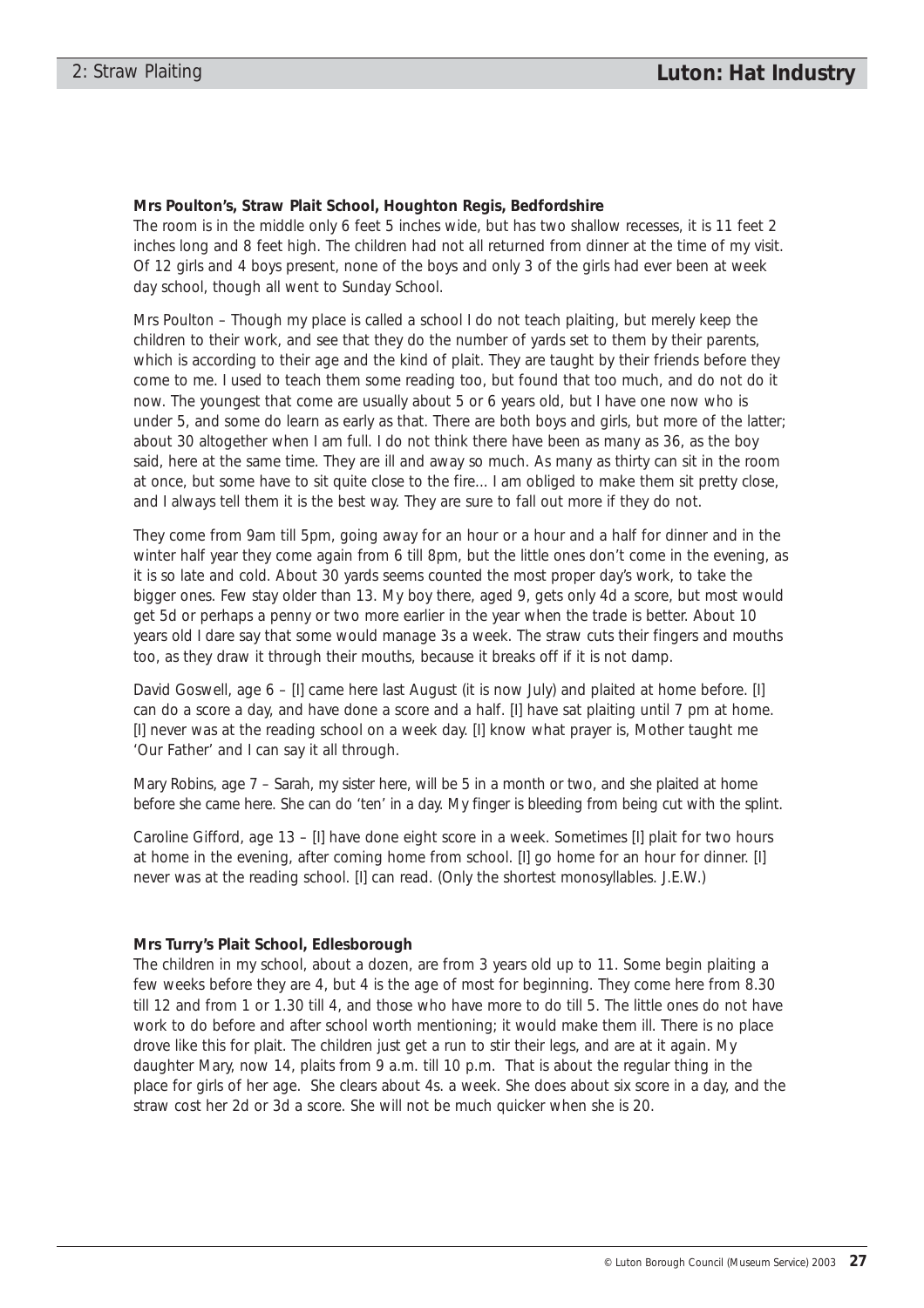# **Evidence to the Commission**

# **Ruth Stombridge, Eaton Bray**

I began plaiting when I was 3 years old; know I did because mother says so. At the plait school that I am at now I go only from 8.30 till 12, and from 1 till 4.30, but mother sets me the same to do as I did at a school where I stayed till 9 o'clock, 30 yards, 10 in each of the three school times. I have just left the school because the man had the smallpox two doors off, but other girls stay on. There were 30 girls there, some about 4 years old. We sit very screwed at school. I get 10d a score, and dare say I clear about 5s a week after paying for straw. I have two sisters younger and a brother older than I am who plait. He goes to the writing school in the day, and does 10 yards afterwards, which takes him till 10 o'clock at night.

## **Sarah Ann Meagher, Berkhamstead, age 7**

I go to Mrs Scott's plait school three times a day, from 8.30 to 12, from 1 to 4 and from 5 to 8pm. Mother sets me five yards to do in each school, one yard at dinner and one at teatime. Often I have to get up in the morning at 7 or 6.30 and begin work, because I have so much to do. If I do five mother says I am a good girl; she doesn't hit me, the mistress does sometimes.

## **Rev. John Clegg, Rector of Toddington**

I have been resident here for two years, and, so far, have been quite unable to get anything like a moderate attendance at our National School. The parents of the poor children only send their little ones to school when there are few orders that the plait dealers…In order that they may become plaiters, they are sent to plaiting schools at a very early age, about 5 or 6. There is no attention paid to their education in any other way. The plaiting mistress is frequently as illiterate as the children, and in many cases bears such a dubious character as to render it most inadvisable for young girls and boys to be put under her management. Children are crowded into these plait schools, which consist generally of a small, badly ventilated room. It is necessary there should be a considerable amount of heat for them to work the straws with their hands. The health of the children is not improved, though I do not consider the injury to health anything to be compared to the injury to morals.

#### **Rev. Richard Gee, The Vicar of Abbots Langley**

Plait is not the unmixed evil which some of my neighbours consider it. It is preferable to the field work, as less unfeminine and to the lace work as more prosperous... It is not unhealthy nor is it even sedentary. It saves the family much pressure when the husband (say in winter) is out of work. I write thus because I believe these advantages are often overlooked. As diocesan Inspector I am aware of some of the difficulties it presents in the way of education... I am sensible of the evils, or rather the dangers, of plait. They may, most of them, be traced to the disinclination which it causes in young women to go into domestic service. They stay at home, independent of their parents as regards earnings, and therefore control. They put what they do earn on their backs, and become vain and over-dressed.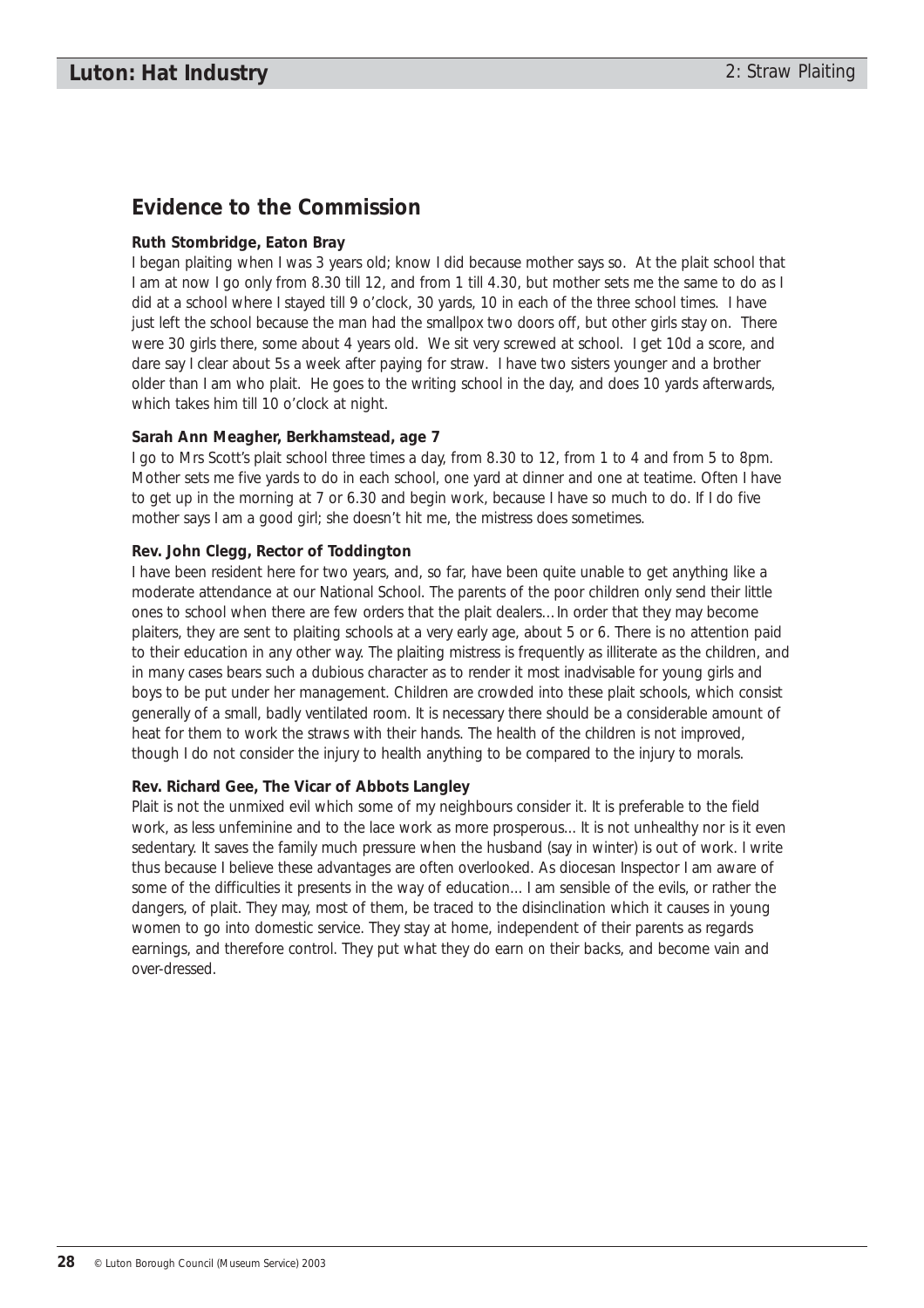# **Ladies, Beware the Plaitmen of ----shire**

There was a blooming damsel So handsome young and fair She was a parson's daughter Who lived in Buckinghamshire. They use to sing together sweet And shake each other's hand, He used to buy the ladies' plait And was a married man.

In Buckinghamshire and Hertfordshire Mind maidens what you're at And shun the naughty married men Who deal in ladies' plait.

To Dunstable and Hempstead And Luton he would go, He dearly loved the ladies And could whistle, high gee wo! He with the parson's daughter Dumb motions he could play. Yes, with the parson's daughter, One night he ran away.

He used to tell her that he loved Her dearer than his life; The naughty, naughty man Although he had a wife. When courting with dumb motions, They knew what they were at, He made a resolution, For to steal the ladies' plait.

This damsel was but twenty-two, Oh, what could she be at, She loved his carrotty whiskers, And she knew he dealt in plait. They both sang, oh! be joyful! Upon the Sabbath day, He bought his love a ladder, And they bolted then away.

Oh! Yes, this couple bolted And it caused a deal of strife. He has got the parson's daughter And forsook his lawful wife: Some say they're in America, Some say they don't know where, Some say that he enlisted For a rifle volunteer.

When together they sang sweetly Which was early and late, Their voices used to echo, For they could sing first rate; And they could make dumb motions, They knew what they were at, And all the villain wanted Was to prig the ladies' plait.

Now if they catch Mr Plaitman, And the ladies he gets nigh, They will pull his carrotty whiskers Bawling 'There's another guy', And serve him right, he had a wife Who loved him so dear He'll rue the day he cut away With his plait in Buckinghamshire.

Oh night and day, you maidens gay Mind well what you are at Beware of all the naughty men Who deal in ladies' plait. They will strive for to deceive you Like the parson's daughter, gay, Then 'twill be, who'd have thought it If you chance to cut away.

Now if they should be taken And there is no doubt of that They will crop his carrotty whiskers And wallop him with the plait.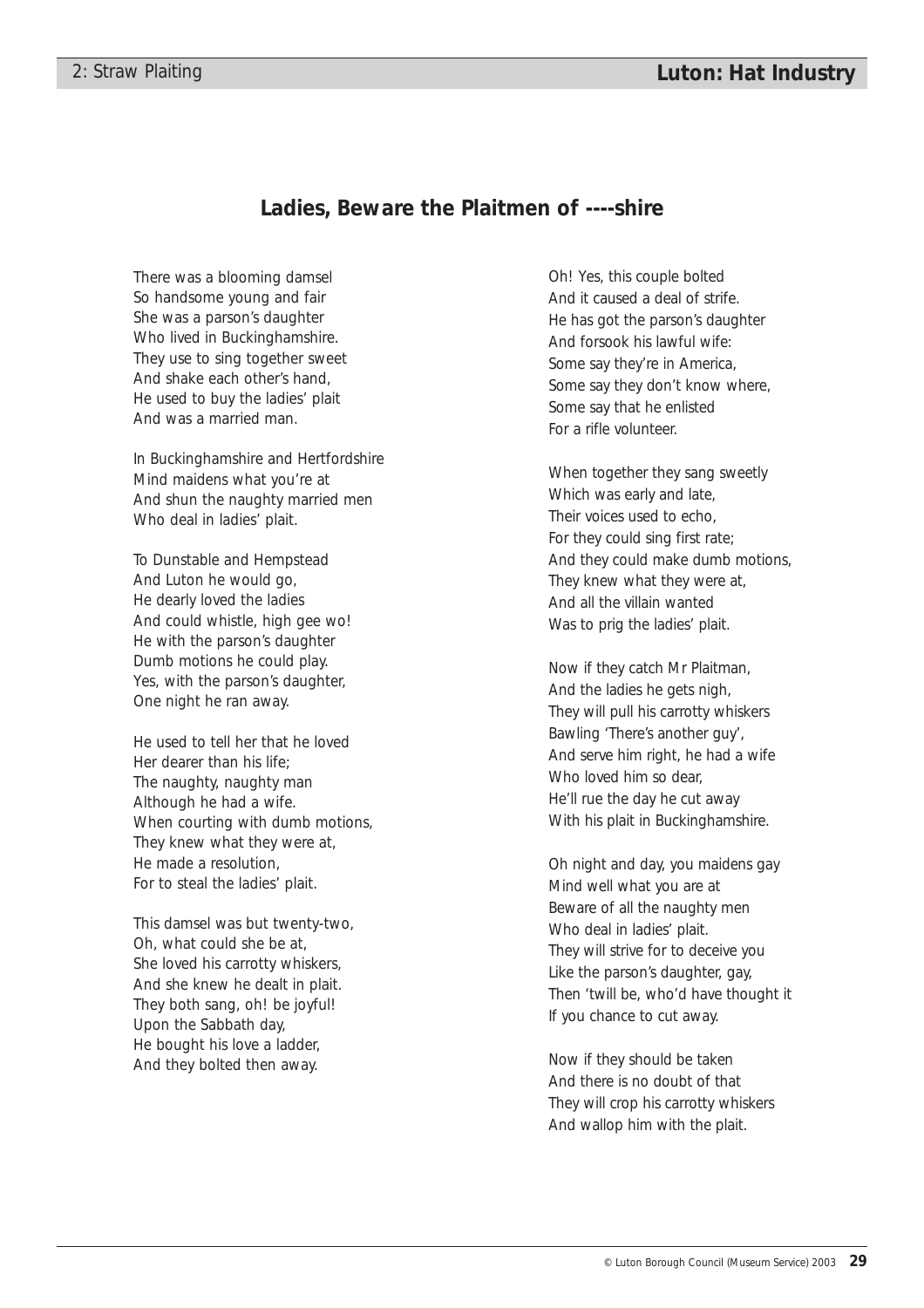# **Straw Plaiting Exhibition, 1885**

*This exhibition was organised to promote the English straw plaiting industry. It was held at the Plait Halls in Luton. A number of famous people attended the opening day, and it was officially opened by a princess. This is how the event was reported in a national newspaper. The programme for the exhibition can be seen on the following pages.*

Luton today will be enlivened by the promised visit of Prince and Princess Edward of Saxe-Weimar and a large and distinguished company, including the Marchioness of Salisbury, the Earl and Countess of Rosebery, Lord Charles Russell and M. De Falbe, the Danish Minister whose wife is Lady of the Manor and a great benefactress of the town and district. It is in large measure due to the interest which Madame De Falbe takes in the straw plaiting industry that the three day exhibition, which is due to be opened this day by Princess Edward of Saxe-Weimar, starts with so fair a prospect of success.

Everyone knows that the clean, busy Bedfordshire town, set in the green enamelled country which is framed by wood-crowned hills and the sweeping outline of the Chiltern range, is the centre of this ancient art and mystery. The times indeed have altered and the straw-plait trade has altered with them…

Mr. John J Kershaw, president of the Straw Hat Manufacturers' and Plait Dealers' Association and treasurer of the exhibition committee, plainly asserts what few will question, that 'the art of straw plaiting in England is at the present time in a depressed condition'. It is necessary to separate, here, the manufacture of straw hats and bonnets from the production of the plait, for which no machinery yet threatens to displace hand labour. Skill in plaiting can only be acquired by commencement at an early age; and it is of course pitiable to see a life-long practice thrown away. 'This industry,' as Mr Kershaw says, 'formerly provided lucrative employment for thousands of women and children in the villages throughout Hertfordshire, Buckinghamshire, Bedfordshire and Essex, but of late years the barest pittance has been earned even by the most expert hands'. The exhibition of English plaits and plaiting, and process of manufacturing straw hats and bonnets, in the plait halls of Luton today, tomorrow, and on Friday, has therefore been organised under the patronage of the Princess Mary Adelaide and the Duke of Teck, Prince and Princess Edward of Saxe-Weimar and other distinguished persons already mentioned.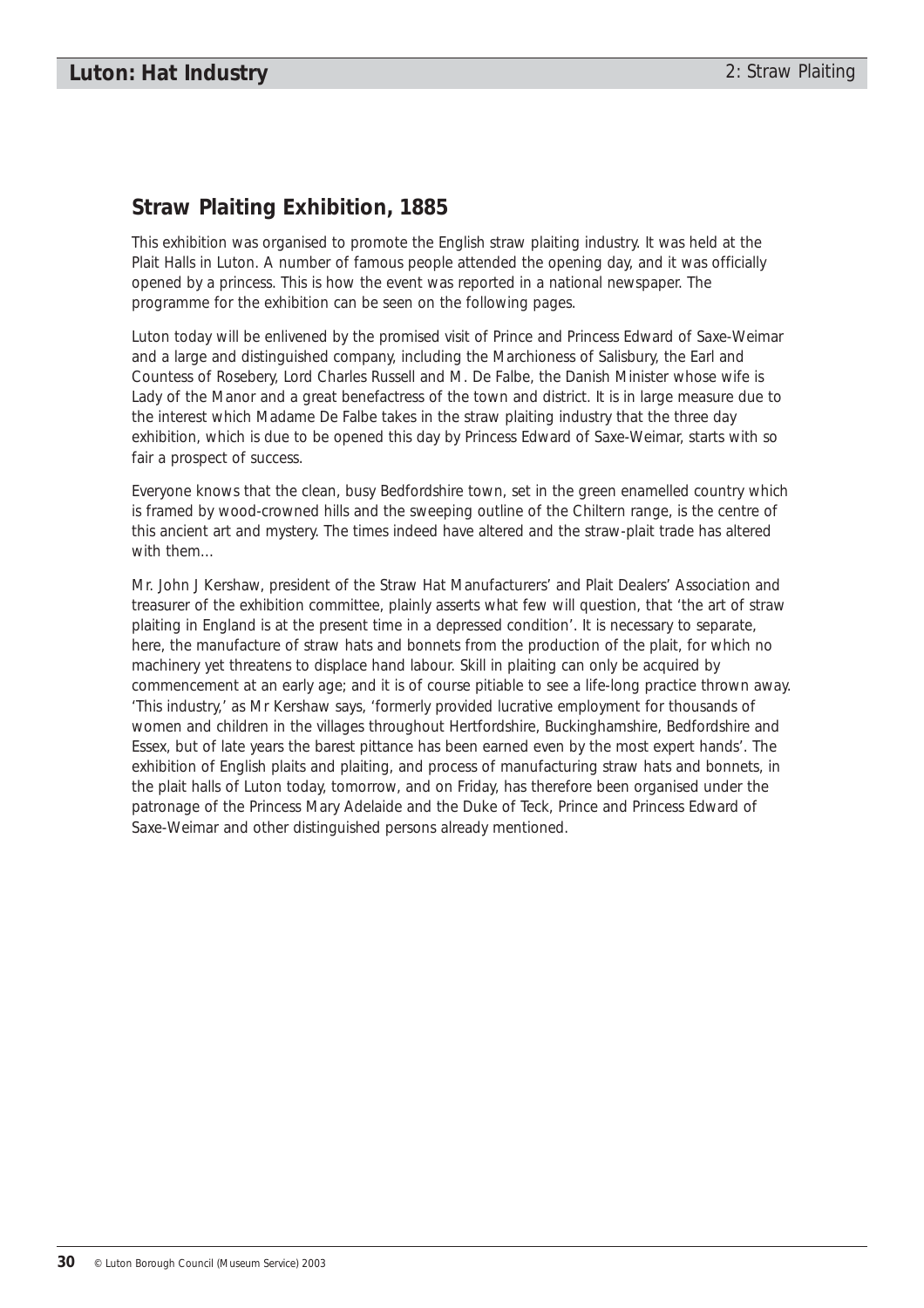

*1885 Straw Plait Exhibition. A page from the official programme*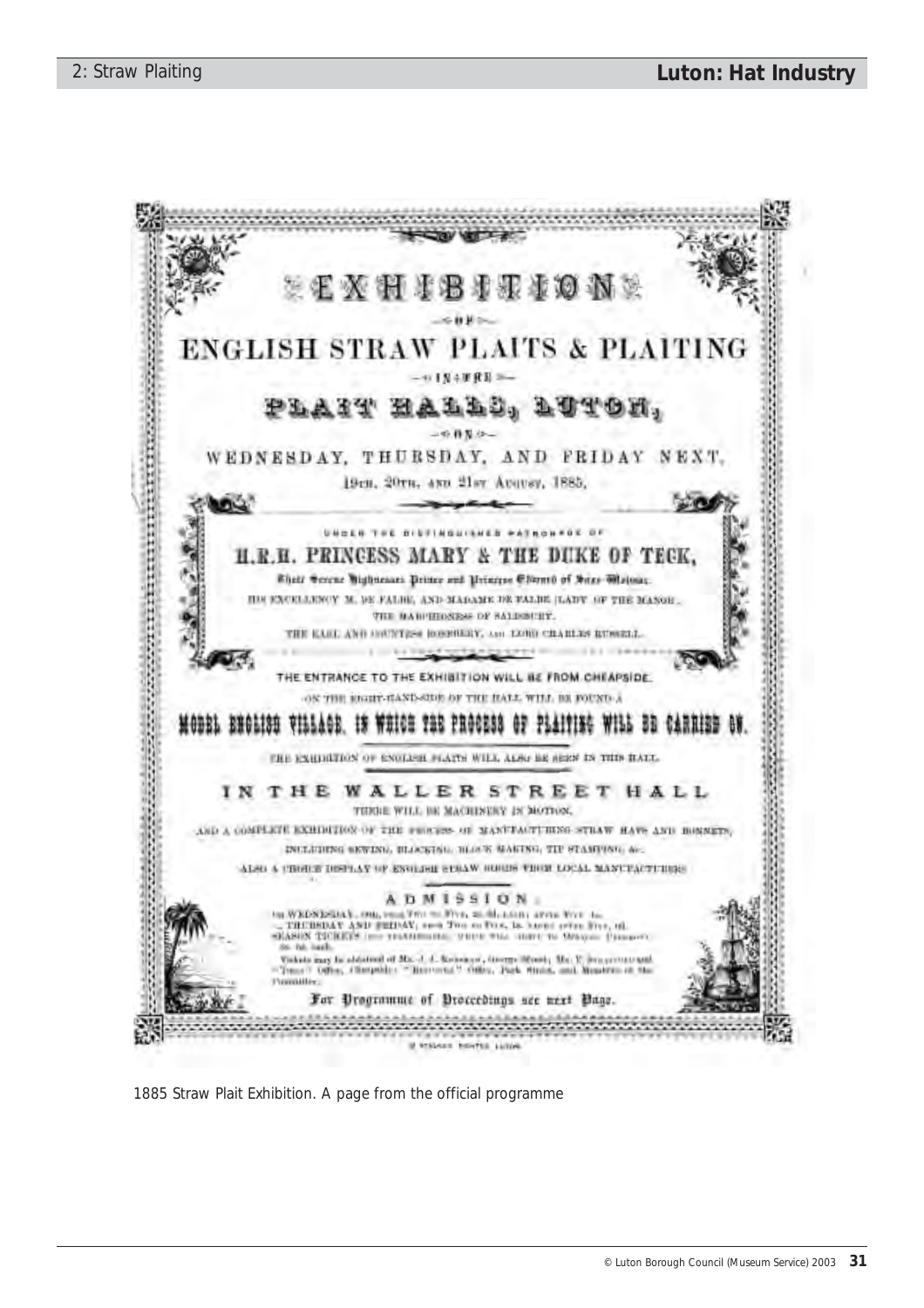**Luton: Hat Industry 2: Straw Plaiting** 

# ROBHANNE.

THE

1000000

# EXHIBITION · WILL: BE · OPENED · ON · WEDNESDAY.

AUGUST 19ru, 1885.

AT TWO O'CLOCK IN THE AFTERNOON.

BY THEIR SERENE HIGHNESSES

Prince and Princess Gdward of Saxe-determar.

WITH WILL BE ACCOMPANIED BY

THE LADY OF THE MANOR,

AND OVHER DISTINSIVISHED VISITORS.

HIS WORSHIP, THE MAYOR AND MEMBERS OF THE CORPORATION WILL MEET AF THE TOWN HALL.

 $1.1.1.1.1.1.1.1$ 

AND PIDETED TO THE PLAIT HALLS, ACCOMPANIED BY THE EXHIBITION COMMITTEE.

BY PERMISSION OF CAPT. HARRIS,

 $r = r + r + r$ 

The Yolunteers will Parade in Cheapside, and form a Guard of Honour

on the Arribal of the Princess.

HER SERENE HIGHNESS WILL, AT THREE O'CLOCK, PRESENT PRIZES TO THE VALUE OF £50. TO THE STRAW PLAITERS.

WILSHAW'S STRING BAND WILL BE IN ATTENDANCE.

*1885 Straw Plait Exhibition. A page from the official programme*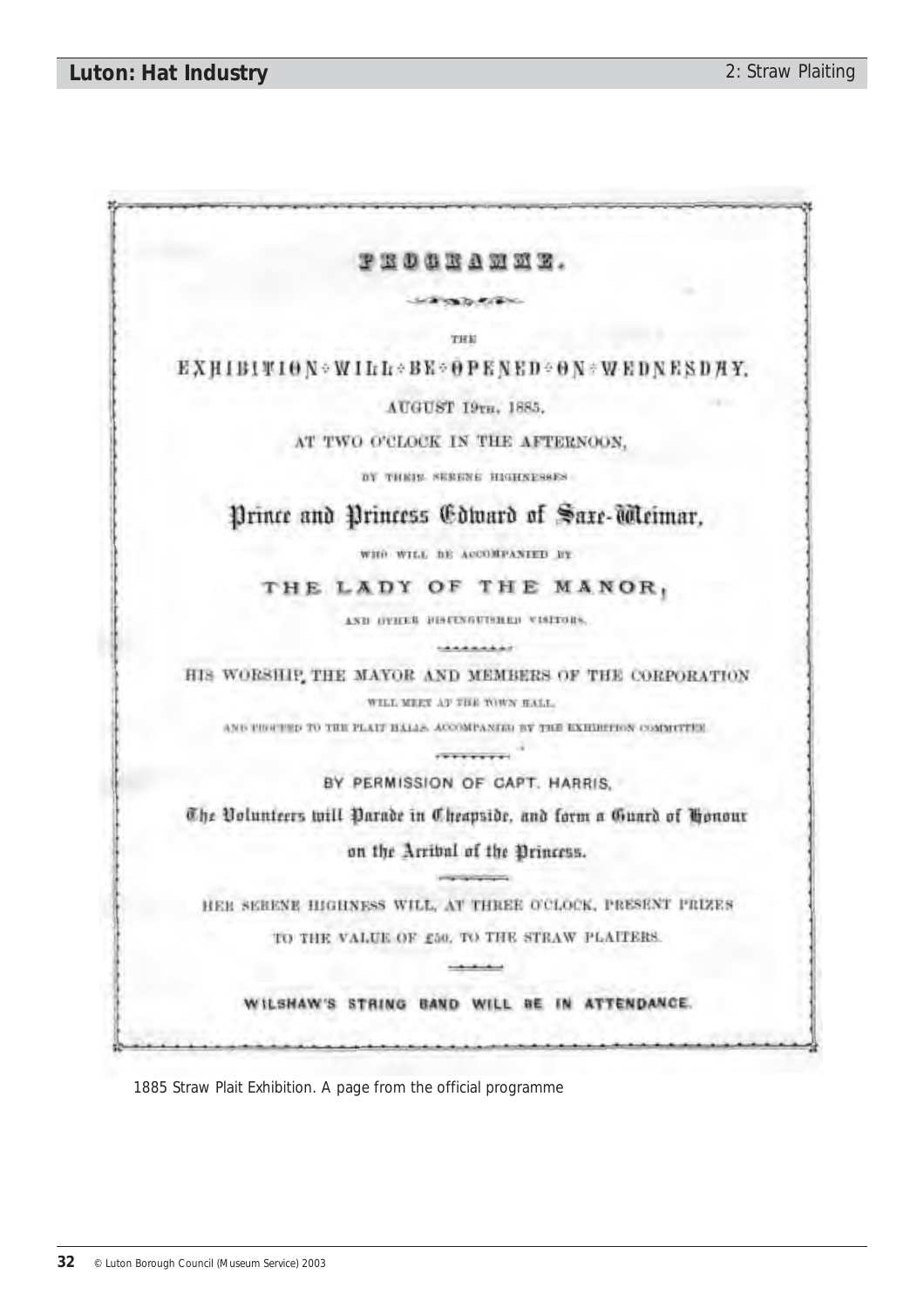

*1885 Straw Plait Exhibition. A page from the official programme*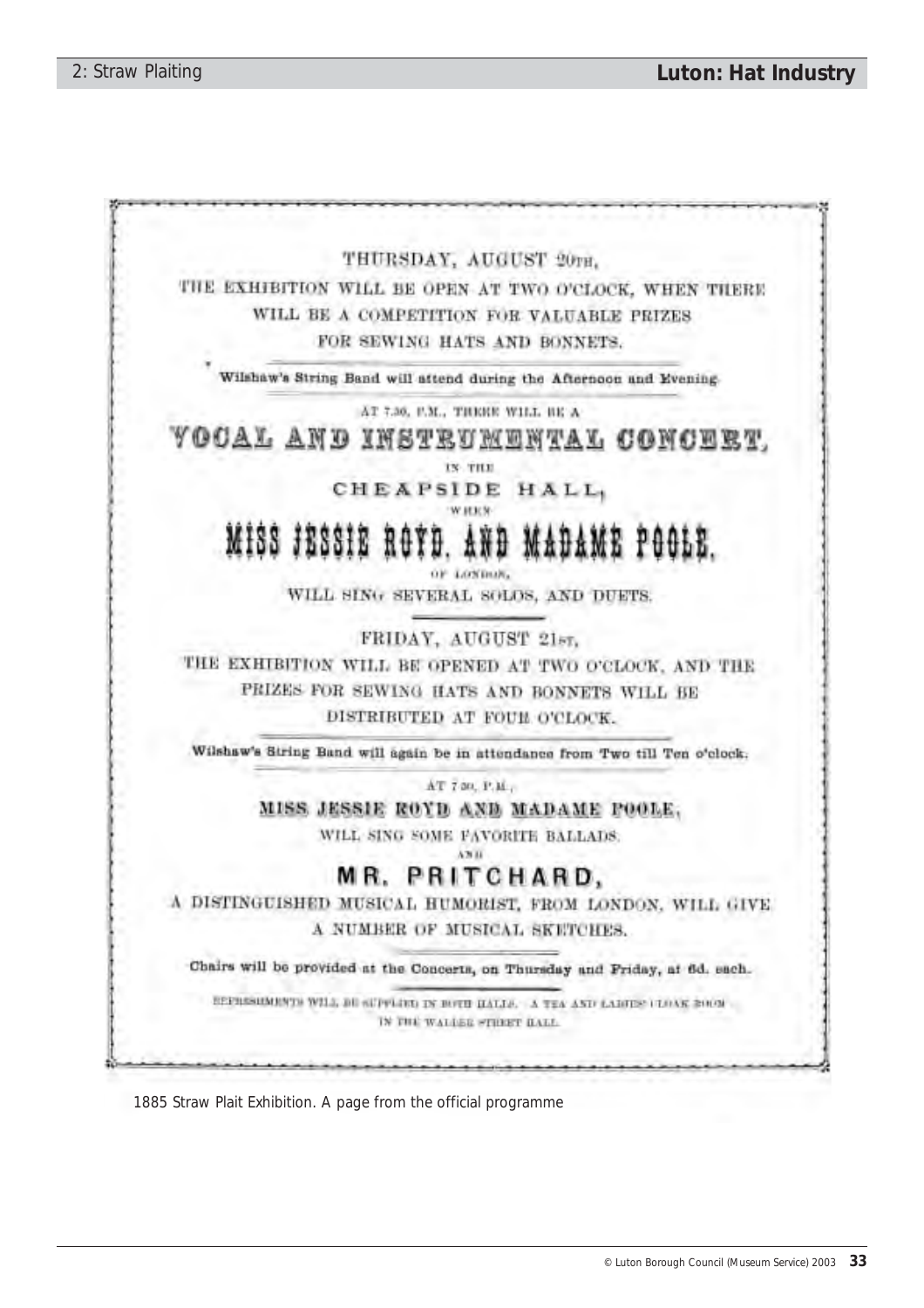

*Plaiting at Barton Cottage c.1900*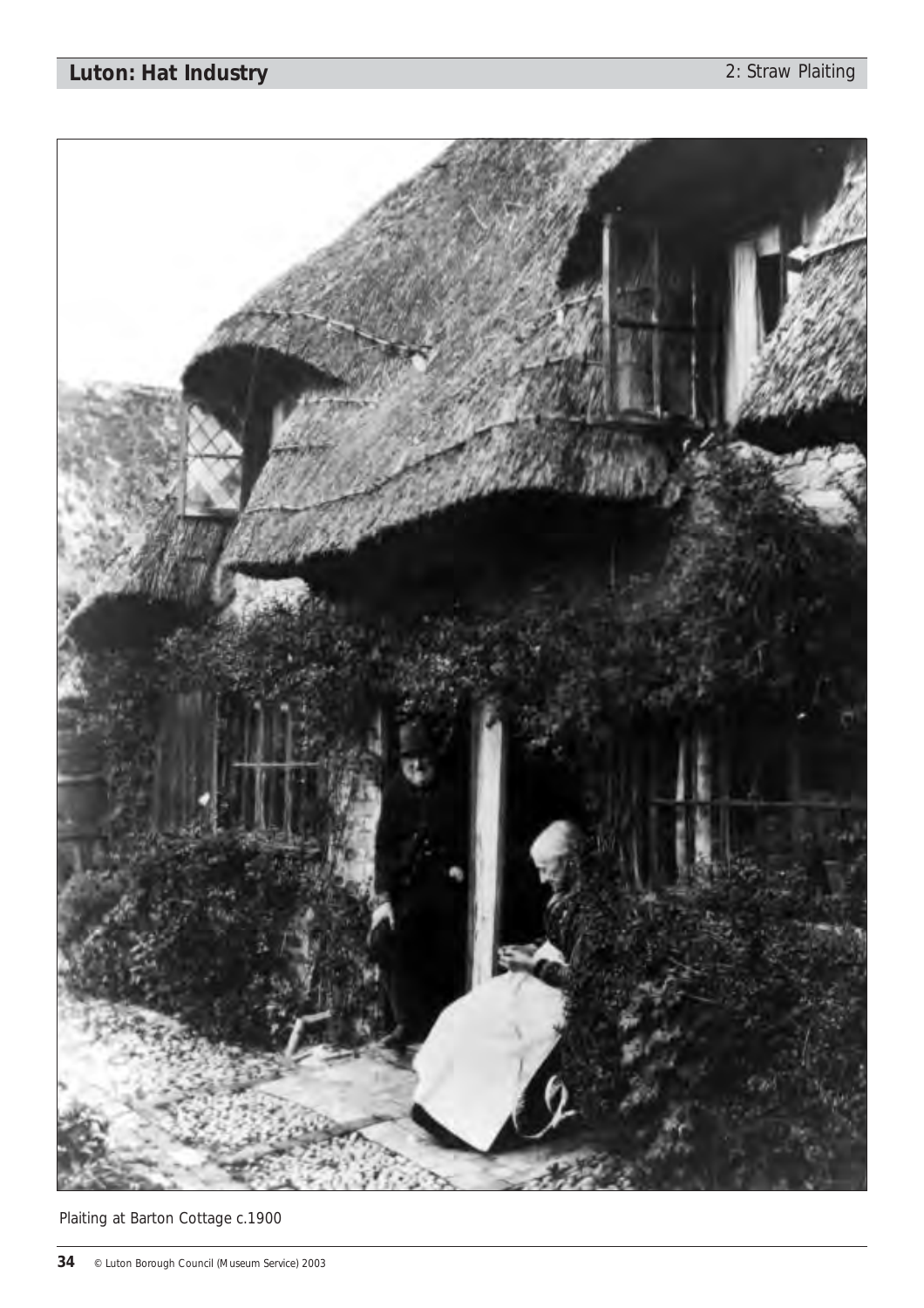# **Cottage Life in a Hertfordshire Village by Edwin Grey**

#### *Edwin Grey grew up in Harpenden in the 1860s and 1870s. He published his memoirs in 1935.*

The cottage industry of straw plaiting played a very important part in the village life these days. Very many of the women and girls were engaged in it: some of the men and the lads were also good at the work, doing it at odd times, or in the evenings after farm work, but this home industry was looked upon really as women's work, and although there were men and also lads who were wonderfully good at it, yet their plait hardly ever came up to the standard of that made by the women…

This industry had many good points about it, so making the work excellent for the cottage homes; firstly, it was of a clean nature, and then again the housewife could, when wanting to go on with other household work, put aside her plaiting, resuming it again at anytime. She could also do the work sitting in the garden or whilst enjoying a chat or a gossip with her neighbours. The mother could also rock the cradle with her foot, whilst using both hands at the plaiting…I've often seen groups of women and girls gathered in little groups round the cottage doors or on the common, talking and laughing, all busy plaiting…

Most of the plaiters had become so clever that they could do the work very quickly, setting in their straws or splints and finish of same with hardly a glance at it, for they could tell by the feel of the fingers when a new splint was required for insertion, in fact they could plait equally well by the light from the fire or by dim candle light…

Before the straws could be used they had to be split into strips (excepting those used for whole straw plait). For this purpose a small tool termed a 'splitting machine' was used…the strips so obtained being called 'splints'. These handy little tools were called 'cheens' by the cottagers; 'please will you lend mother a four cheen or a six cheen', as the case might be, was a phrase often heard when a child was sent by the mother to borrow one of these splitters from a neighbour...

Before the splints could be used they had to be passed through a little wooden affair, something like a miniature mangle, called a 'mill'…In every plaiter's home, fixed behind one or other of the doors, would be found one of these wooden mills. Everyone engaged in plait making, carried a bunch of these splints under the left arm, pushed up close to the armpit, the elbow having to be kept fairly close to the body to retain the bunch in place.

The starting was a somewhat tricky business, but once started the experienced hands moved their fingers very rapidly, turning the splints in and out, over and under, with a moment's pause now and then to 'set in' a new splint; this insertion was always spoken of … [as] singular…whereas it should have been...plural, for there were always a pair used...the glazed or glossy sides being outward, so that in the plait itself, only the glazed side was seen…To ensure the two splints were kept evenly together…they were…passed between the lips lengthways and lying flat, and so in this position drawn along…the mouth, the saliva of which moistened them, and also caused a slight adhesion sufficient to keep the pair of splints in position…

This moistening trick had to be done with care, or a cut lip or tongue, or perhaps both, would be the result…I have known some children, whose lips and tongues received nasty cuts, when they were beginning to plait properly, but these cuts soon made them exercise care, and they soon learned the knack of moistening their splints with safety.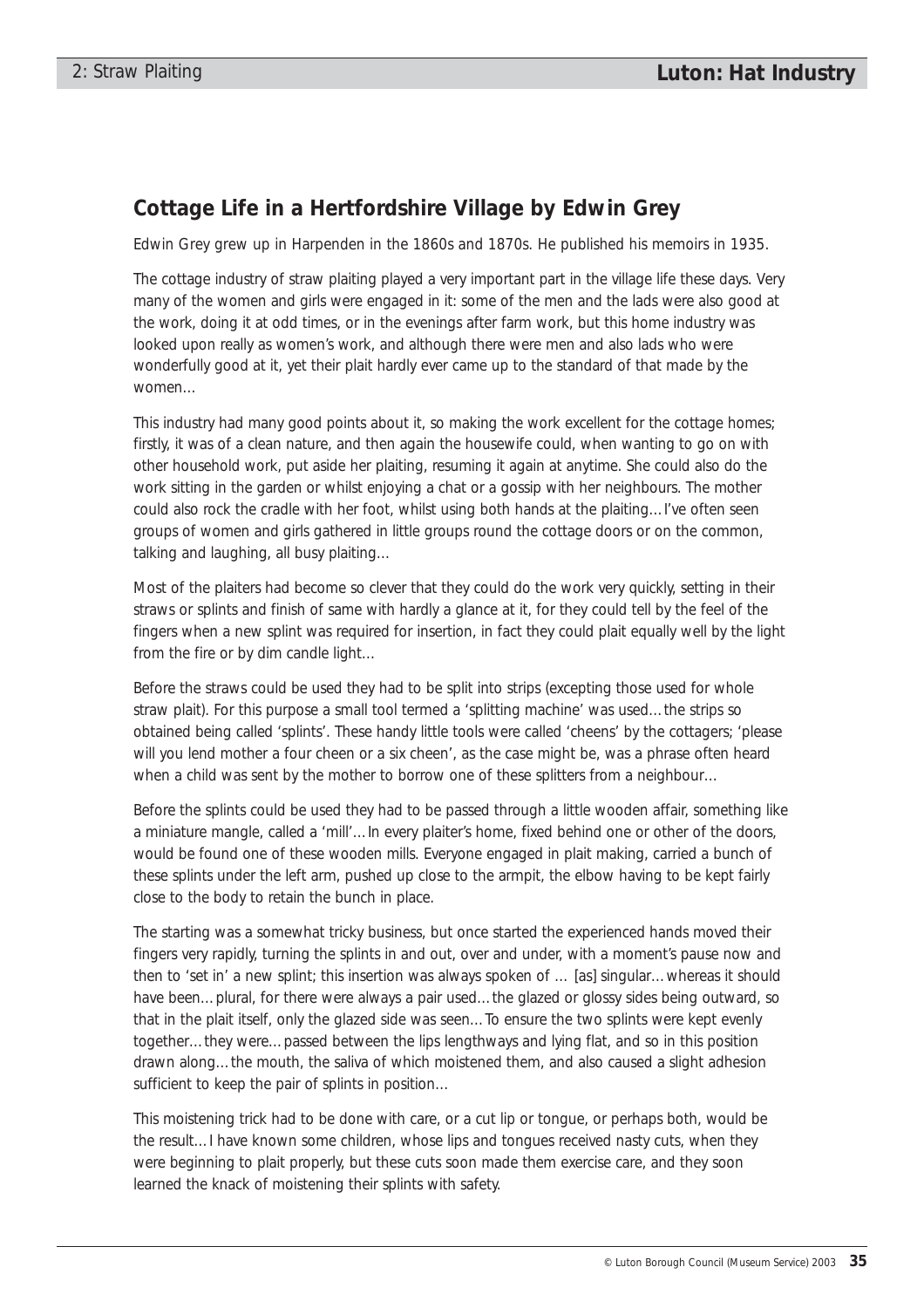# **Dunstable Plait Market, 1861**

…A visit to the quaint, old-fashioned, straggling, little town of Dunstable on a market morning is very entertaining. No place can be more suggestive of old world England than this quiet little town, with its long irregular street, its antique houses with gable ends turned towards the road, and its numerous inns with their swinging sign-boards. Usually the place is as dull and lethargic as any other inland country town, but on a market day there is bustle and activity to be seen everywhere, and a crowd of booths springs up in the market-place. The first object that strikes the visitor is the predominance of straw on every side; all the inhabitants seem more or less connected with straw. The landlady of the inn behind the bar is busily engaged in plaiting straw; so are the wives of the grocer and the butcher, in their respective shops; the women in the open air, with bundles of straw braid under their arms, are all plaiting; and so are all the children in the schools and the old dames who teach them. It is market morning and the buyers and sellers from the country come trooping along to the town, either walking in clusters or jolting along in their marketcarts filled with bundles of cut straw. Here come the straw factors – you will know them by their billy-cock hats and embroidered smock-frocks. These men purchase the straw from the farmers while it is still in the stacks. They carefully cut off the ears of corn and leave them with the farmers, and remove the stalks to their own houses, where they are prepared for the market by boys. Each stalk is cut into two lengths and bleached by exposure to the fumes of burning brimstone. When finished, the cut straws are made up into neat bundles, and are ready for the market.

The dealings of these factors are entirely with women and children. It is one of the principal features of the straw trade that it is a perfectly domestic manufacture. No straw plait is made in the factories; it is principally produced by the wives and children of workmen. Enter one of the schools and you will see children, - little rosy-cheeked boys and girls, from three and four years upwards – all plaiting or learning to plait. In fact, this part of their education is considered quite as necessary as reading and writing. After a year or two these children are all enabled to earn from 6d to 1s 6d per week. On leaving school they can mostly earn 4s or 5s and, if expert plaiters, they can soon earn 7s per week. Among the women the advantage of straw plaiting is, that it does not interfere with any household work that leaves the hands at liberty. They can watch or even carry the baby; see that the pot does not boil over; or carry the water jug on their heads, and still keep on plaiting to their heart's content. Even blind people plait straw. And yet the payment for this work seems very little when we consider the amount of labour. The highest price paid for plait is 8s for twenty yards, while some kinds of plait only realise 2d for the same length…. Every market morning, however, at eight o'clock in summer and nine o'clock in winter, the plaiters are in the market place ready to buy the little bundles of straw, and carrying their week's work of plait under their arms to the highest bidder.

But let us return to the market place, where the women are both buyers and sellers. Here they are haggling with the straw factors, and buying the bundles of cut straw at prices varying from a halfpenny to a shilling a bundle; but still continuing to plait on. A minute lost is money lost. Here and there in the crowd you will distinguish the 'young gentlemen' who act as agents for the bonnet and hat manufacturers. The women carry their own work about with them, and agents inspect it and give the highest price for the best work. But of course the 'highest' is made as 'low' as possible. Each seller looks out for herself, and there is plenty of rivalry and competition. But the best workers are well known. When the purchase is concluded the agent gives the woman a ticket, and the commercial transaction is concluded at the close of the market at some regular place of meeting, probably in the parlour of one of the neighbouring hostelries with the swinging signs.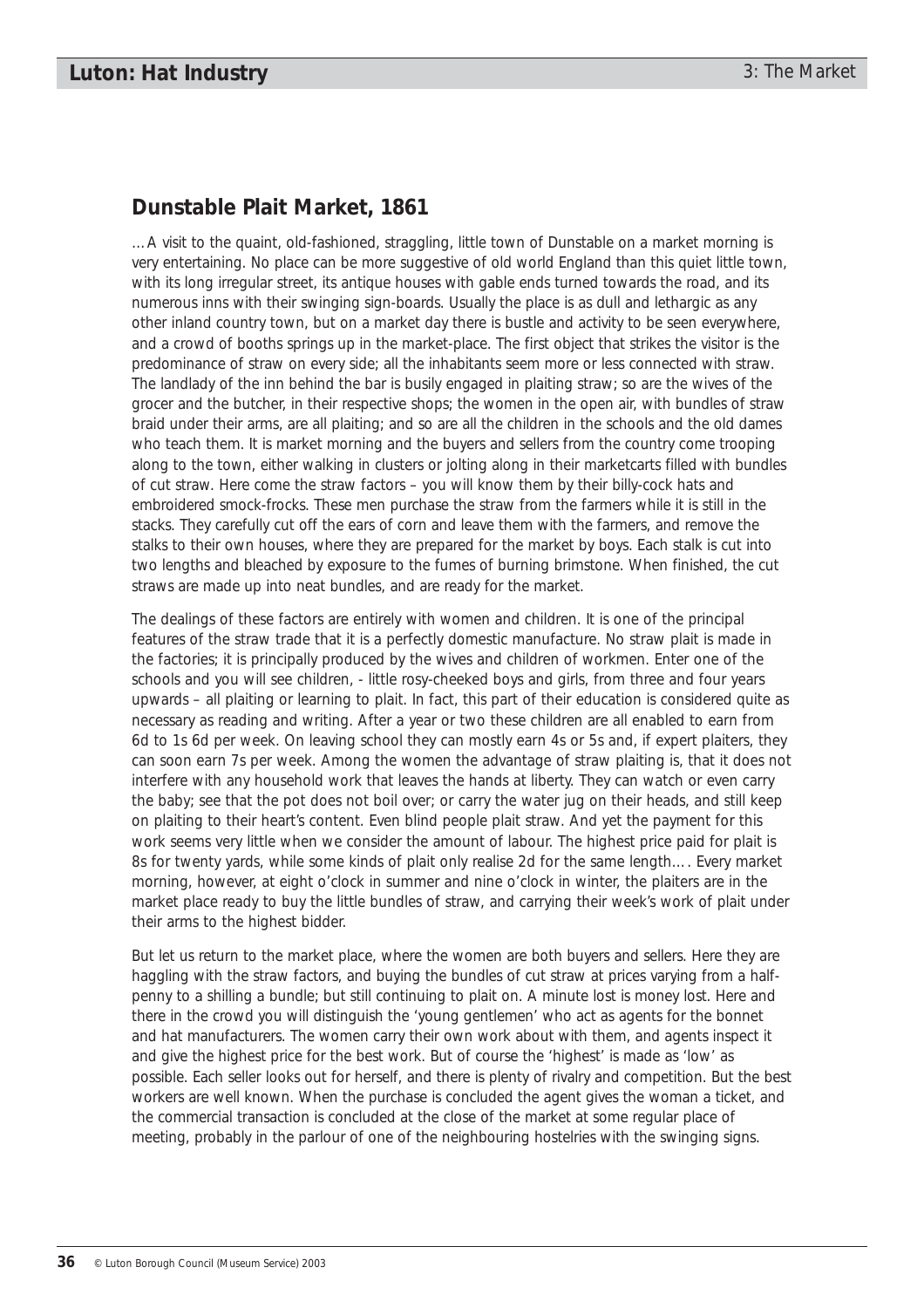

*Dunstable Plait Market, The Queen, 1861*



*Selling Plait Buying Cut Straw*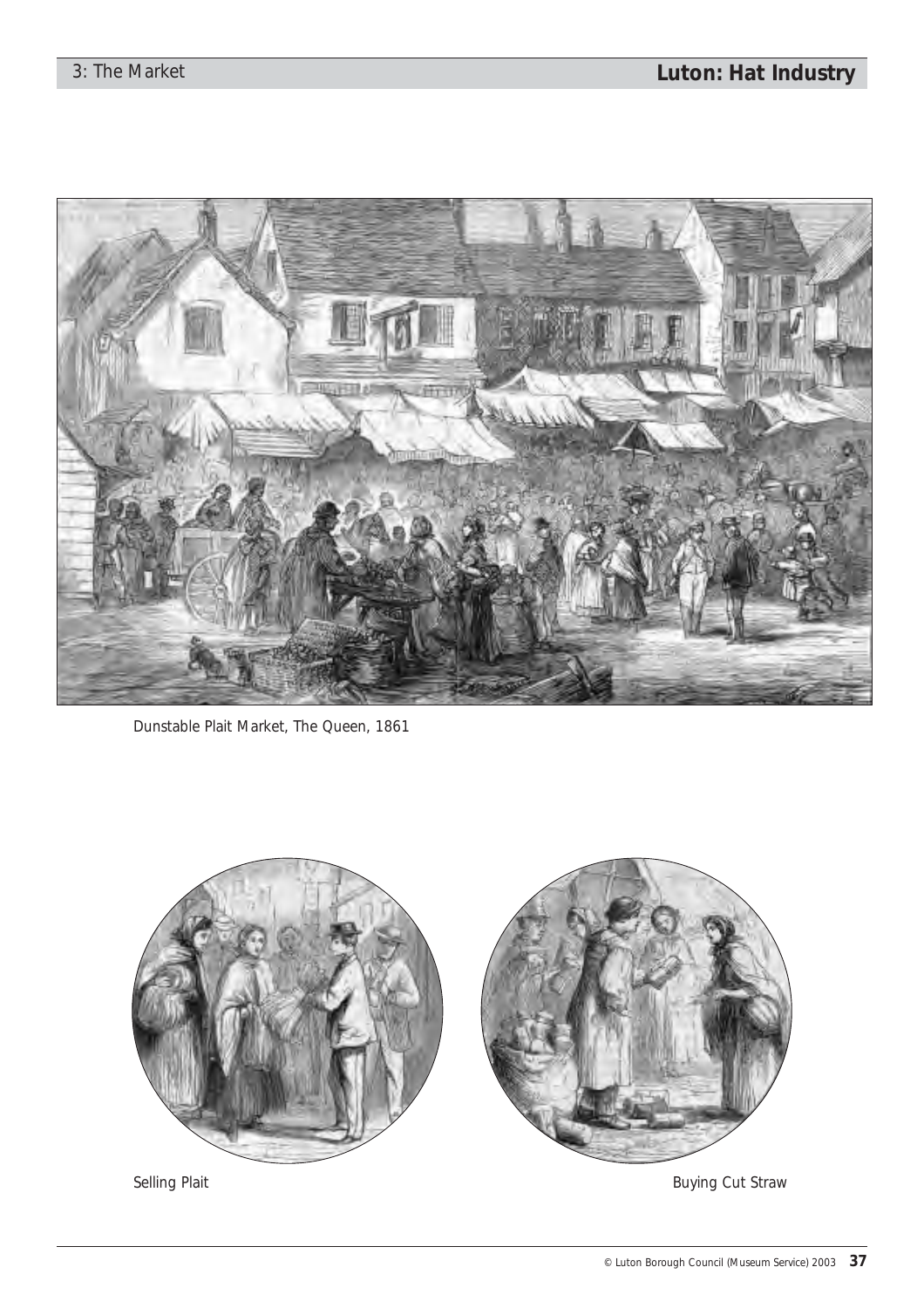# **Luton Plait Market, 1861**

*Luton Plait Market was held in George Street, the town's main street. This description is by Charles Knight and was published in the British Almanac and Companion in 1861.*

The Straw Plait Market of Luton is held on every Monday throughout the year, and 8 o'clock from Lady Day to Michaelmas, at 9 from Michaelmas to Lady Day. It had been described to me as a scene combining many features of the picturesque, such as a painter would delight in, if he beheld it on a bright summer morning, when crowds from the country would hilariously display the golden plait on stalls set out from one end to the other of a long street; and cheerful matrons and smart lasses would stand quietly on the pavement, each with their scores of plait hooped on their arms. It was my misfortune to see this assemblage on a morning when the rain came down with a settled determination that destroyed all the gaiety of the scene. Nevertheless the street was crowded with sellers and buyers, and every gateway that could give shelter, was filled with poor women who brought their week's work to a certain market.

At nine o'clock the market bell rings, and the traffic begins. My attention is first attracted by the dealers in straws prepared for plaiting. These come from neighbouring hamlets, in which they are employed in the selection of straw…, in sorting it into different degrees of fineness, in cutting it into a regulated length; in bleaching it by exposure to sulphur fumes; and in making it up for sale in little bundles. The straw plaiters come to the market to buy this straw; as they also come to sell their plait. Those women whose goods have not been collected by a middle-man stand in rank, their small dealings being principally confined to the private makers of bonnets at their own homes, who chaffer with the plaiters for a score or two of the plait. The dealers are opening their bags upon the stalls. The commodity will sustain no material damage from the rain; and so the trade goes forward, as if all were sunshine. The buyers here are the agents of the great houses. They rapidly decide upon quality and price; enter the bargain in their note-books; the bags are carried to the warehouses;....and in an hour or two the street is empty.

*Charles Knight, The British Almanac and Companion', 1861*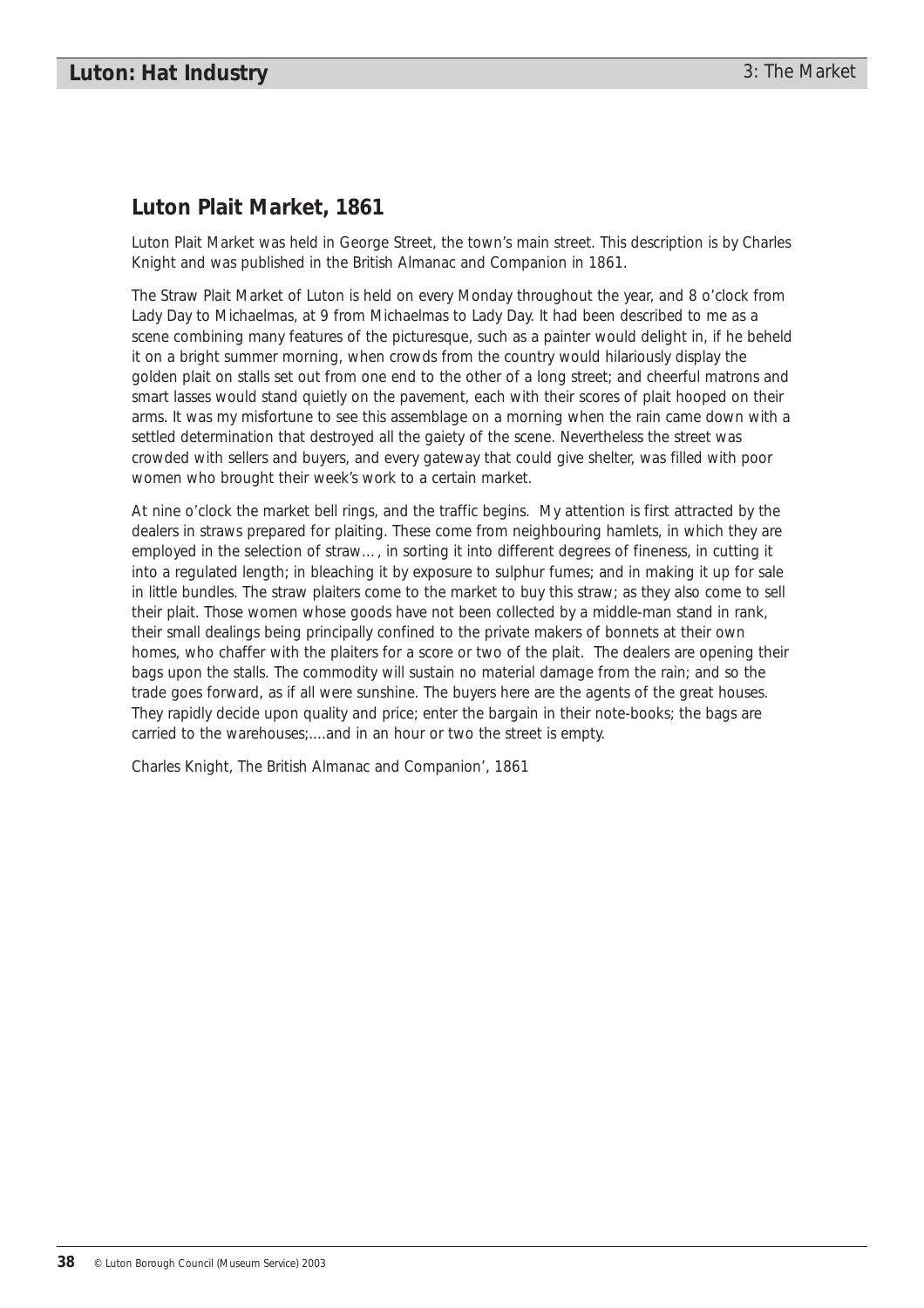

*George Street Plait Market, Luton, 1860s*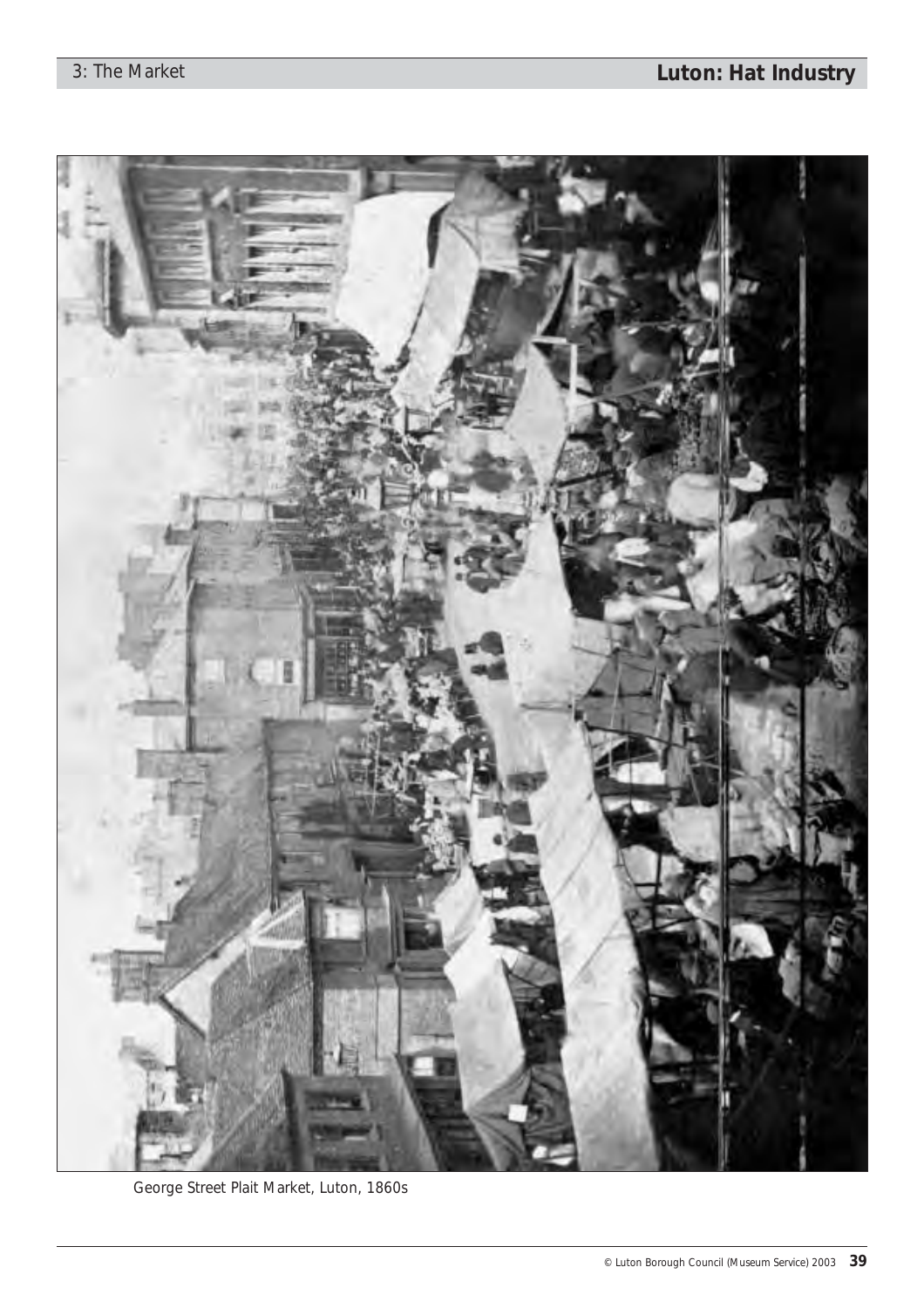# **Market Day in the Plait Halls, 1871**

*Luton's new Plait Halls opened in 1869. This description was written in 1871 in The Straw Trade by Thomas George Austin.*

Instead of the rickety old trestles and stalls, exposing the goods and the people to all weathers in the open street, we now find the same old familiar faces housed in two large interconnecting halls, called the Plait Halls. These are in Cheapside and Waller Street, close to the centre of town.

In these Halls we find substantial wooden counters or stalls ranged, in the Cheapside Hall transversely in rows, while round three sides of the hall are distinct shops, let to various dealers in the trade; and in the Waller Street Hall the sides are fitted with a kind of horse-box stall, each comprising a counter and plait rack; while along the middle is a double row of most convenient counters.

We entered at half-past 8, on market morning, under difficulties, we might add, for we got nearly wet through in getting to the Halls, and then we found we were half an hour before time… We found about 30 people there, with perhaps half as many bundles of plait, and a solitary policeman.

A few minutes before 9 o'clock we encounter an old friend…and with him repair to the halls again, arriving just in time to see the town crier announce with his bell that buying and selling can legally begin.

The number of people has, during our absence, increased from a few dozens, to 700 or 800, but by the time we leave the buildings, i.e. half-past 9, not less than 2000 people could have been assembled, all possessed with the same burden of 'plait on the brain', either as buyers or sellers.

Scores upon scores (or miles upon miles) of plait are now to be seen, throughout the Halls, each stall being tended by a dealer who has brought the plait, which he or she has spent the whole week in accumulating…

The particular classes of plait in demand are soon appropriated by the bigger firms who are seen hurrying from one stall to another... To seize a bundle, ask the price, make a bid, close a bargain, yea or nay, and if bought affix their private mark on the ticket which each bundle bears, is the work of very few moments, and thus we can account for the assemblage of so many people and the changing-hands of so many thousands of scores of plait being all over in the course of a couple of hours.

At the Waller Street entrance of the Halls stand rows of poor plaiting women who hoop upon their arms the week's labours of themselves and their children, patiently waiting till the first rush of business is over or some casual glance at their stock, in passing, attracts a customer.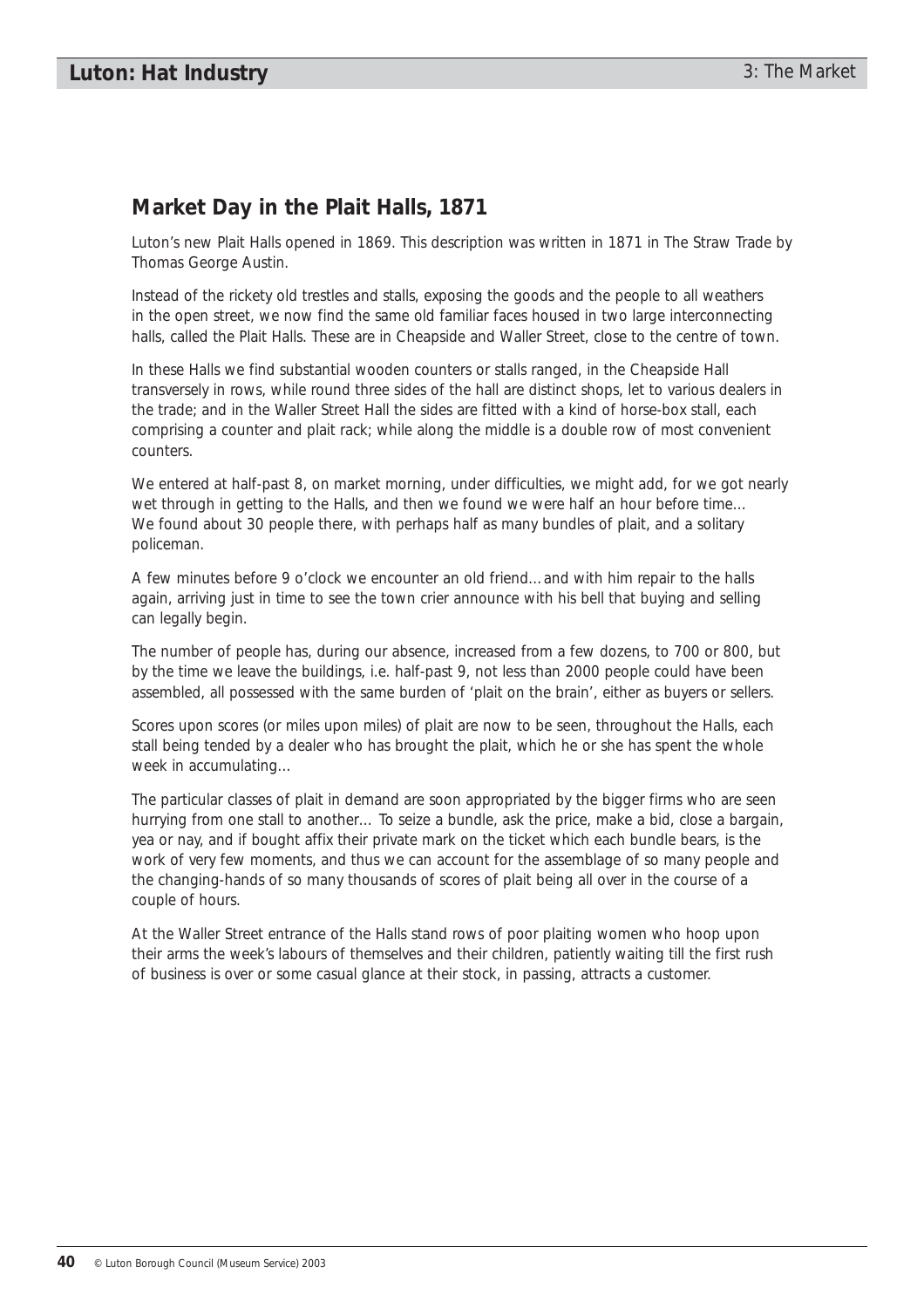

*Inside The Plait Halls, from the Illustrated London News, 1878*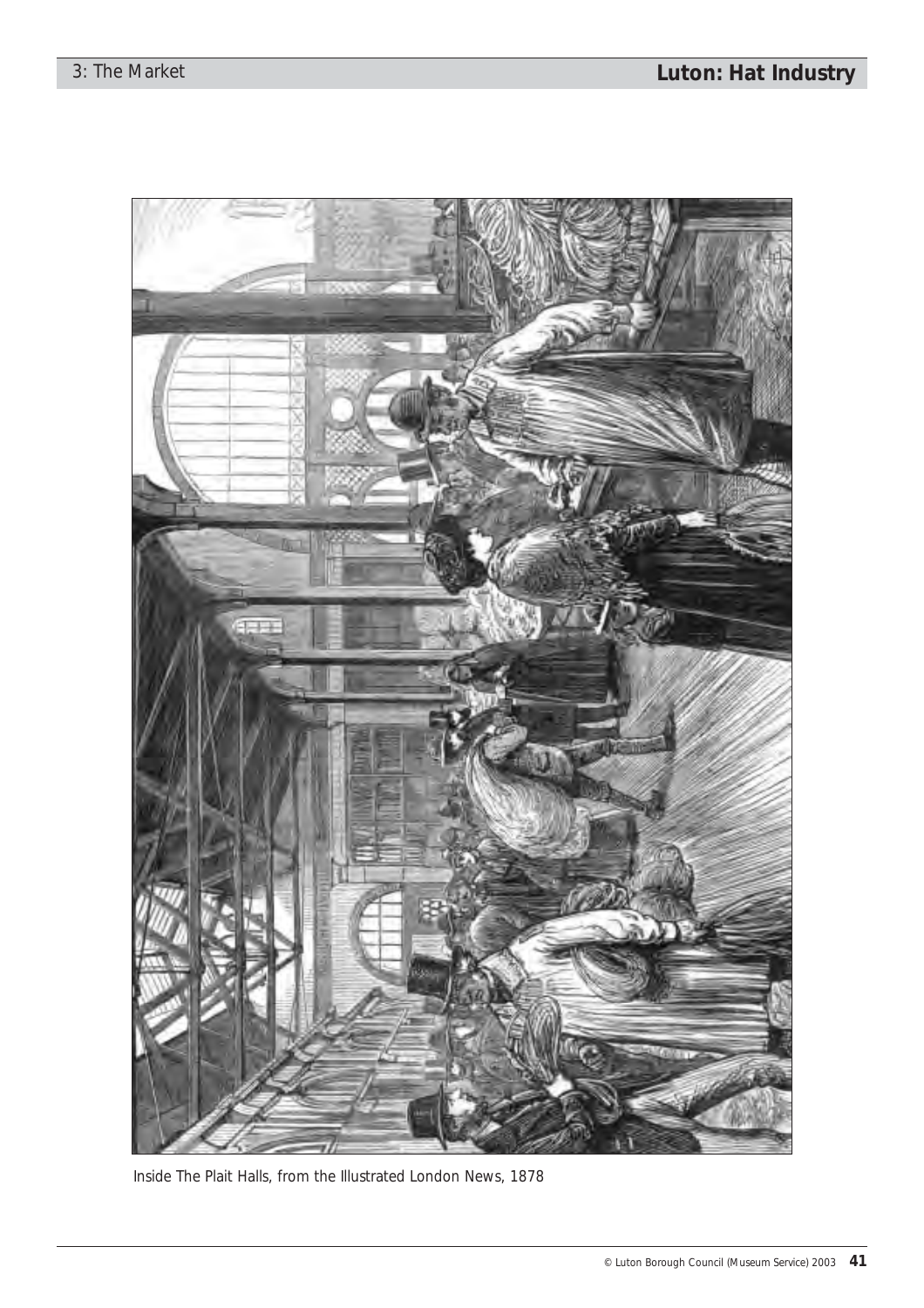

*Nicholls' Stall in the Plait Halls, c.1900*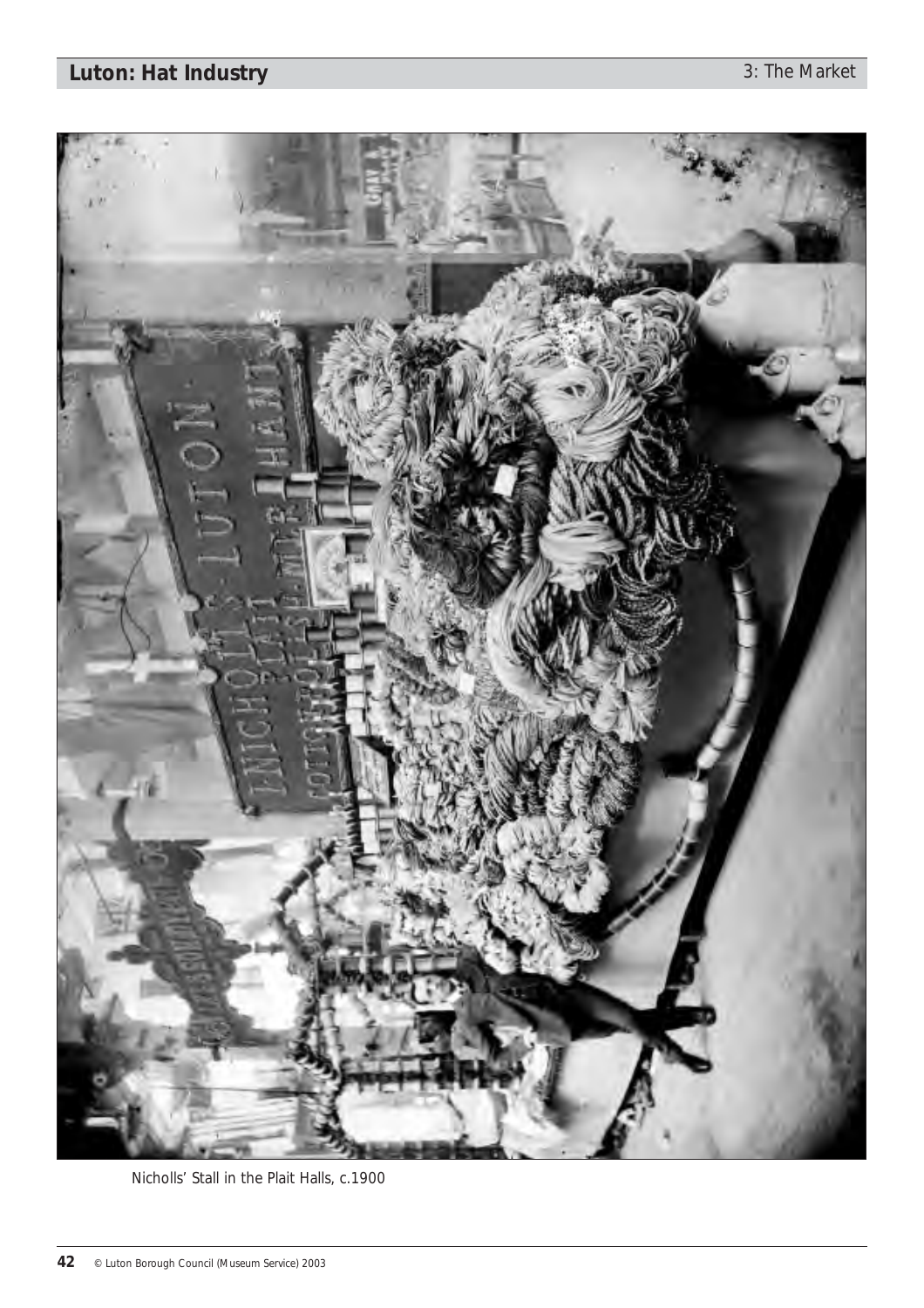

*Girls Selling Plait to Dealers, c.1870* 

At the Waller Street entrance of the Halls stand rows of poor plaiting women who hoop upon their arms the week's labours of themselves and children, patiently waiting till the first rush of business is over or some casual glance at their stock, in passing, attracts a customer. *From The Straw Trade by Thomas George Austin, 1871*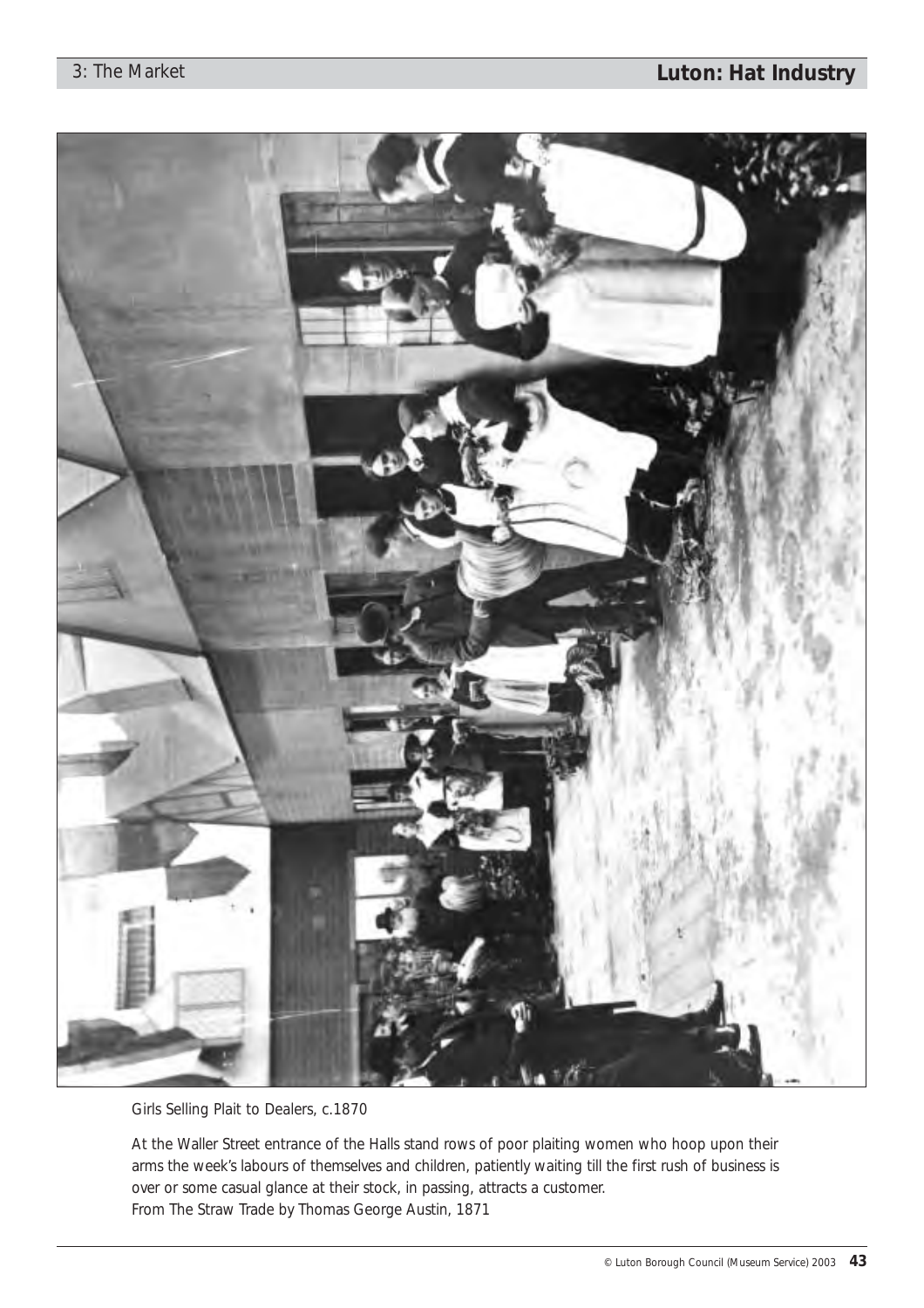# **Luton: Hat Industry** 4: Hat Making

# **Scenes from a Luton Hat Factory, 1870s**





*Joining The Plait Blocking by hand*



*Machine Sewing*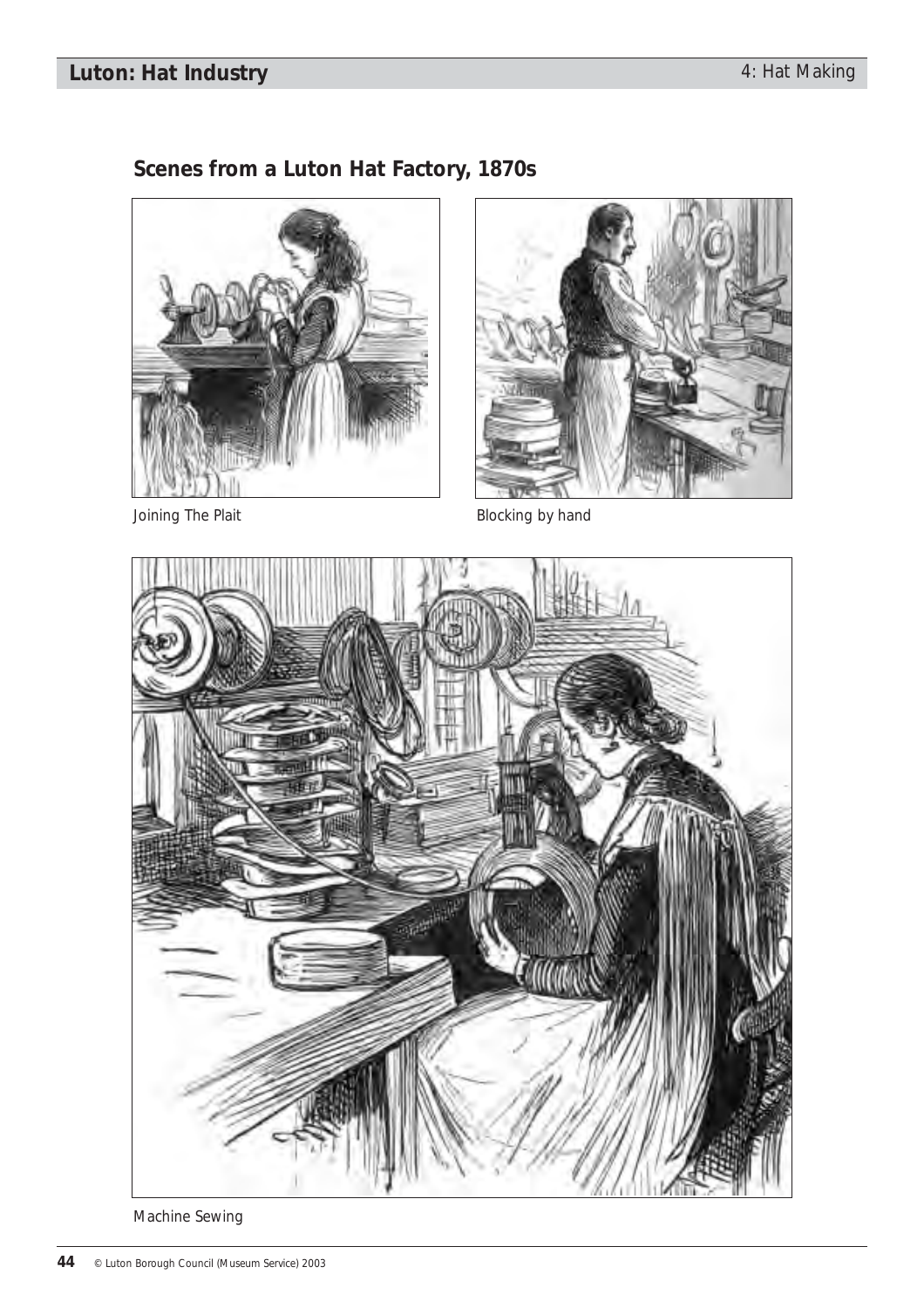



*Sewing by hand*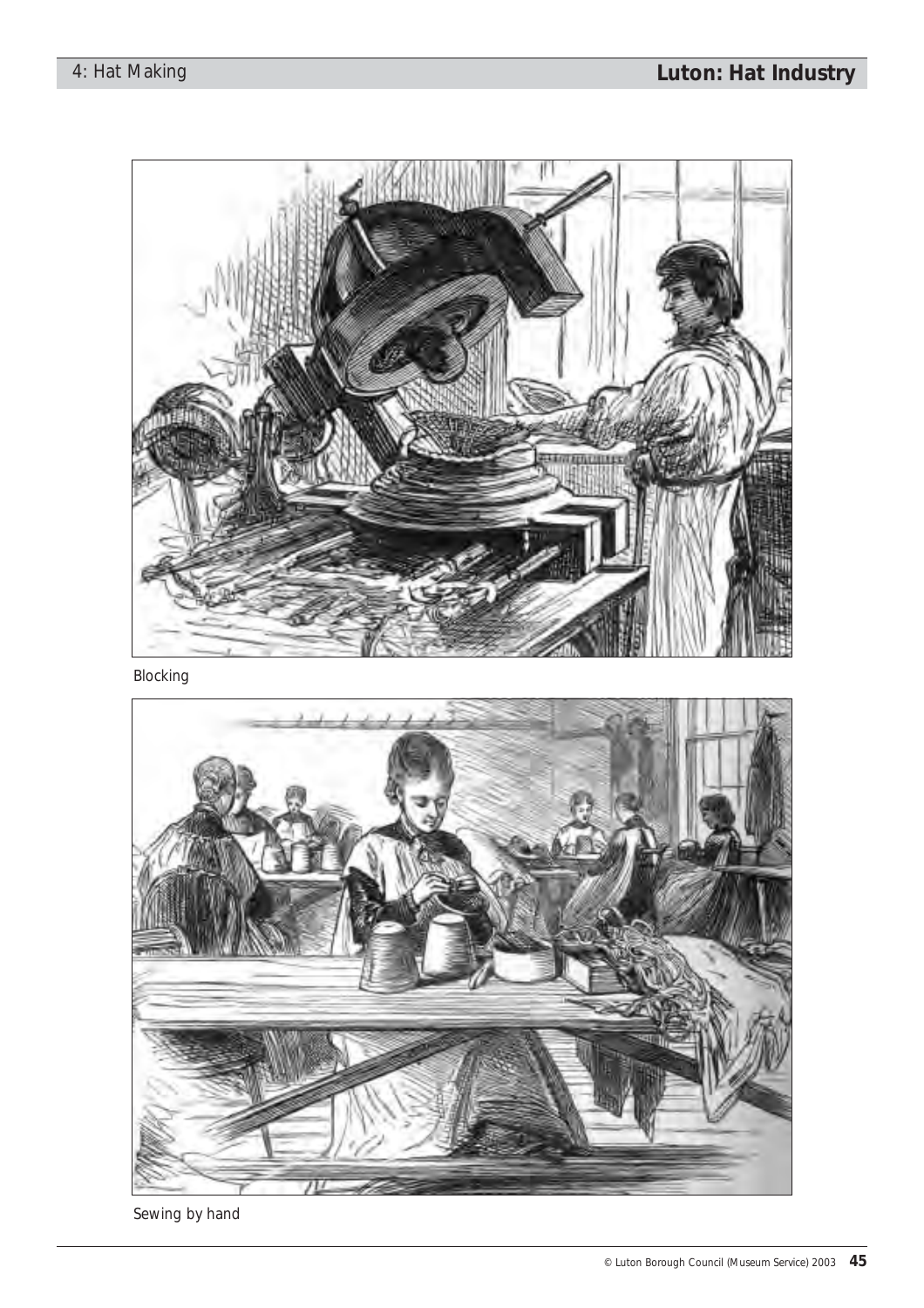# **The Straw Hat Maker, 1806**

When the straw is plaited it comes into the hand of the person represented in the plate, who sews it together into hats, bonnets etc. of various sizes and shapes, according to the prevailing fashions. They are then put on wooden blocks for the purpose of hot pressing; and to render them a more delicate white they are …exposed to the fumes of sulphur. Persons who make up these hats will earn half-a-guinea a week; but braiders or plaiters, if very expert will earn much more.



*From The Straw Hat Maker, 1806*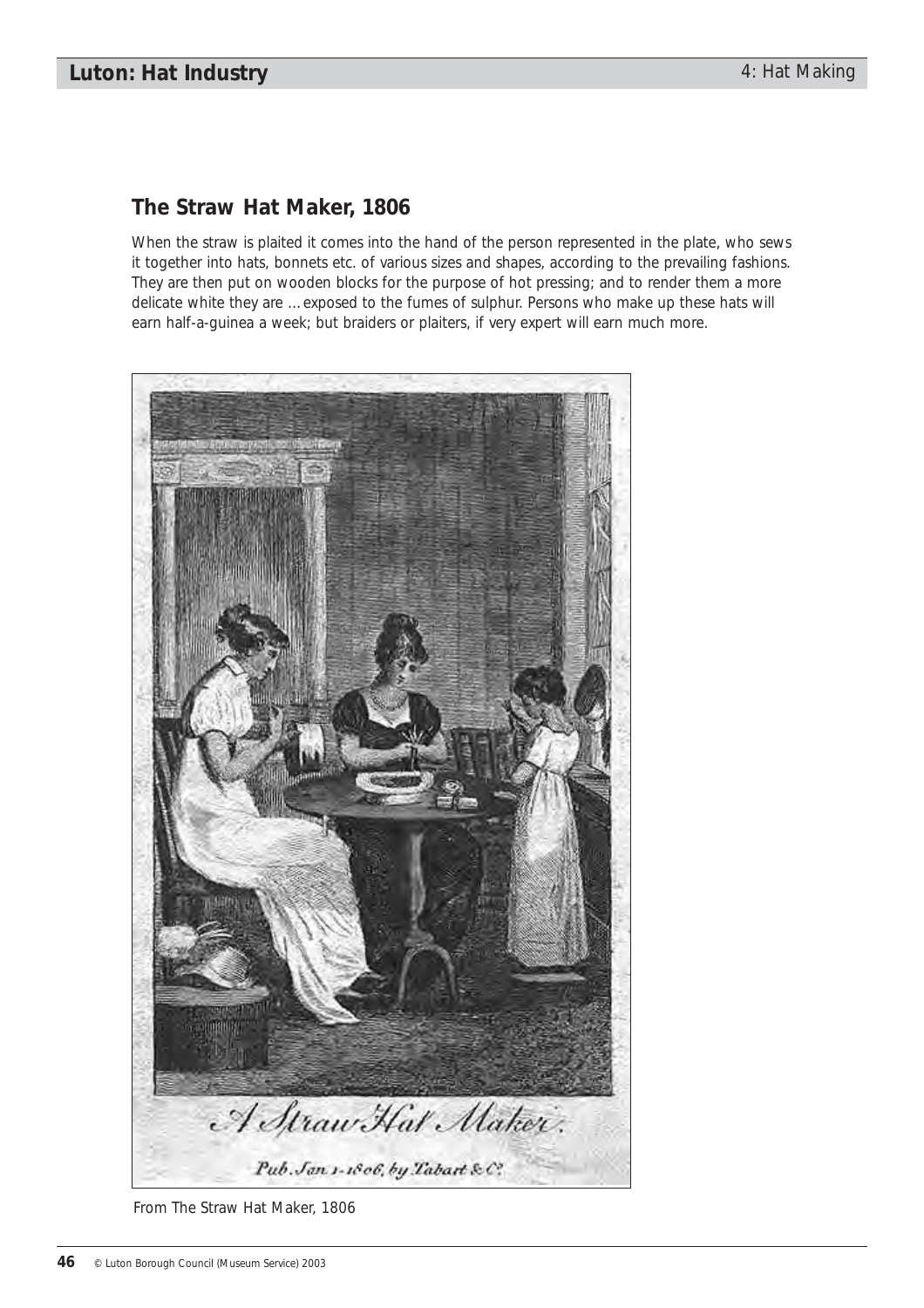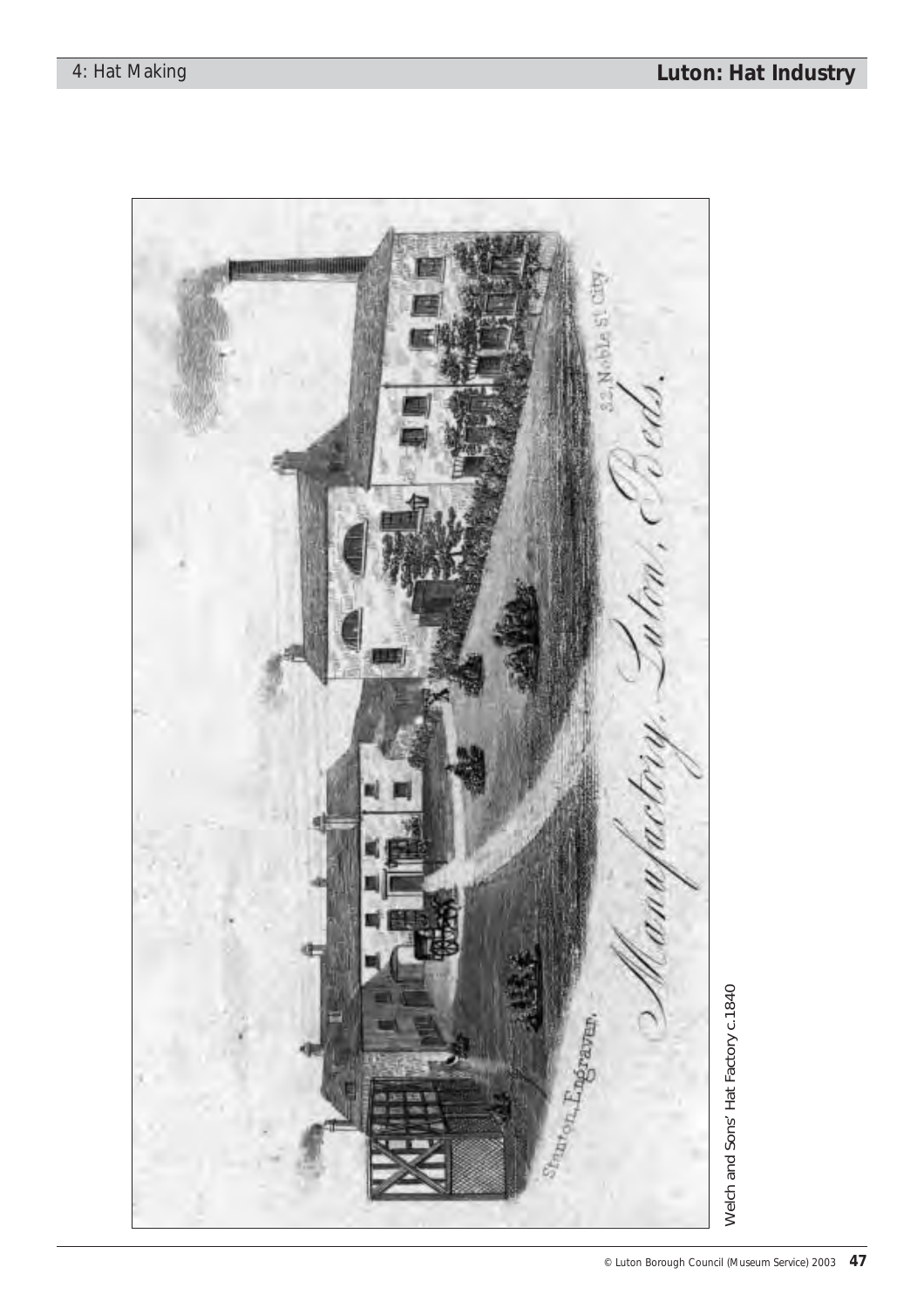# **A Straw Hat Factory in the 1820s**

*This description was published in about 1895 in a local newspaper. It was written by Joseph Hawkes who was remembering the Luton of his childhood.*

Next [along George Street] was Mr William Bolton's, straw bonnet manufacturer and plait merchant. The warehouse was a few steps up from the pavement. The large store-room included the whole of the front first floor, the living apartments being at the back. At the bottom end of the premises was the bleach house with drying-loft, steam-chests and dome copper with safety valve and steam pipes. The bleaching was done by the man who also acted as groom. The storeroom for the manufactured goods was on the first floor in the front, which was fitted with open racks and partitions in an enclosed room. The different sizes and kinds of bonnets were packed in upright rows of a few feet in height, such as girls', maids', small women's and women's. The bonnets were in very plain shapes – flat top and straight poke brims. The plaits principally used were double (seven straw), plain whole straw, whole and split pearl, broad and finer Devonshire, and as time progressed Tuscans were added. The goods were manufactured at private houses, the plait being given out to the family makers and the goods being taken in on certain days, while the pay was for the workmanship – including the stiffening, blocking, lining and wiring. The work season for stock began about October and the sales a few months after. In those early days a considerable trade was done in supplying plait to country bonnet makers. Mr Bolton a few years later removed to premises at the corner of Wellington-street and George-street. He occupied two houses – one with the entrance in Wellington-street for business, and the other with entrance in George-street as a residence.

# **Hat Manufacture in 1861**

*This description was written by Charles Knight for The British Almanac in 1861*

A straw-plait manufactory employs no straw-plaiters within its walls. There are large warehouses in which every variety of plait is kept in spacious receptacles – English plait and foreign plait; dyed plait, and plait called 'rice,' the white inner part of the straw being worked outwards. The variety of skilled labour is manifest in these productions. I was shown a bundle of the most exquisite fineness, worked by a dame of eighty; as well as the commonest plait worked by very young girls, who sit at their cottage doors in the sunny days, or wander about the green lanes, playing as it were with their pretty work. The bonnet-sewing and hat-sewing process is exhibited in spacious rooms, in each of which sixty or eighty young women are busily plying their needle. Their work demands a more than mechanical attention; for they have to fashion their bonnet according to the scale of proportions; altering with every eighth of an inch in the size of the head. The chief material of straw is now varied by the introduction of silk, plaited hair, and cloth. In other rooms the sewn hat is stiffened with gelatine; moulded into the exact shape with hat irons; lined; and then packed up for the wholesale warehousemen in London, Manchester, Dublin and other British and foreign marts. The ornamentation of the bonnet is the work of the milliner. One of the oldest established manufacturers told me that when he was foreman to Mr Waller, who was the chief instrument of bringing the trade to Luton, the manufacturers used to receive orders at Michaelmas for the spring bonnets. The fashions now are changing every week, and drawings of the last Parisian shape are sent down by the London houses. The dealers in bonnets from the great towns, who used to make their periodic visits quarterly or half-yearly, now come weekly; and even the dealers from Dublin are in Luton every fortnight, all asking for the latest novelty.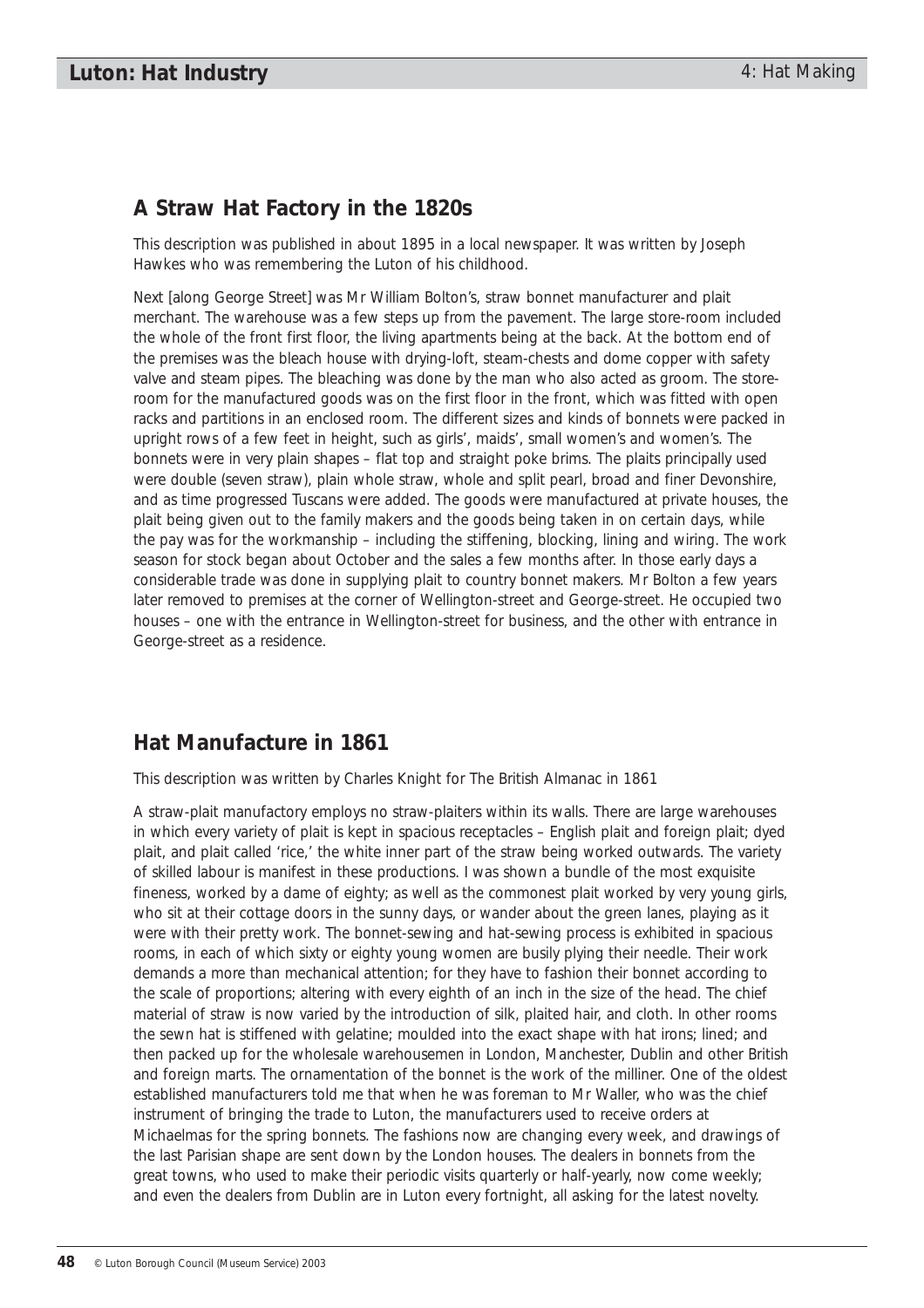# **Amongst The Bonnet Sewers**

*This is an account of a visit made by the writer to a un-named hat sewing room, published in the girls' magazine The Quiver in 1884.*

Last spring it was our lot to stay for a few weeks in a little village in the midst of bonnet-sewing country. Perhaps some of our readers, who know as little as we did about this particular industry, which gives employment to so many hundreds of girls and women in Bedfordshire, may be interested in a short account of our experiences amongst them…

'They are very fond of being read to at their work,' said a friend of ours. 'Suppose you go up to one of the rooms; you will find them only too delighted to see you.' So the very next morning we sallied forth on a voyage of discovery, armed with a book of pleasant tales.

There were six or seven large rooms in our village, and in these from fifteen or twenty to perhaps forty or fifty women work. Each room has a mistress, who receives the plait and the orders from a shop or master in one of the large business towns, sees the work properly done, and pays her hands on Saturday.

The rooms are large and well built enough. They have ventilators and plenty of windows, but there exists amongst their occupants an invincible objection to fresh air, or 'a draught' as they call it. Consequently the windows are seldom open and the atmosphere, to any one coming in from the fresh spring breezes outside, is almost unbearable. I suppose they get inured to it, because if you ask they tell you 'they don't feel it.' In the first room we visited, there were about thirty workers of all ages, from little girls of thirteen or fourteen, to old married women of fifty.

Our friend was not wrong in saying that they would be delighted to see us. Never anywhere, I think, have we met with such a cordial welcome. Poor things! Anything must be a break in the long, monotonous day…'We do love a tale!' they say. 'There was a lady used to come to us long ago but she has left off. It passes the time you see.' And through the whole of our story, we were listened to with breathless attention….

There were many differences in them, besides their ages. There were some pleasant faced tidylooking matrons, and pretty fresh-faced girls; but others, again, were hopeless down-trodden looking poor drudges, or bold slatternly young women; but one and all, their needles were going in a way that made our eyes ache even to watch. It seemed such dreary and monotonous work, round and round, sewing the plait into shape or fitting it onto the block, no variety but the welcome arrival of a fresh shape, a new fashion or a different coloured plait.

'Ah! Sewing is not what it used to be,' says one anxious-looking woman. 'When I was a girl we could make a'most as much in a day as we can now in a week. There's so much foreign plait, that's where it is. This is all foreign, every bit of it.'

'Don't you get tired of it sometimes?'

Well, you see ma'am, we're used to it. There ain't no use in being tired. I only wish we had enough of it, I do; we never speak of being tired. But it will be a'most over now by Whitsuntide, and nothing again until Christmas, except a bit of plait, and that's scarce worth doing….How many hats would you make in a day, is it ma'am? Well, that depends on how quick workers we was, and what kind of straw it was too. You see, coarse works quicker than fine; there's not so many stitches in it; and again some shapes is quicker than others. No, we're not paid by the day; we're paid by what we do. I don't count myself a very fast worker; there's many faster; but then there's some slower. But I know it would take me a very close sitting, from six in the morning until ten at night, to make these hats like this. And how much are we paid? Well that depends too.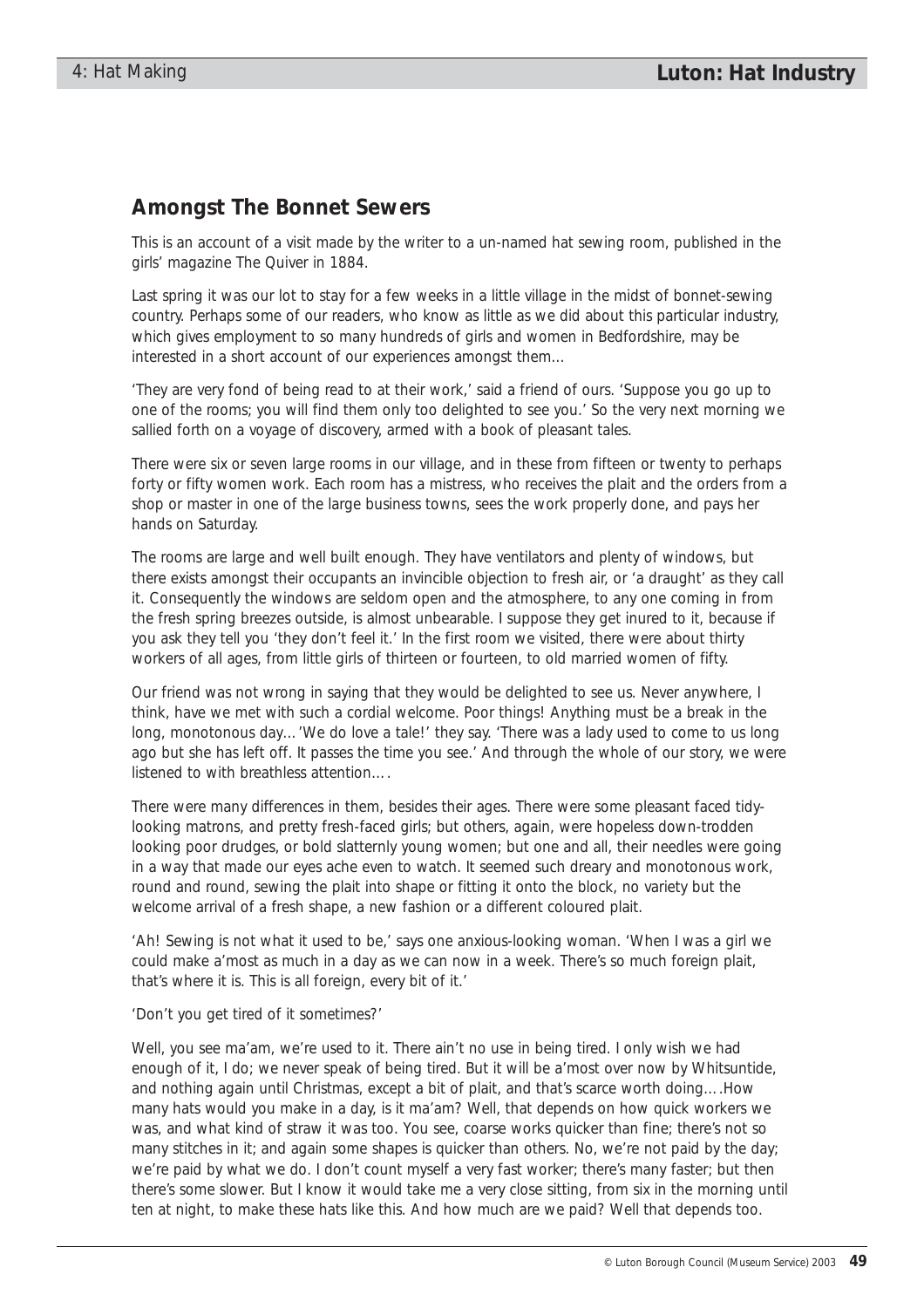If it's a coarse hat, a very coarse hat, say, we'd get no more than three-half-pence; we get fourpence-half penny for these we are at." …

'I'll have to bid you good afternoon now, ma'am,' says one fine-looking neatly dressed woman. 'I have to go home a bit earlier to get my husband's tea; and thank you kindly, and I hope you'll come again soon.'

'How do you married people manage that have got children?' we asked, when she was gone. They all laughed, much amused.

'I don't suppose we hardly know ourselves how we manage,' said one. 'That lady that has just gone out…has ten children; but you see some of them are out to work, and the eldest girl is of an age to mind the baby. She keeps a good comfortable home as far as her means go, she do…I've had thirteen of 'em miss; Page here, has eight. We're forced to manage the best way we can, that's about it, but it's a hard struggle sometimes. You see, wages is low in this part and it ain't to be expected that a man can keep a family, not if he's ever so steady, out of his own money. It's the wife's place to do a little something too.'

That was our first visit of many to these rooms and everywhere we went, whatever we brought to read, we met with the same attention. Numbers of them cannot read. 'You see,' they will tell you, 'when we were girls there were no schools like there is now. All the children went to plaiting school, and learnt the straw work in place of reading and writing.'...

Poor things! With all their many good qualities, their industry, their cheerfulness, their kindheartedness, we are sorry to speak of their faults – to say that the standard of purity, even of ordinary morality, is lower amongst the poor bonnet sewers than anywhere…we have ever been…the language used, songs sung in the rooms of an evening are often disgusting in their coarseness… 'They're a wild bad lot, them bonnet-sewers,' says our landlady, with a virtuous shake of her head. 'No use your speaking to them.'

But are we doing our duty to these poor girls simply by shaking our heads over the evils of their lives and passing by on the other side? Rather this would seem to us to be specially a work for ladies, women amongst women, girls amongst girls. In every country parish there are some ladies with leisure, money, accomplishments. To such we say, why not try what you can do amongst your less fortunate sisters?…In your safe sheltered homes think of these poor bonnet sewers, hard at work from morning until night, in their stifling overcrowded rooms. Think of how few pleasures, how few interests, how many temptations they have, and try as far as in you lies to do something for the purifying and brightening of their lives.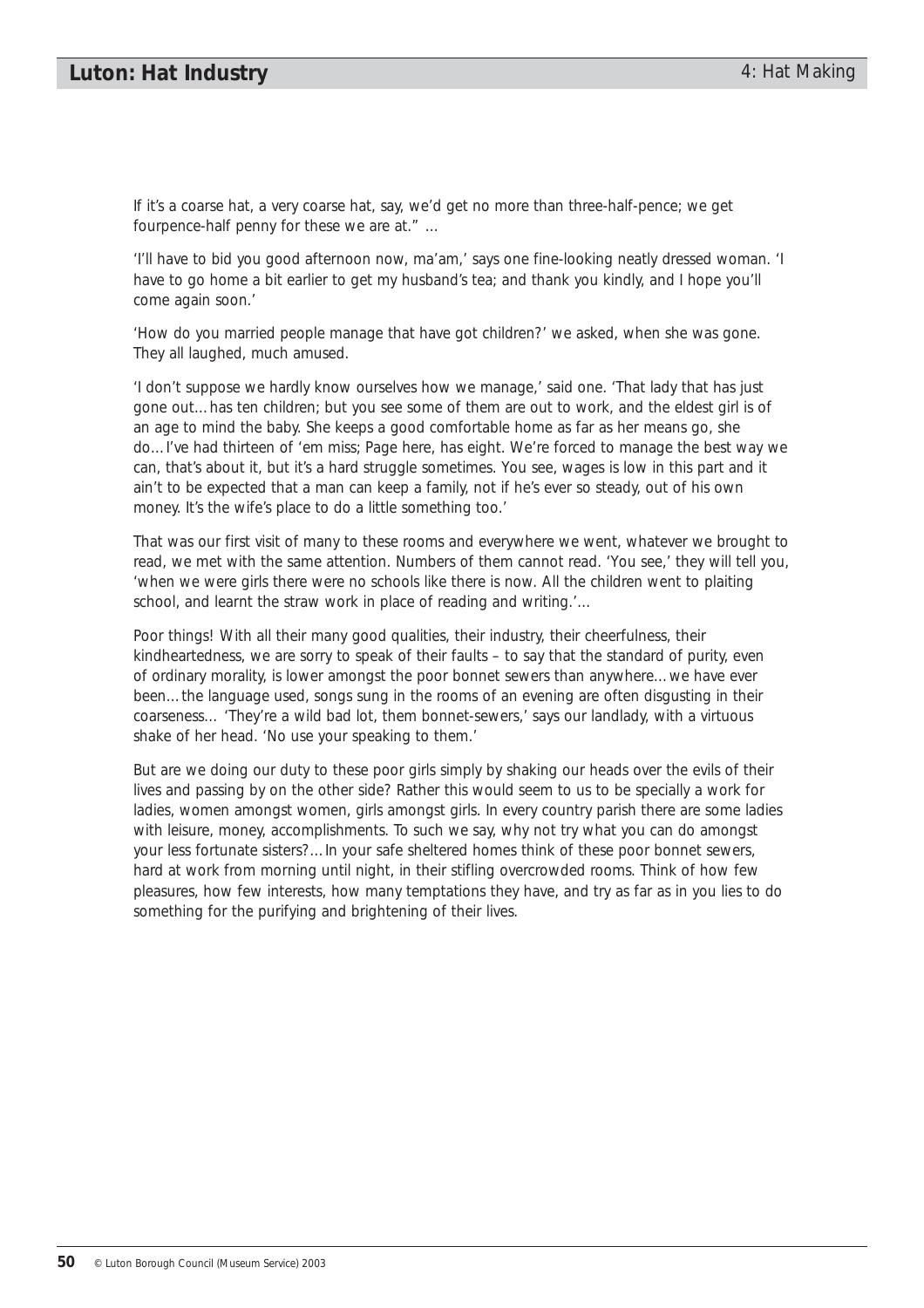

*A Hat Sewing Room, The Quiver, 1884*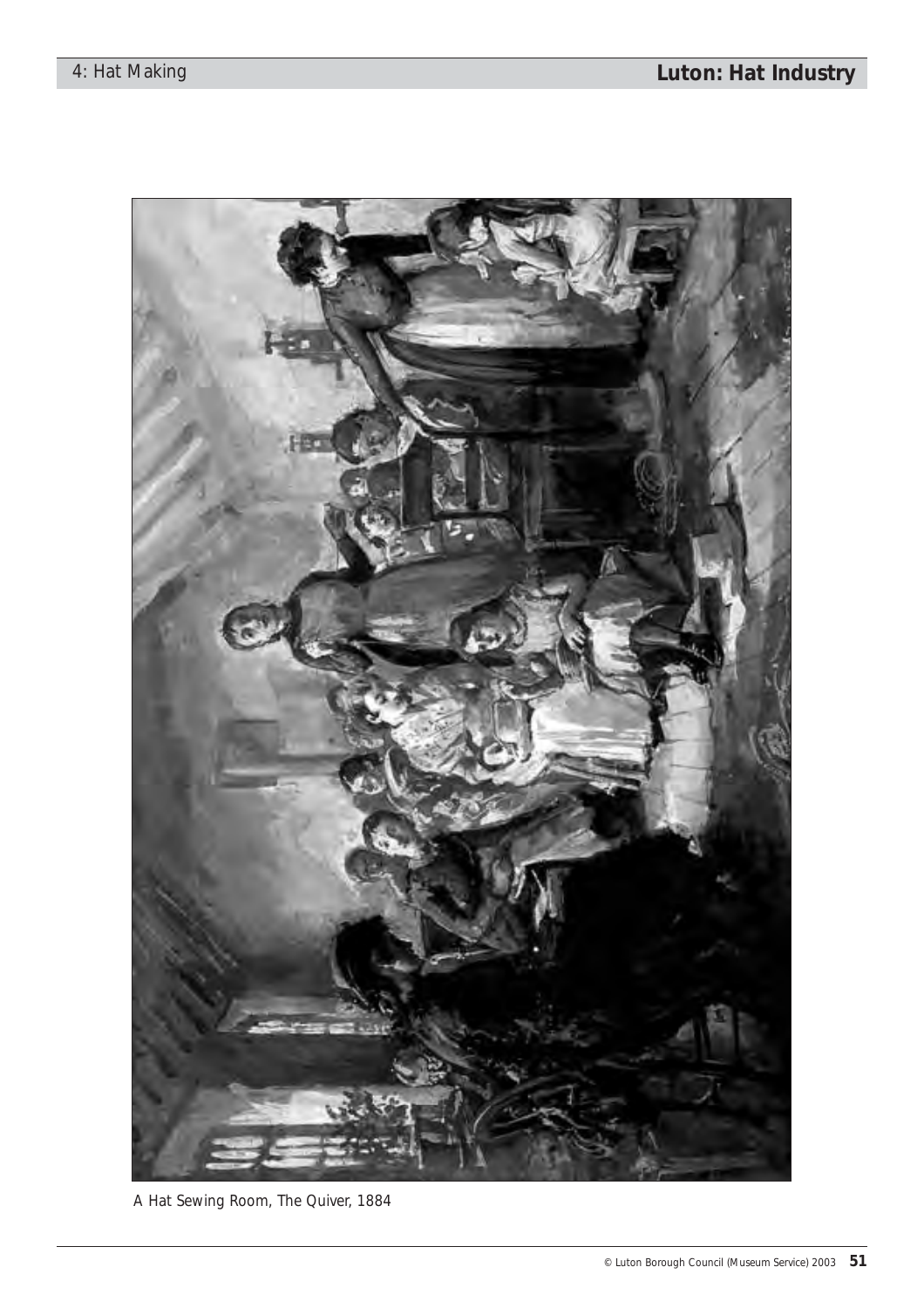# **Hat Making and The Children's Employment Commission, 1867**

*In 1862 a Children's Employment Commission was set up by Parliament 'to enquire into the employment of children and young persons in trades and manufactures not already regulated by law'. Its commissioners had looked into the work done by children in all manner of trades across Britain, including straw plaiting and hat sewing. As a result this report was published in 1867. Below are extracts from the report upon Bonnet Manufacture by Mr J E White.*

Plait is sewn by children at home, and in some cases under small employers, and also in schools but in regular bonnet factories or warehouses no children, and but a very few young persons, appear to be employed. In these all but a very small portion are females. Several of these establishments are of considerable size, employing 200 or 300 persons. One employs 350 females. I was, however, unable to obtain accurate returns owing to the fact that the time of my visit to the district unfortunately fell just after the end of the season, when the large hat factories had to a great extent ceased work and dismissed the greater part of their hands for the few dull weeks of the summer.

From the last census [1861]…it appears that of the total 16,489 females of all ages in England and Wales engaged in straw hat and bonnet making, 7563, or towards half, are furnished by Bedfordshire alone, and 1,874 by Hertfordshire…The Luton district alone, which includes Dunstable, contains 4,150 female straw hat and bonnet makers of 20 years and upwards, or more than a fourth part of all the female straw hat and bonnet makers of all ages in England and Wales.

In summer, at the end of the season, large numbers of females go home into the country districts, as many probably as 1,000, it is estimated, thus leaving the town of Luton in one week. The effect of this large importation of females is of course important in its bearing upon their physical and mental condition when away from their place of work. The overcrowding of lodgings from this cause is spoken of by the town surveyor of Luton as an evil they cannot reach.

The factories and warehouses in Luton, where I visited some of different classes, are clean looking, roomy and comfortable, and all the larger workplaces there are spoken of as such by the town surveyor. The Board of Health in Luton appears creditably active in exerting itself to secure a proper state of workplaces of all kinds, as well as dwelling places, in the town. A general look of comfort prevails, which is quite pleasant to see, and the health of the town stands very high. The prosperity of the town and the high wages no doubt contribute considerably to this result.

The sewing of bonnets is done with the hand, and is said to be hard work, and, as I was told by workers, to make the back ache. Sewing machines cannot be used for sewing the plait, but are, in one or two cases, for sewing linings etc. In some cases part of the work consists of trimming with ribbands etc.

The usual hours in the factories, warehouses, and sewing rooms are from 8 or 9 in the morning till 9 in the evening, or in the busy three months till 10. But the workers are paid by the piece, and the demand for labour being great, and wages good, they are said to be very independent, both as to the hour of coming to or going from work, and the time at which they take meals. It appears that work is occasionally considerably later in some of the smaller establishments. It is liable to sudden pressure from changes of fashion, season and accidental circumstances, such as a general mourning etc. and for completion of orders.

Sewing plait is regarded as a higher employment than plaiting, and the wages are remarkably good, many young women earning £1.00 a week, and some considerably more; and good hands at one good house average 18s. Indifferent workers and those at small workplaces appear to get as much as 10s or 12s.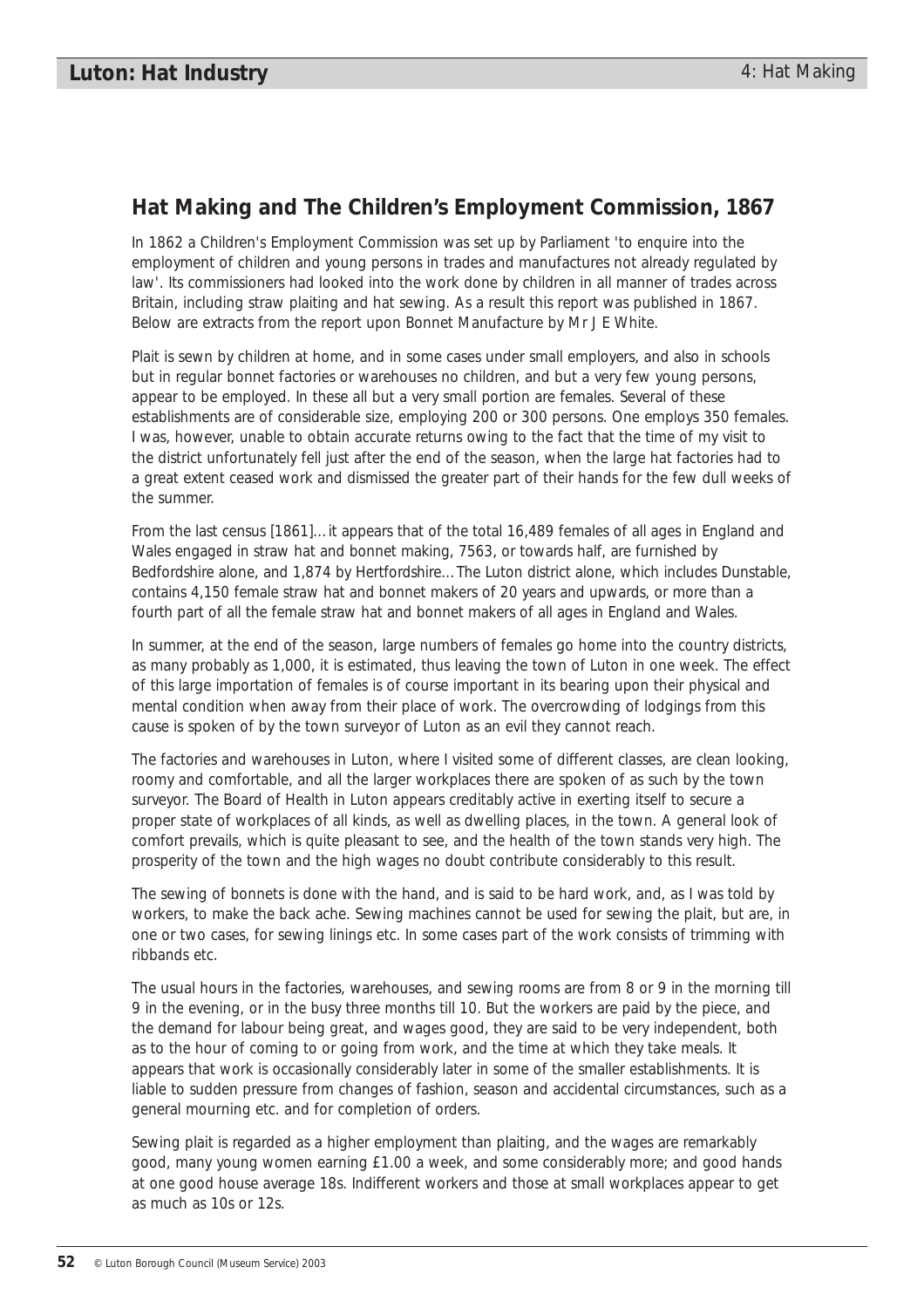# **Evidence to the Commission**

**Mr Hunt, Manager at Messrs. Munt and Brown's Straw Bonnet and Hat Manufacturers**

I have been in the trade quite 30 years, and am thoroughly acquainted with it. It has increased very much of late, and is becoming each year more and more a foreign trade, goods being sent largely to foreign markets, such as Australia, Cuba etc. This town has grown very much in consequence, and buildings are springing up very fast. In 1841 the population was 9,000; in 1861 17,000; and is now probably near 20,000. Probably three-fourths of it are engaged in the trade in one way or other, as the population consists almost entirely of the trading and working classes. The work done in the town by females is sewing plait; the blocking is done by men, and a few boys are employed in tying up and in odd ways. It may be taken as a rule that 250 females keep 20 men employed in blocking; etc.

There are a number of large manufactories in the town, all conducted on much the same system and with the same hours as our own. We employ on the premises about 200 females and 15 men and boys. We are able to do with a smaller number of men because we use steam machinery for pressing, which enables two men to do the work of 20 without it.

On the whole I believe there is no class of work so suitable for females and so healthy, or in which they get such good wages as in that in bonnet manufactories here…The number of females who come to live in the town for the sake of the work is very great. They lodge in the town, and many people let apartments for the purpose. Perhaps 500 such females will leave the town this week (early in July), and 1000 next, and will come back in August. At the last census [1861] there were, I believe, nearly two females to each male in the town.

#### **Mr W. Tapley, Straw Hat Maker of Back Street, Luton**

There are a great number of persons in the town, several hundreds I should say, who like myself employ a few females in making hats and bonnets. We sell to the warehouses, and are called 'makers up'. Some employ only three or four, others five or six, others more. I employ about a dozen females, from 10 years old up to young women. About a dozen is a common number. I stiffen and iron the hats myself. In addition to sewing the plait, there is the lining, trimming with chenille, ticketing etc. The sewers' workroom generally forms part of the dwelling house, as mine does, or is attached to it. It is often a room over the washhouse, and men do the ironing below. In this part of town in particular, which is a poorer part, there are a great number of such small employers. Some of them send out work into the country by carrier, to be brought back next week sewn, but not stiffened. I should say that every cottage in this street, right and left, makes up so. Even tradespeople's wives and children do it, and it is of great assistance to them.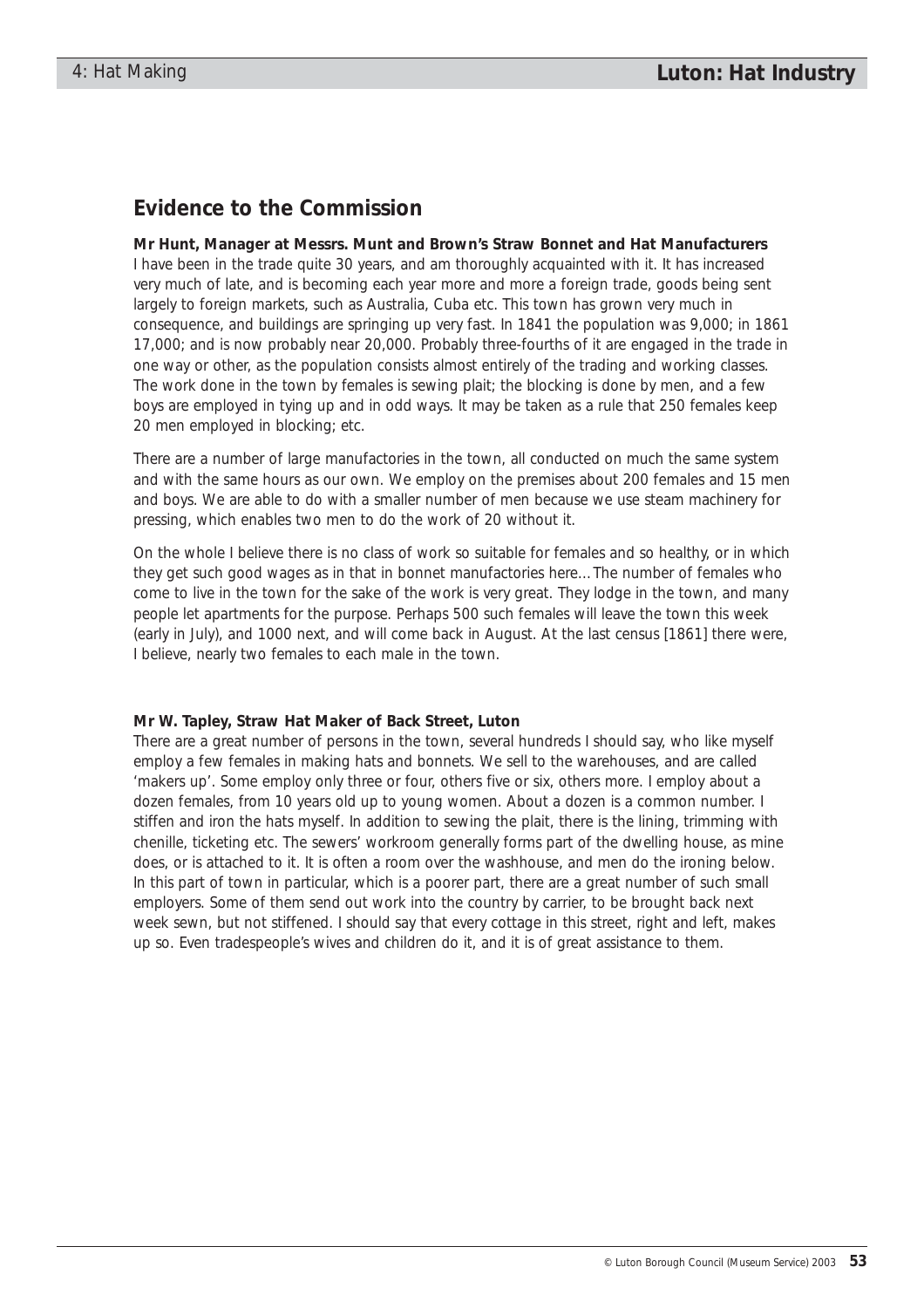# **A Bonnet Sewer's Complaint**

The Luton Straw work is very bad, Which makes us feel quite down and sad; We sit and work from morn to night For a penny a hat! Now is it right? The buyers they do crush us so, They want the hats so very low, So if it does not better come, I cannot think what will be done. When Monday comes we pledge our clothes To buy our plait, and then begin to sew; When down the street we take them, as before, And sell for three and a farthing, or a little more. And since machines have had the run, The work has been much cheaper done, For a penny farthing hats are sold To the Luton buyers, I am told. Then to the "Bell" and "George" they go To take their wine for lunch, you know, And there they sit, and laugh, and talk, And say how cheap some hats we've bought! And then to the seaside they go, To recruit their health! Isn't it so? While we poor slaves are working here, To help them on another year, For out of our hard labour comes Their luxuries and splendid homes! And everyday we feel it more - Stitching until our limbs are sore And ache. But they don't care For our empty cupboards, I can swear! But what we want is a medium price, To buy more food, and something nice.

*E.N. in The Luton Reporter*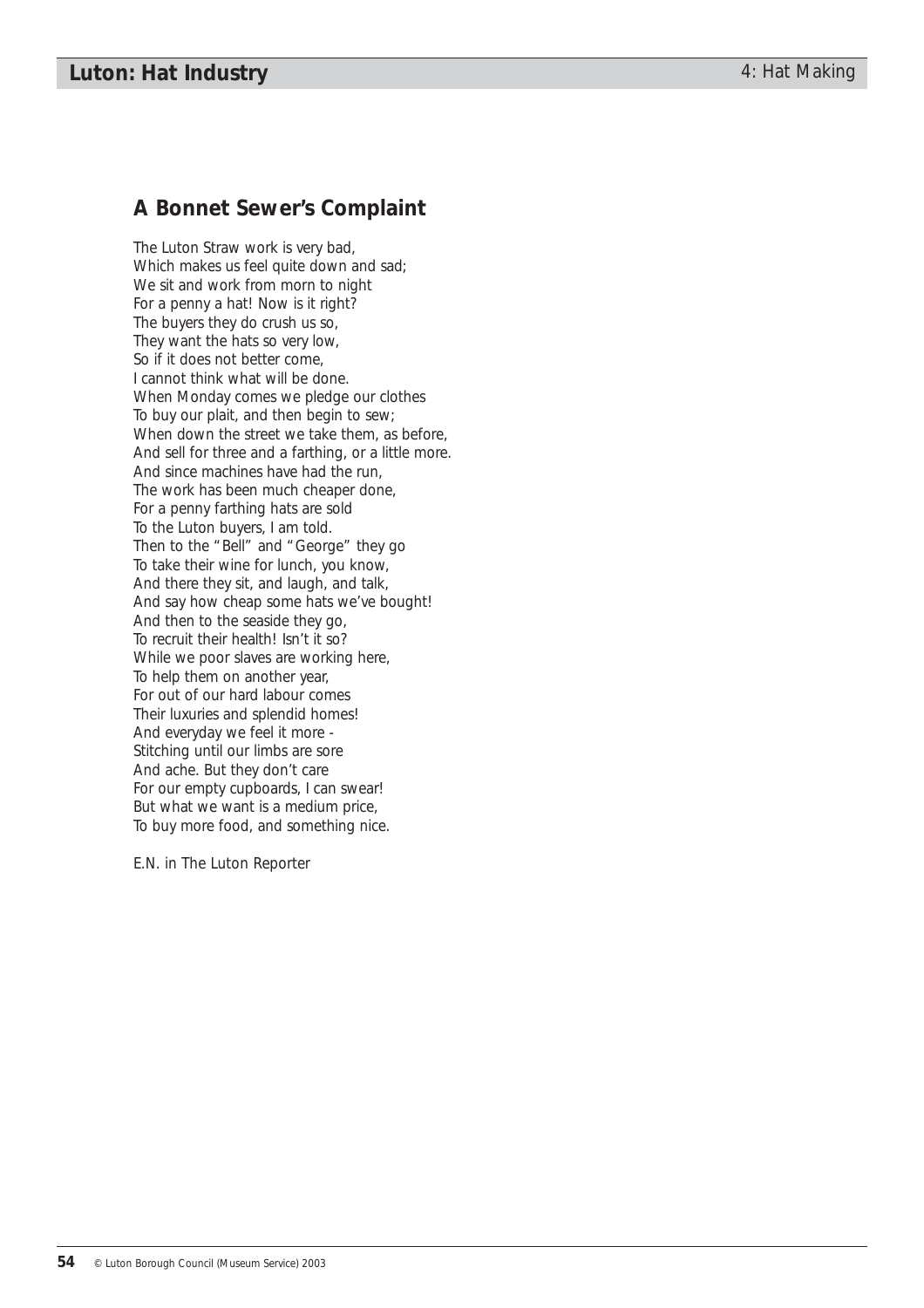# **Sewing Machines and the Straw Hat Industry**

*From The Hatters' Gazette October 1st 1888*

Within the short space of twelve years the good old-fashioned method of sewing straw hats by hand has been almost swept away by the straw sewing machines. The most exquisite productions, however, in straw which are worn by the leaders of fashion, are still made by hand-sewing. The outside stitches which appeared on the surface of the machine-made goods were always objectionable, and although accepted by the general public, yet there has ever been a dislike to the dull and dead appearance given to the straw by the cotton stitching. The aim of every inventor of straw machines for twenty-five years has been to imitate hand-sewn goods.

The simple and practical machine placed on the market by the Wilcox and Gibbs Company in 1875 was defective in its principle of outside stitching, but its increased speed over all other methods, with the ability to produce a dozen hats in the same time as one by hand-sewing, appeared to be so great an advantage that for the time it outweighed all other considerations. The large quantities of Chinese plaits, at desperately low prices, when sewn enabled manufacturers to export hats to every available market in the world. Through the ease by which a girl could be taught the making of a hat by machine lay its advantages, and with the enormous expansion and development of the trade, which resulted from rapid production and cheapened goods, Luton and district bid fair to become the wealthiest places in the kingdom.

But the simplicity of the machine presented the same advantages to the foreigner and centres of straw hat making are now flourishing in France, Germany, Austria, Switzerland, Holland and in other parts of Europe. The people who were the best customers of the English manufacturers can not only supply themselves, but in many cases have become competitors in the foreign and home markets.

The necessity for improvements in the first machine were recognised by the inventors from the first, and in two or three years another one on the same lines was constructed, with much finer needles and cotton. This was a marked improvement, but the refusal of the leaders of fashion to wear outside stitch goods, however fine they may be, had gradually spread amongst the well-todo middle classes. It became almost imperative that a concealed stitch machine should be invented to supply a better class of manufactured goods.

The machine of Mr Wiseman almost compassed the difficulty; it produced an exact imitation of hand-sewing from which the quality of the work could scarcely be distinguished, but was limited to the sewing of very fine plaits, and the coming indications of change in fashion were for broad plaits with fancy borders or edging, which compelled a general return to the slow methods of hand-sewing unless a new hand-stitch sewing machine could be constructed.

To obtain such a machine has been the desire of every manufacturer from the first introduction of a straw hat machine, but the mechanical problems which stood in the way of a concealed stitch machine baffled every straw machine inventor. The Wiseman machine, however, led the way to the final solution of the difficulty. By the united efforts of the two most practical and experienced hat machine inventors of England and America, who experimented for eight years, the most perfect sewing machine which has ever been constructed is now placed within the reach of every straw hat manufacturer. It will in fact sew any and every kind of plait. The quality of the work cannot be distinguished from the choice hand-sewn goods. With such a really splendid machine, the straw trade everywhere will largely increase their trade and profits, for the goods made by the Wilcox-Gibbs new hand straw hat machine are far superior to anything yet produced, without a fraction more cost in their production. With such advantages, we see nothing but increased popularity of straw goods, and continued prosperity for the straw hat industry.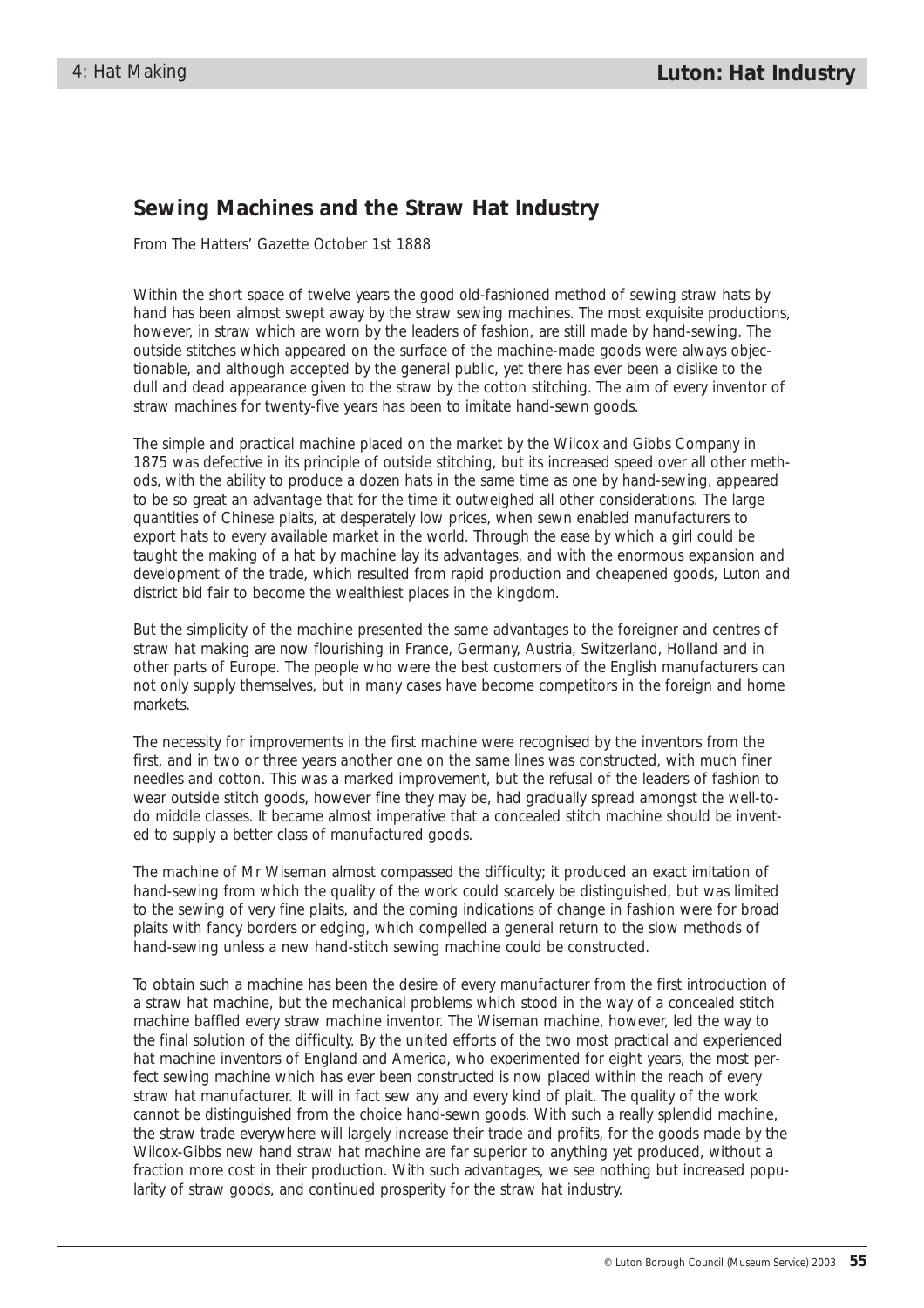# **The Prince of Wales at Luton**

# *From The Graphic, December 14th 1878*

On Thursday last week H.R.H. The Prince of Wales, who had been the guest of Mrs. Gerard Leigh at Luton Hoo Park, paid a visit to the town of Luton, which is celebrated as the seat of the straw plait industry, the introduction of which dates from the time of James I. The town was gaily decorated, [with] triumphal arches and other designs, which were composed of straw plait. Accompanied by his hostess, the Earl and Countess of Dudley, and other ladies and gentlemen, the Prince drove through the streets amid the cheering of the inhabitants, received addresses from the Corporation, and the manufacturers and merchants of the town, and visited the Plait Halls, and Messrs. Welch and Sons Manufactory, and, before leaving, gave a donation of twenty-five guineas to a fund for the benefit of the poor, which had been started by Mrs Leigh with 100 guineas.

The straw plait trade is now much fallen in to decay, owing to the introduction of Chinese and other foreign plaits, which, though much lower in price, is said to be of inferior quality. The work is done chiefly by women and girls, and is of a most curious and interesting character, the various processes increasing the value of a hundred-weight of the raw material from 3s. to from 23l. to 45l. [£], which is the wholesale price of that weight of straw bonnets or hats when completed. The straw grown in the district around is more suitable than that from other places on account of the silicates in the soil, but even there a wet season spoils the crop by splitting the straw. The first selection takes place in the farmers' barns before the wheat is threshed, those which are considered fit being severed from the ears and tied up in bundles. Arrived at the factory, they are further examined by boys and girls, who test each straw singly, and denude it of its outer sheathing and all knots. The chosen straws are next damped with water and bleached by sulphur fumes. They are then split, and the splints being flattened and made more pliable by passing through a mill, are then ready for the plaiters, to whom they are sold in the Plait Halls or Markets, where the plaited straw is also bought and sold. This traffic was carried on in the open street until 1869, when the first Plait Hall was opened.

There are two classes of plaiters, those who are employed in factories, and those who work in their own homes, and the latter far outnumber the former. They may be seen on market days, standing in the Plait Halls, with their week's work in coils upon their arms, waiting for purchasers. The strawplait, after being sewn together and stiffened with gelatine, is blocked into shape, lined, wired and labelled, and is then ready for sale as hats or bonnets. Both sewing and blocking is now sometimes done by machinery. The average earnings of the straw-plaiters, when trade is fair, is from 5s. to 7s. 6d. per week, but at present they earn little more than half that sum. The bonnet sewers sometimes earn as much as 16s. weekly, though they are now making only 10s. or 12s., the machine hands get about the same amount.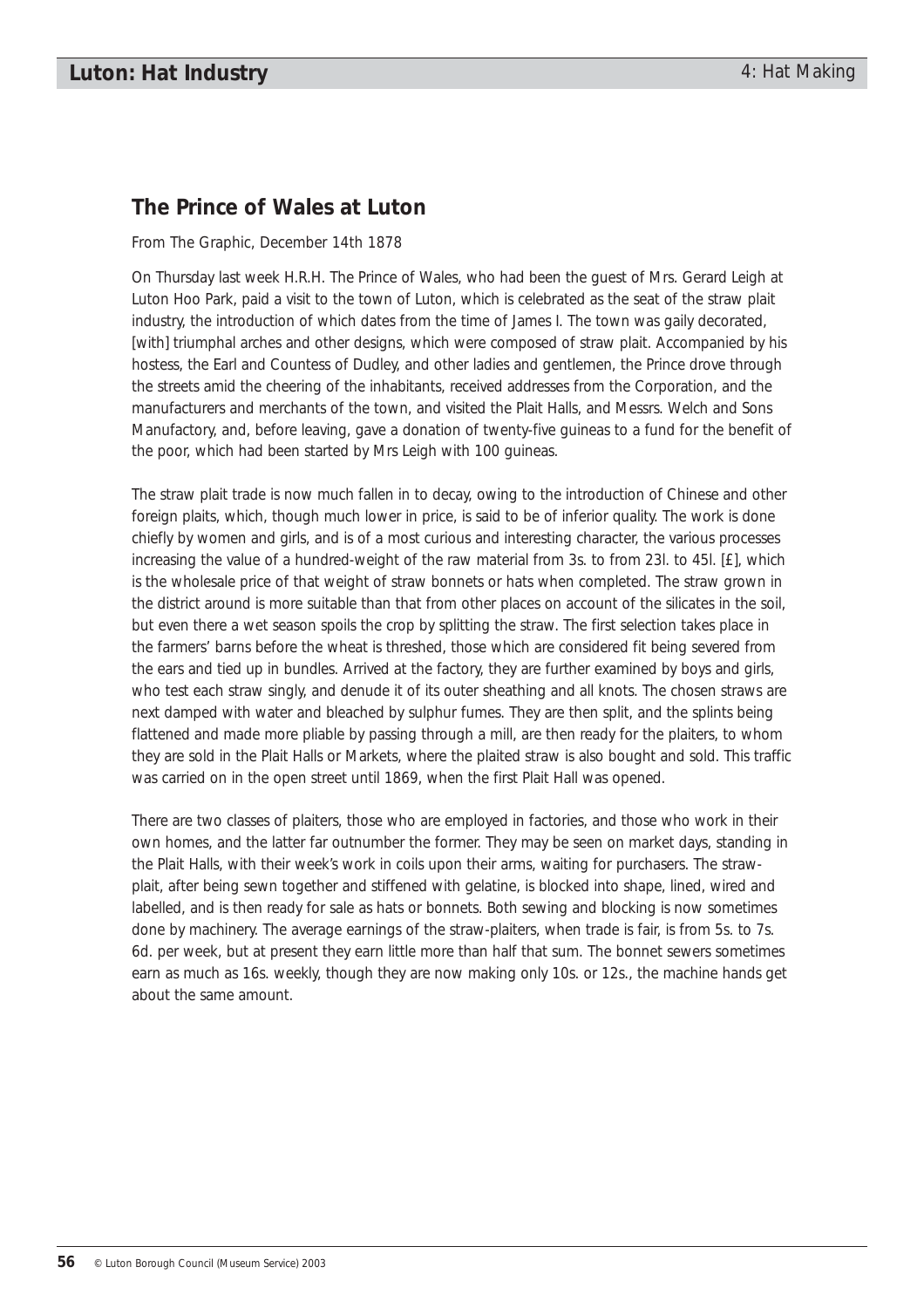

The Prince visits the Sewing Room at Welch's Hat Factory *The Prince visits the Sewing Room at Welch's Hat Factory*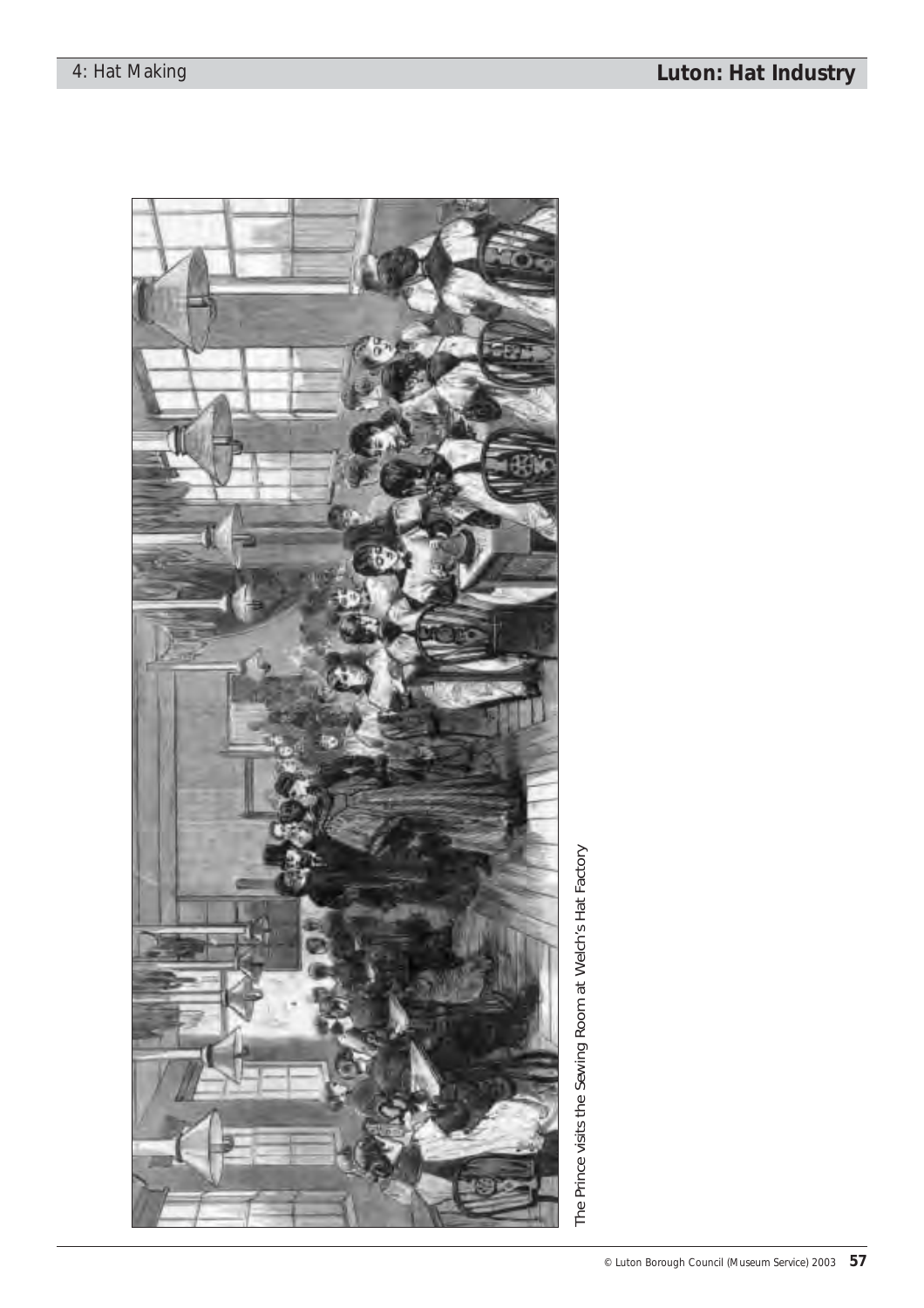

*The Prince visits the Blocking Room at Welch's Hat Factory*



*Welch's Luton Factory, 1899*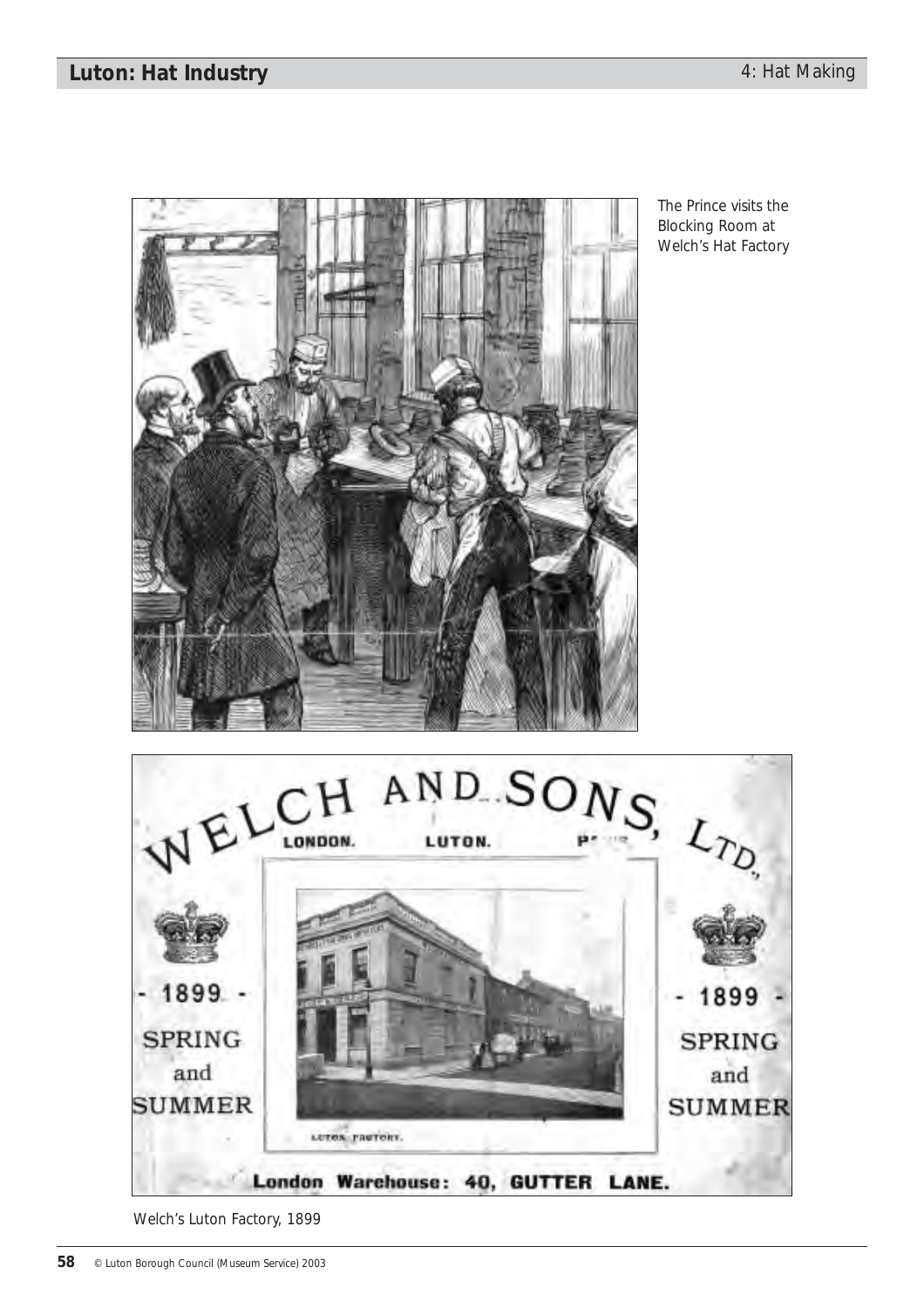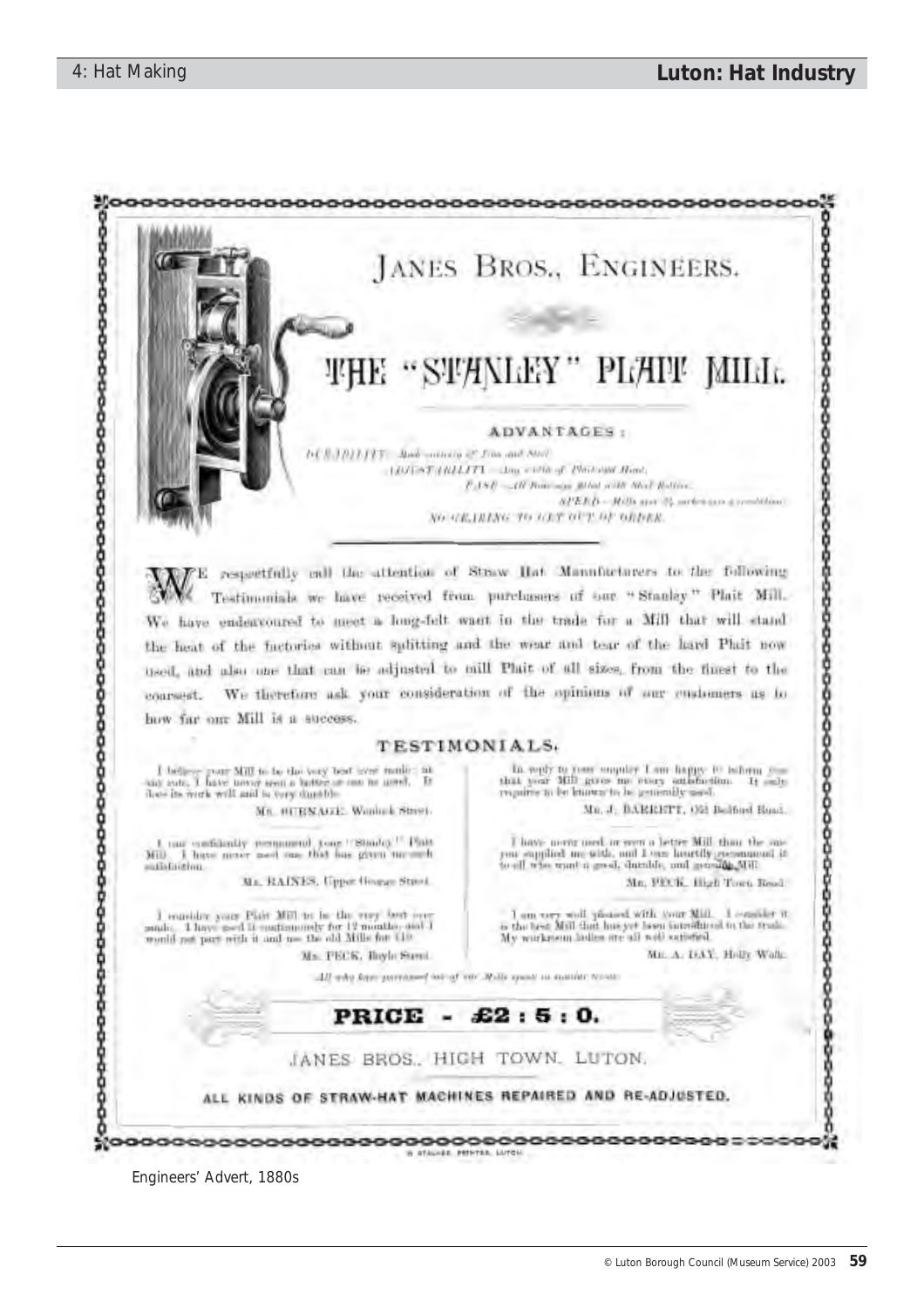# **Memories of the Hat Trade – Geoffrey Farr**

*In 1909 Geoffrey Farr's grandfather founded one of Luton's most important firms of hatter's engineers. The company eventually made a very wide range of machines for the hat trade. They had customers throughout the world and at one time exported their products to over fifty countries. This is an extract from an interview Mr Farr gave to the Luton Museum Oral History Project.*

Immediately after the First World War the straw trade realised the market wasn't there, the market wanted something different. The straw hat had lasted for the last 80 years or something and people wanted something different, and new styles. And the blocking machines for blocking the straws could be used for blocking felt as well, so that was the first job that they did. And then grandfather, he brought out a whole new range of machinery for taking the hood right from stage one, blocking it, proofing it, putting shape into it, putting sheen on it, everything worked right from there.

And of course it was all on pulley-operated machinery in those days, with the old gangs of pulleys and belts and so on, it was all belt-driven machinery. That changed then to motorised machinery in the interwar years and as you got into the late '30s, and then self-enclosed machinery after the War. Suede machines, polishing machines, proofing machines for doing all the jobs.

Then, my father looked after what I call all the outside things – he used to visit all the hat factories and get orders and advise them on different areas of work when new hats or new finishes came in. We used to have a demonstration room with all our machines in and people used to come in and we used to show them how to get suede finishes or peachbloom finishes on the hats and how that could be achieved, and by using different materials on the machines – sandpapers and sharkskin – all sorts of different materials to get different blooms on the hats. So my father was the expert on doing that and then my uncle sort of ran the engineering works.

So that built up the staple diet of the firm, basically, and then the whole hatting industry changed. When the motor car came in in the '50s men stopped wearing hats, men stopped wearing hats to go on the trains to London, women stopped wearing hats because it wasn't fashionable, and the trade just shrank globally, right across the world.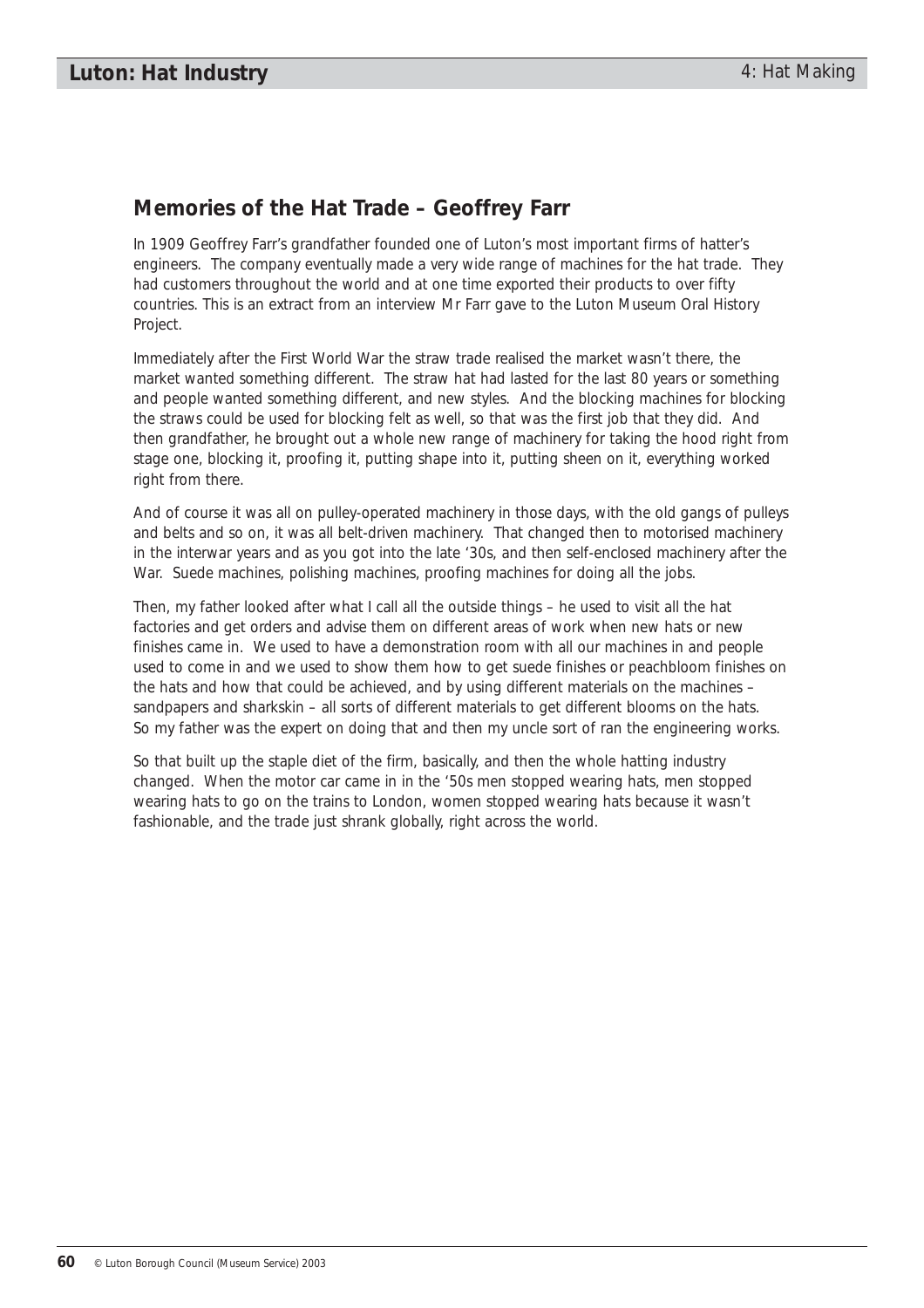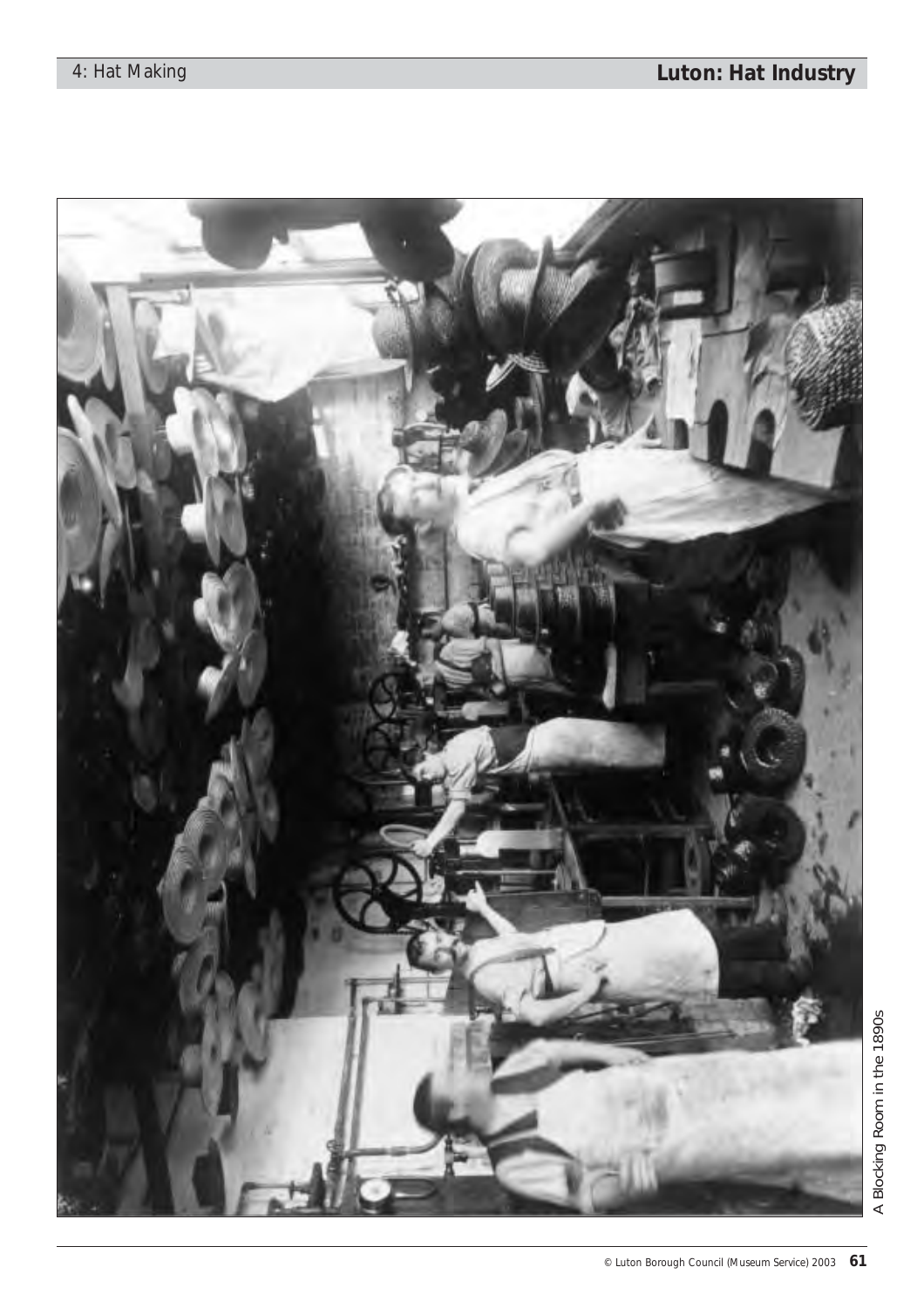

```
A Trimming Room, 1911
```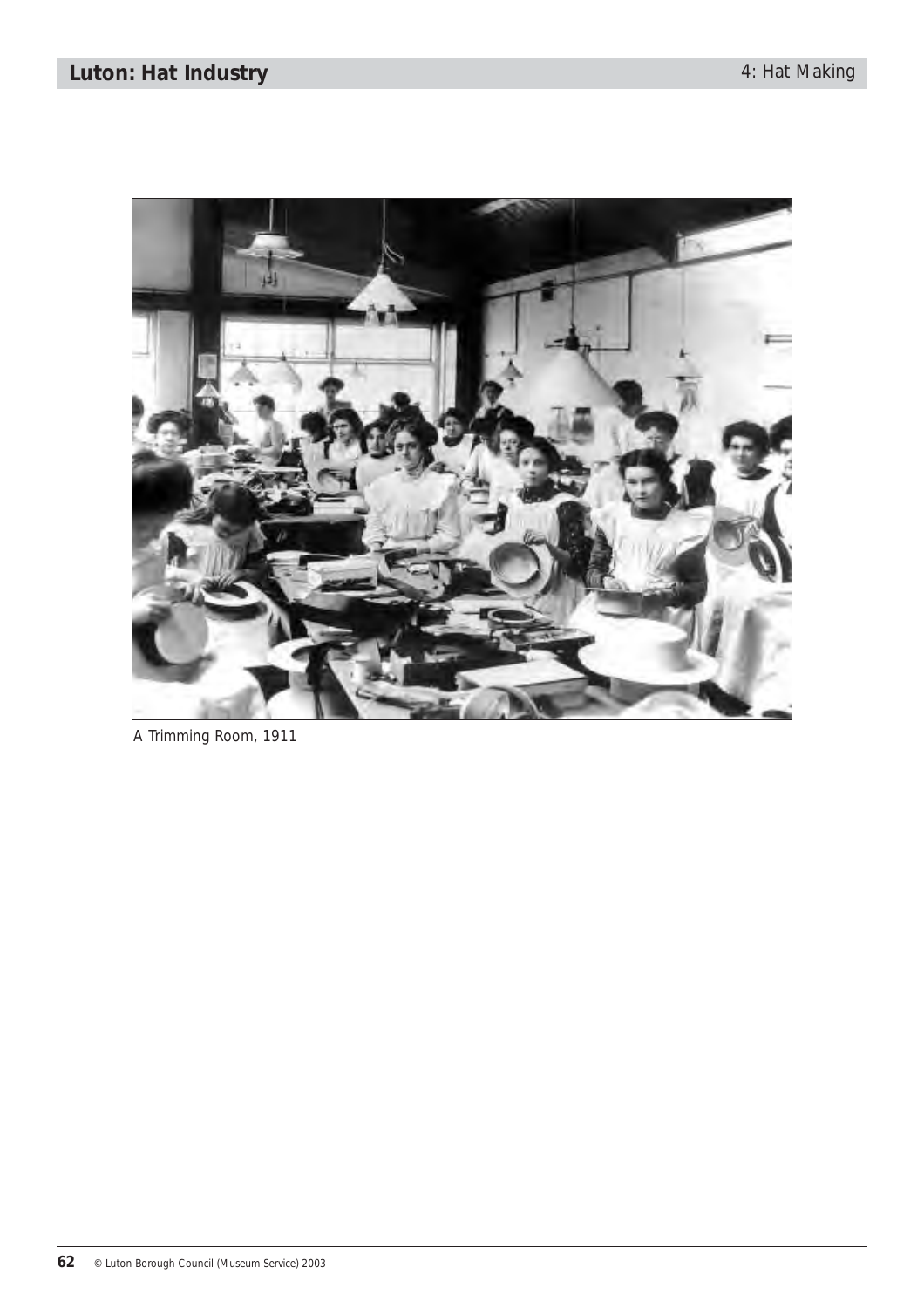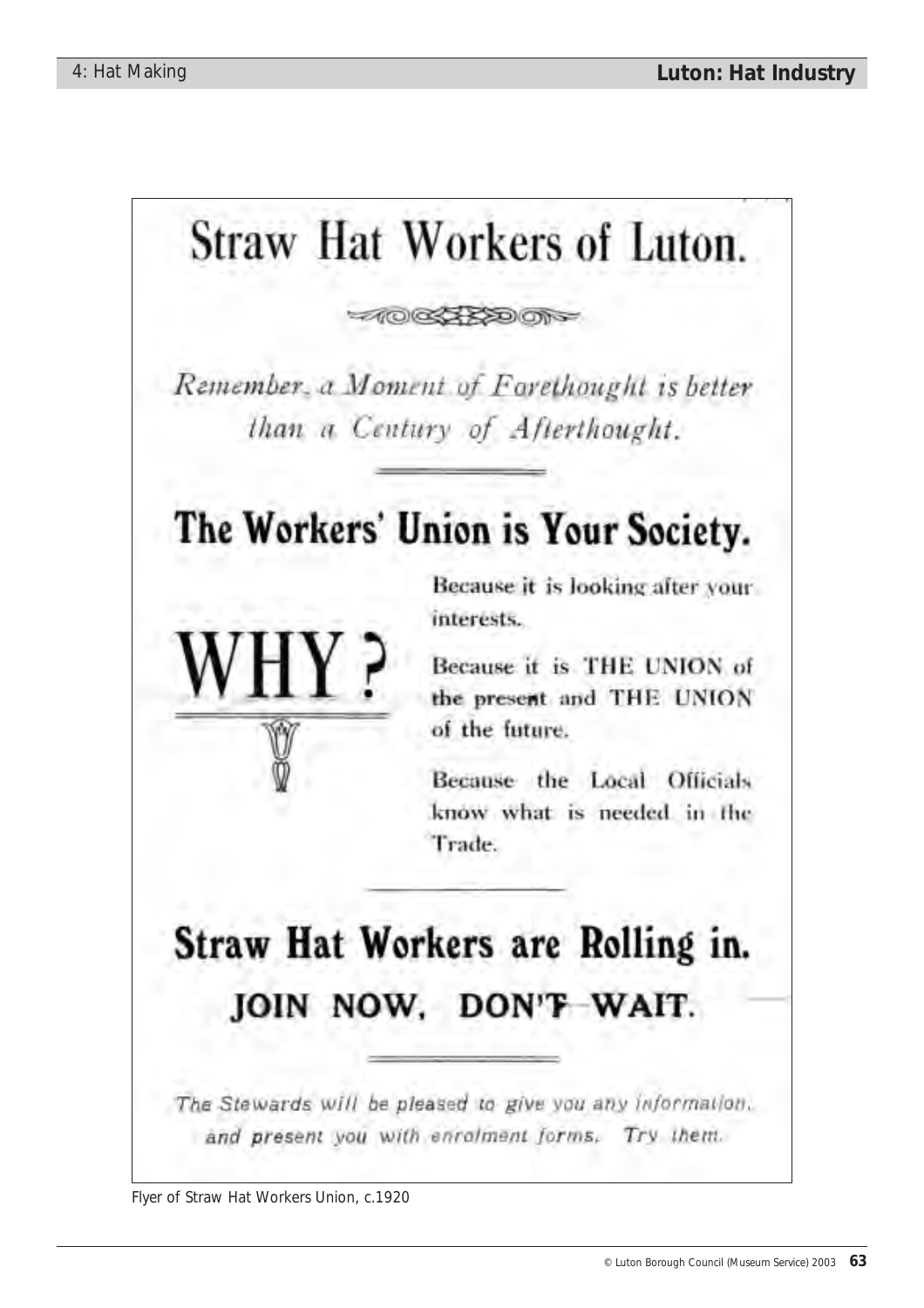# **Hat Factories in the 1930s**

# **Charles Hill**

*Charles Hill left school in 1937 and went to work for F.H. Eve, a firm of hatters' engineers. The company supplied and repaired machinery used in the hat trade. Charles' work took him to various hat factories around the town. This is an extract from an interview Mr Hill gave to the Luton Museum Oral History Project.*

There were so many little tiny hat factories – Hazlebury Crescent and the roads off North Street – they were all houses with the little hat factories at the back. You went round the back of the house, entered a door and on the left as you went in there was the little boiler to produce steam for the blocking machines. And then in the next little room, were the blocking machines. Now, with these you had a base shaped like a hat and they put the felt hoods that had been made with this velour finish, stretched them over this block, and they were all the various designs of hat, each one different. And then there was a great metal shape above with a steam tube coming from it. They'd bring this down over the hat, lock it, open a valve and the steam would come in and steam the hood into the shape of a hat and it was fixed. And then they'd lift it up and there was the shape of the hat.

Then in the next room there were the velour machines, the little drums with the sharkskin finishes to make it look like velvet, and then further along still there was a big open space and there were people, they'd got flat boxes – boxes, flat – they were fitting them up and stapling the sides to make hat boxes, so when the hats were finished they'd go into these hat boxes and then go off to the warehouses in London.

Upstairs, when you went upstairs there were the sewing machines, a row of sewing machines, and along one wall there were racks with all different coloured trimmings – ribbons and feathers and all sorts of hat trimmings. And the girls sat at these machines, and when the hats – the shaped hoods – came up, they would trim the excess felt off, then they'd sew ribbons round the headband, and all the trimmings on, and sew on the linings. So they'd come from the blocking machines right the way through upstairs, and at the end the last girl would have the finished hat. And there was a little chute down, and when she'd finished it she'd slide the hat down the chute, and then the chaps making up the boxes, they would be there gathering them and packing them in the boxes.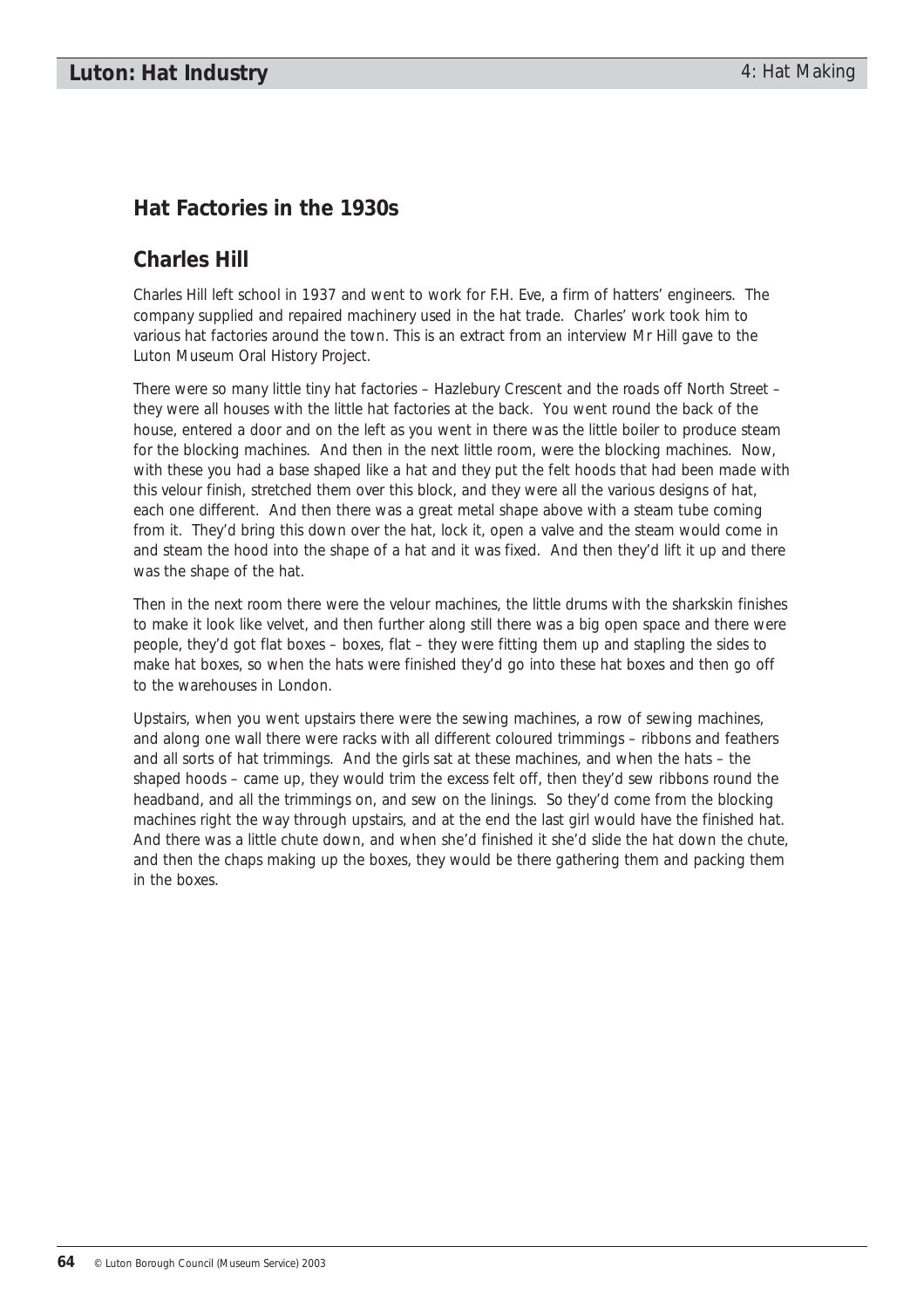

*A Sewing Room in the 1930s*



*Hat Machinists in the 1930s*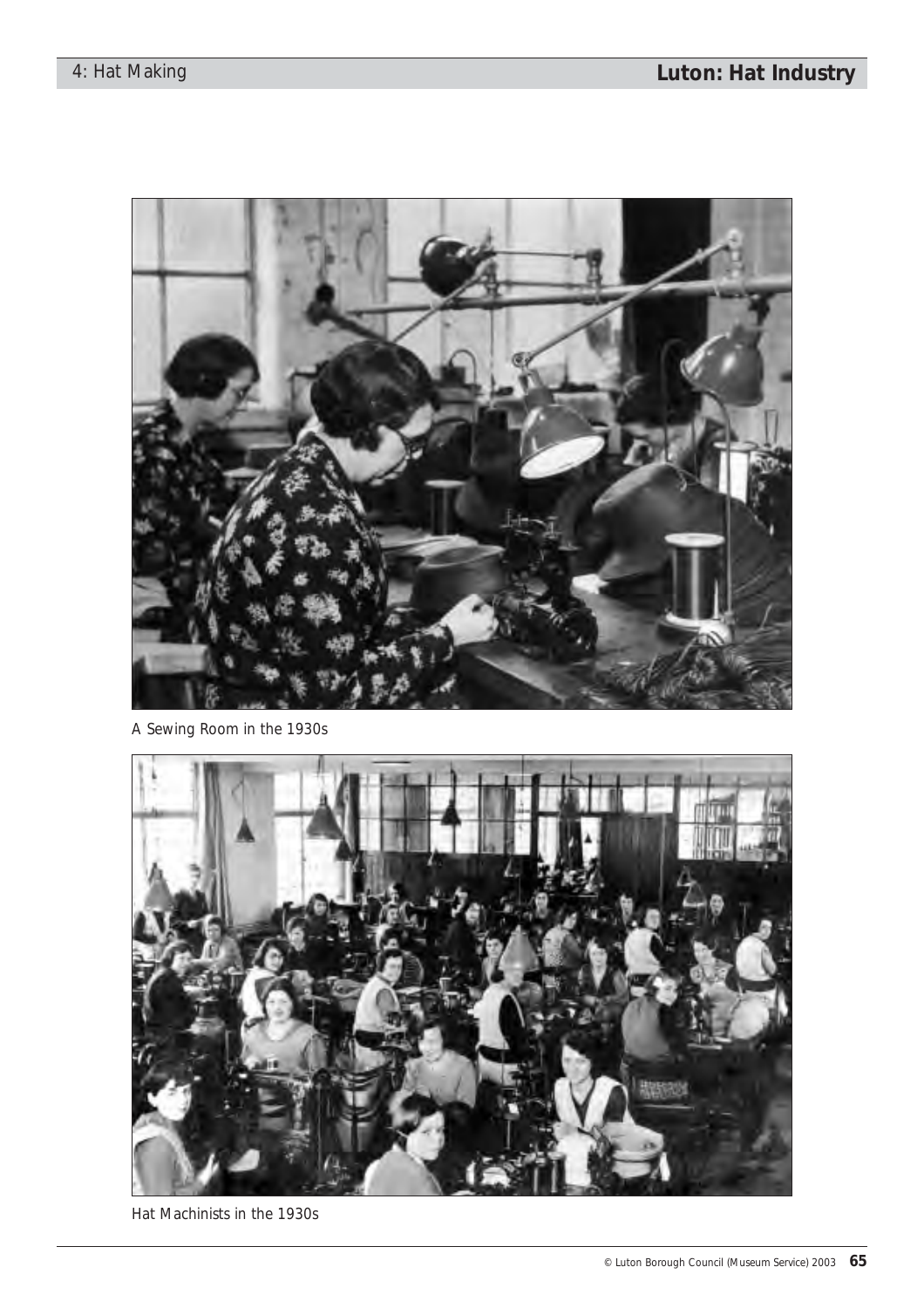# **Sewing Rooms in the 1930s**

*These interviews were collected as part of the Luton Museum Oral History Project*

# **Doris Green**

## *Doris Green started her apprenticeship in the hat trade in 1930. She became a skilled trimmer.*

I was so anxious to start work that I left school one day and started work the next! And that was my job in the hat trade, that was when I began my hat trade. It was at a firm in Guildford Street called F.E. Shoosmith and Son, a very stark grey building, not very welcoming really. It didn't look very big from the front but there was an awful lot of rooms at the back.

The first day I went there, up these stone staircases – oh, dear dear dear, it was a worry. Anyway, I was met by the forelady and taken into this room where I would be working. Huge room, very high ceilings, low lights, and there was about four long tables, really long tables, with the ladies sitting either side trimming hats. And I thought, oh dear, oh dear, I don't know whether I'm going to like this. But anyway I was introduced to them and shown round. There was the forelady's room, the hat designer's room, all on this floor, and then you'd go up another flight of stairs and there was the blocking room, where they shaped all the hats. And then there was the cutting-out room where all the work was got ready, and then going back downstairs to the ground floor was the packing department.

That was the first day, really, but then the second day I thought I would be into doing things, but it wasn't like that. You was at the beck and call of everybody because you was the newest one. Take this to the block room, take this to the packing, I'm a ribbon short, will you go to the cutting-out room. So I didn't really do much the first week or two except fetch and carry, really. Then I started on linings – just putting linings in – and then I started on bows. Well, I thought a bow was a bow, but there was pleated bows, tied bows, pig's ear bows, all sorts of bows. And when you was up to the standard that she thought you should be, then you went onto something else. It was ages and ages before I trimmed a hat.

# **Joyce Ward**

*Joyce Ward entered the hat trade when she left school in 1929. Here, she describes her time as an apprentice milliner at A. T. Nash of King Street.*

It was quite an airy room, most of the women there were of course much older than I was, but they were quite good to get on with. As far as I can remember I never had any bother at all. And I'll give her her due … Mrs. Dawson owned the place – she was a Mrs. Nash but she'd remarried so she was a Mrs. Dawson then – and Wally, her husband, he worked there as well. She was a very very big woman, tall and big built, and if she was upset you heard her from top to bottom of that factory. And she used to yell, 'Wal !' at the top of her voice, and out of his office he used to come, get up those stairs as quick …

She was a so-and-so, but she was a stickler for work. Nothing escaped her eye at all, and she knew everyone on that firm, knew them by name, and she spoke to you when you went in and that. I say I came out of there a milliner which I probably wouldn't have done if she'd have been slack at all. But she got every penny out of us and that was a six and a half day week for half a crown, and when they were busy I used to have to run like mad from King Street to Park Square to catch the twenty five to ten bus, and I'd been there since half past eight (in the morning).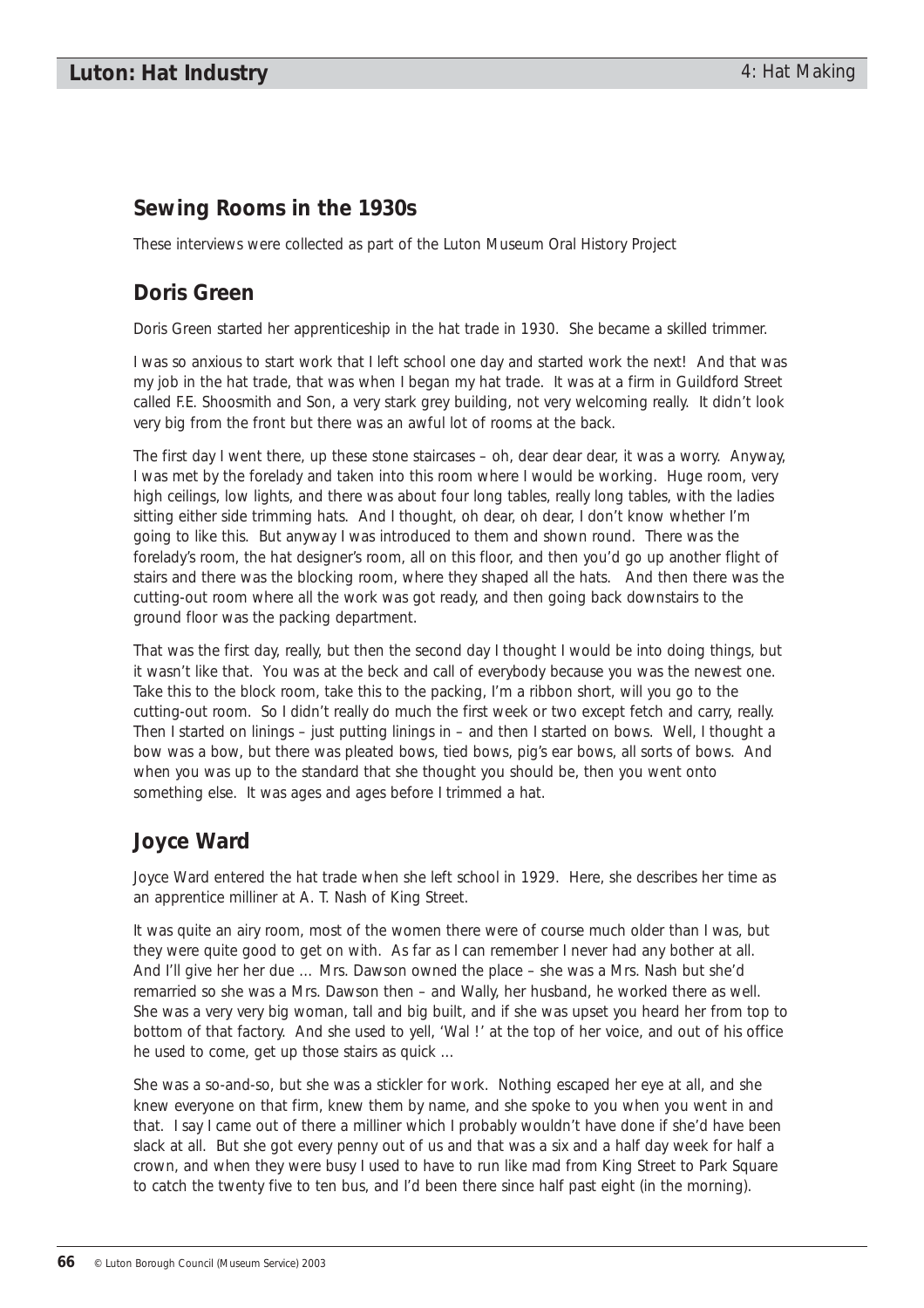# **Violet Vernon**

*Violet Vernon started in the hat trade as an apprentice machinist in the mid 1920s. She became very skilled and did a lot of highly paid specialist work.* 

The atmosphere was absolutely superb – I miss it. Everybody knew everybody else and everybody talked to everybody else. We used to sing – I went out with one boy before I met my husband and he used to go by the factory in the job he was doing, and he'd say, 'I often used to stand outside and hear you lot singing!'. All the fashionable songs that were about in those days, all of them. That is something that has died out, because you don't often hear young people singing, do you? But we used to sing every song that you could think of.

We used to sing a lot of American things, you know, those sort of things we used to sing a terrific lot. And once we'd sung one, somebody else would start off with something else and so we'd keep on. And then every song that was heard – somebody had heard it on the wireless or something like that, and they'd sing it and everyone else would soon know it, you see. Because everybody was working while they were doing it, so it didn't matter.



*A Sewing Room in the 1990s*